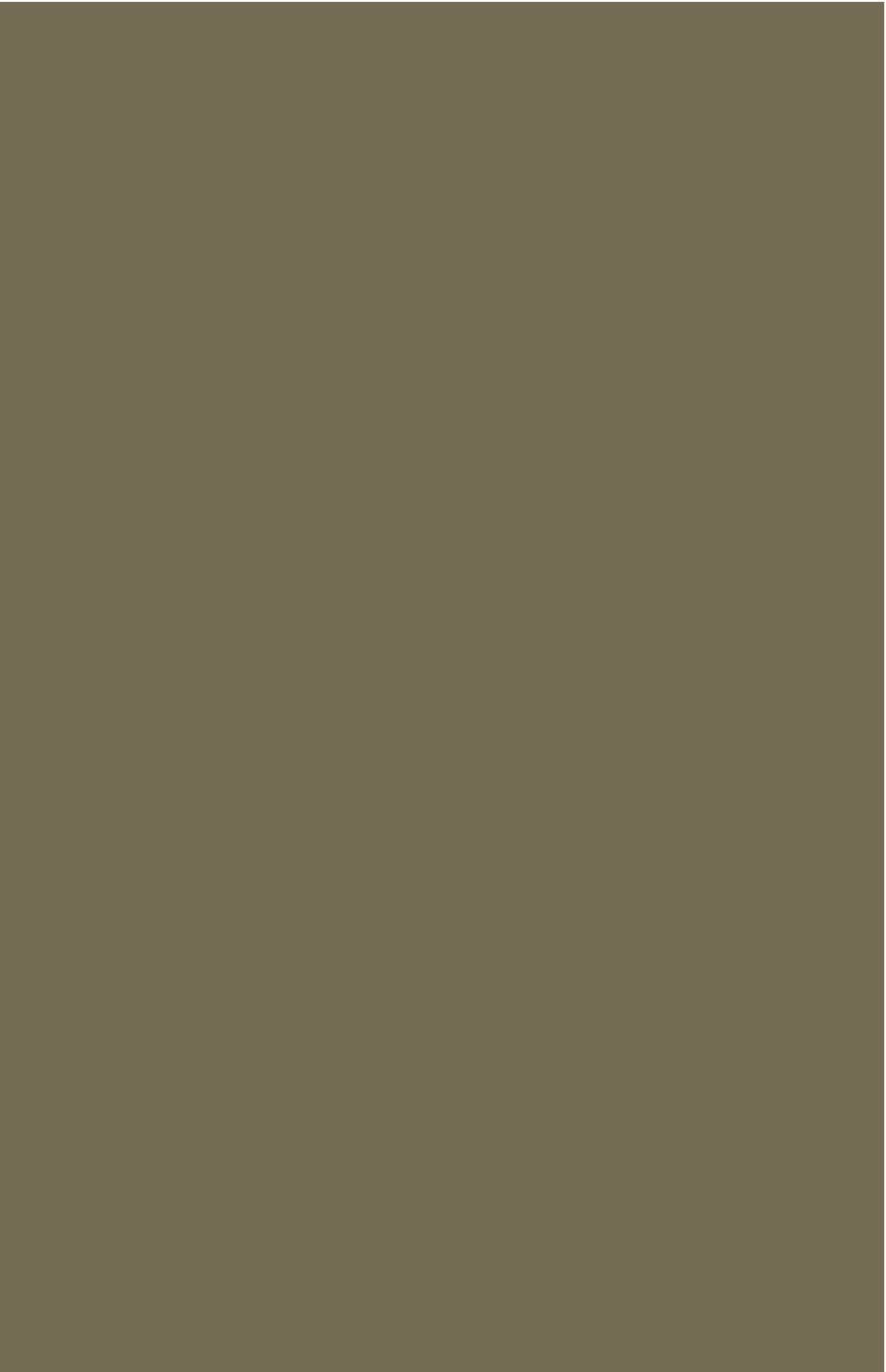



*I have surrendered to the Lord of the Worlds.* 

The Holy Qur'an,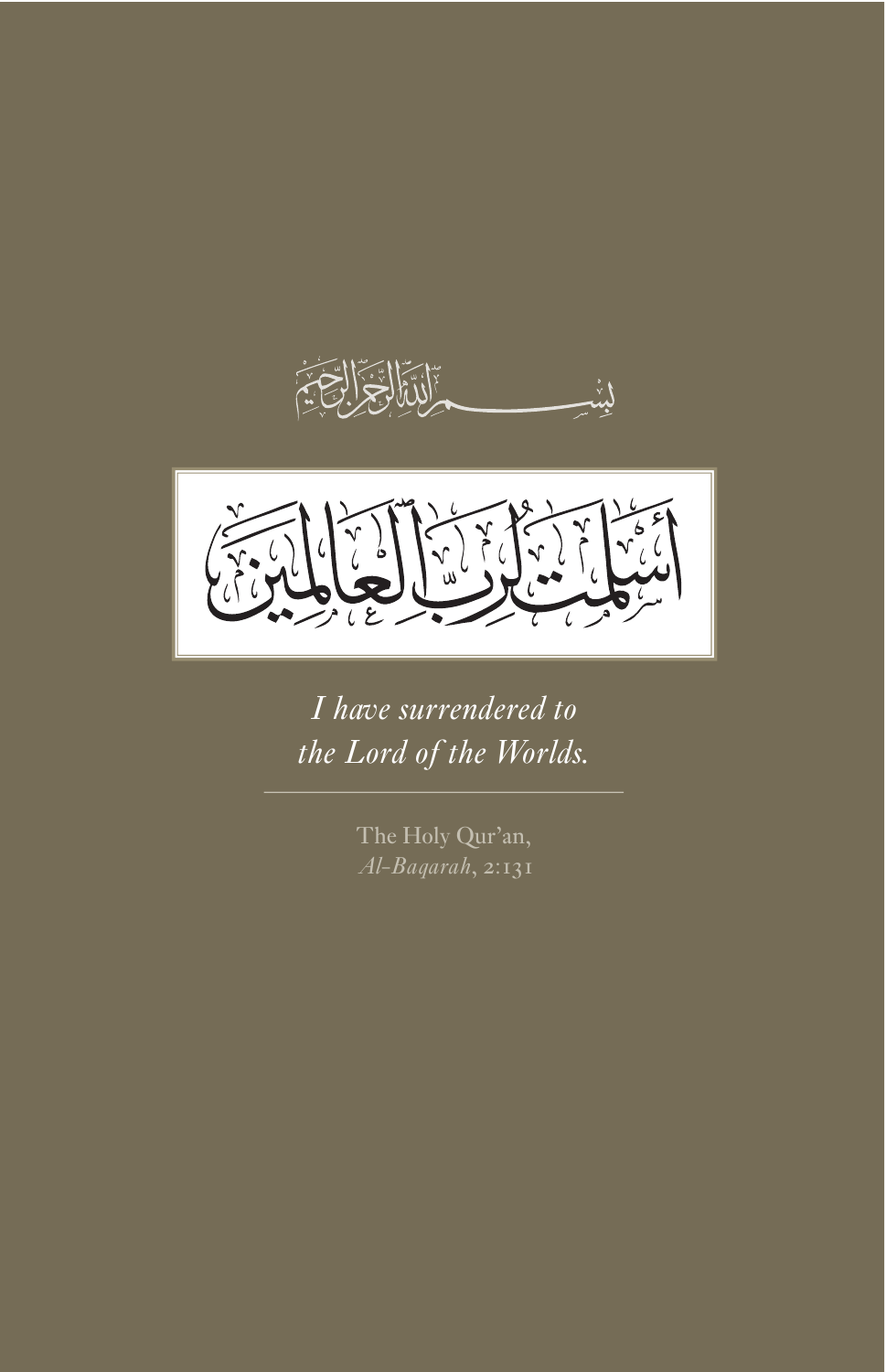#### BOOKS IN THE ENGLISH SERIES

- *1. The Amman Message 2008*
- *2. Forty Hadith on Divine Mercy 2009*
- *3. Jihad and the Islamic Law of War 2009*
- *4. A Common Word Between Us and You 2009*
- *5. Body Count 2009*
- *6. The Holy Qur'an and the Environment 2010*
- *7. Address to H.H. Pope Benedict XVI 2010*
- *8. Keys to Jerusalem 2010*
- *9. Islam, Christianity and the Environment 2011*
- *10. The First UN World Interfaith Harmony Week 2011*
- *11. Islam and Peace 2012*
- *12. Reason and Rationality in the Qur'an 2012*
- *13. The Concept of Faith in Islam 2012*
- *14. Warfare in the Qur'an 2012*
- *15. Address to the Jordanian Scholars Association 2012*
- *16. On the Israeli Demand for Recognition of a 'Jewish State' 2012*
- *17. Why Should Muslims Visit Al-Masjid Al-Aqsa? 2012*
- *18. The Qur'an and Combat 2012*
- *19. Condemning Terrorism 2012*
- *20. A Common Word Between Us and You: 5-Year Anniversary Edition 2012*
- *21. What is Islam, and Why? 2012*
- *22. How to Integrate the Remembrance of God into Teaching? 2012*
- *23. Invoking the Divine Name 'Allah' 2012*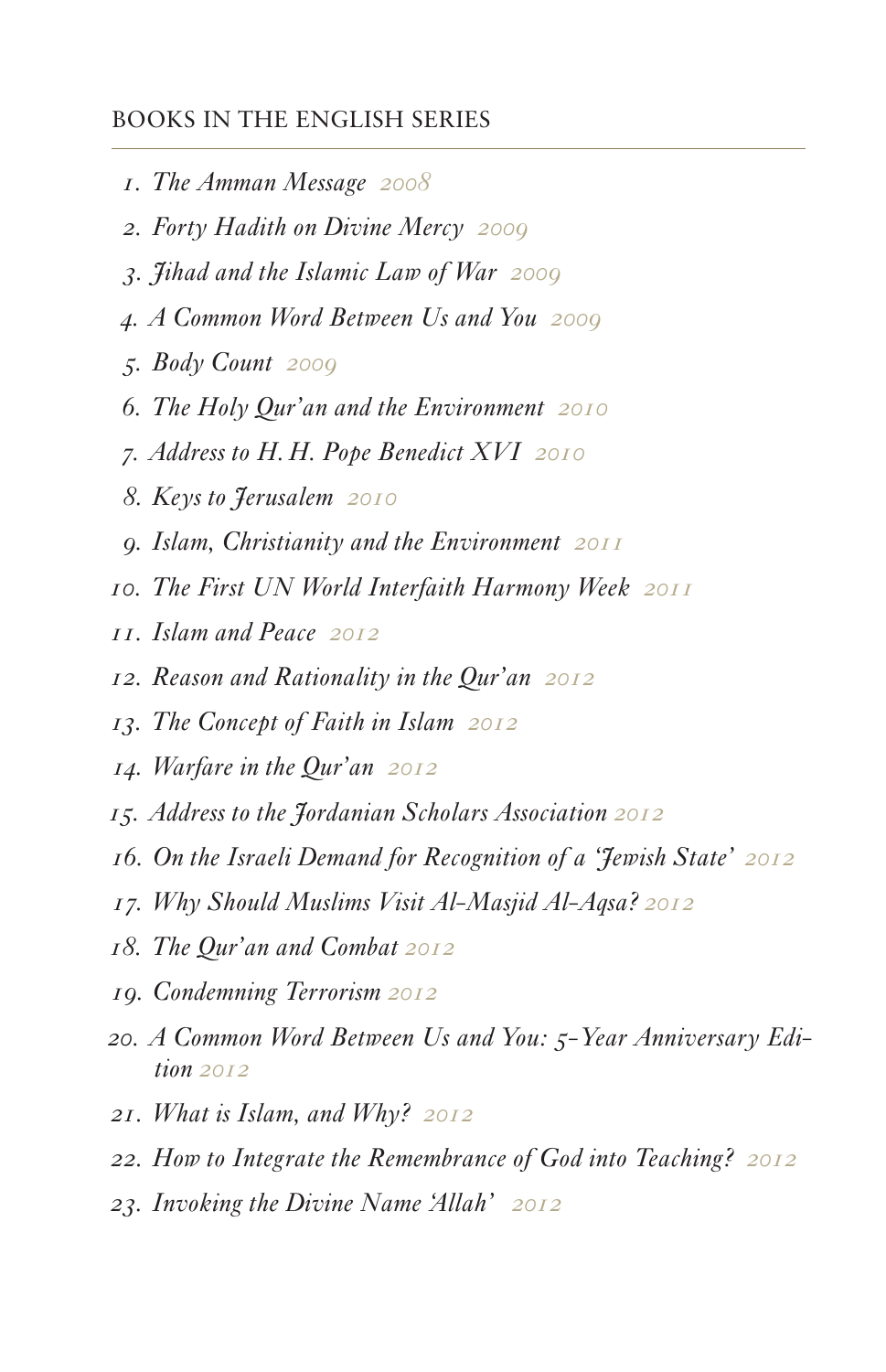# WHAT IS SL, And *WHY*?

Ghazi bin Muhammad

### № 21 **M&BDA** *English Monograph Series*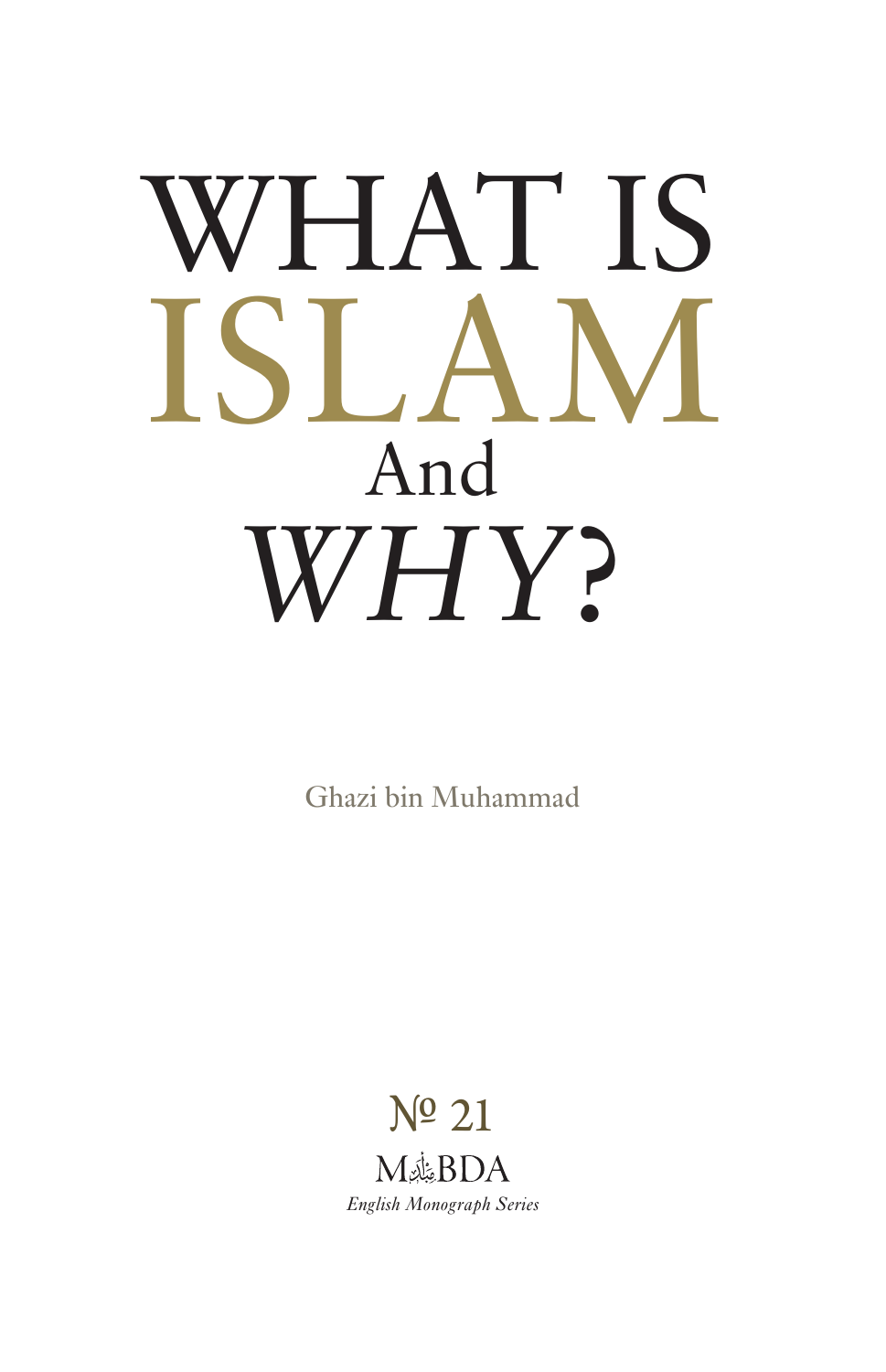· · · · · · · · · · · · · · · · · · · · · · · · · · · · · · · · · · · · · mabda · English Monograph Series · No. 21 What is Islam and Why? (Web PDF Edition) isbn: 978-9957-428-58-7

20 Sa'ed Bino Road, Dabuq po box 950361 Amman 11195, jordan www.rissc.jo/

© 2012 The Prince Ghazi Trust for Qur'anic Thought

All rights reserved. No part of this book may be reproduced or utilised in any form or by any means, electronic or mechanic, including photocopying or recording or by any information storage and retrieval system, without the prior written permission of the publisher.

Views expressed in the Essay Series do not necessarily reflect those of RABIIT or its advisory board.

Typeset by Besim Bruncaj Set in Ehrhardt

legal deposit number The Hashemite Kingdom of Jordan National Library 2012/9/3632

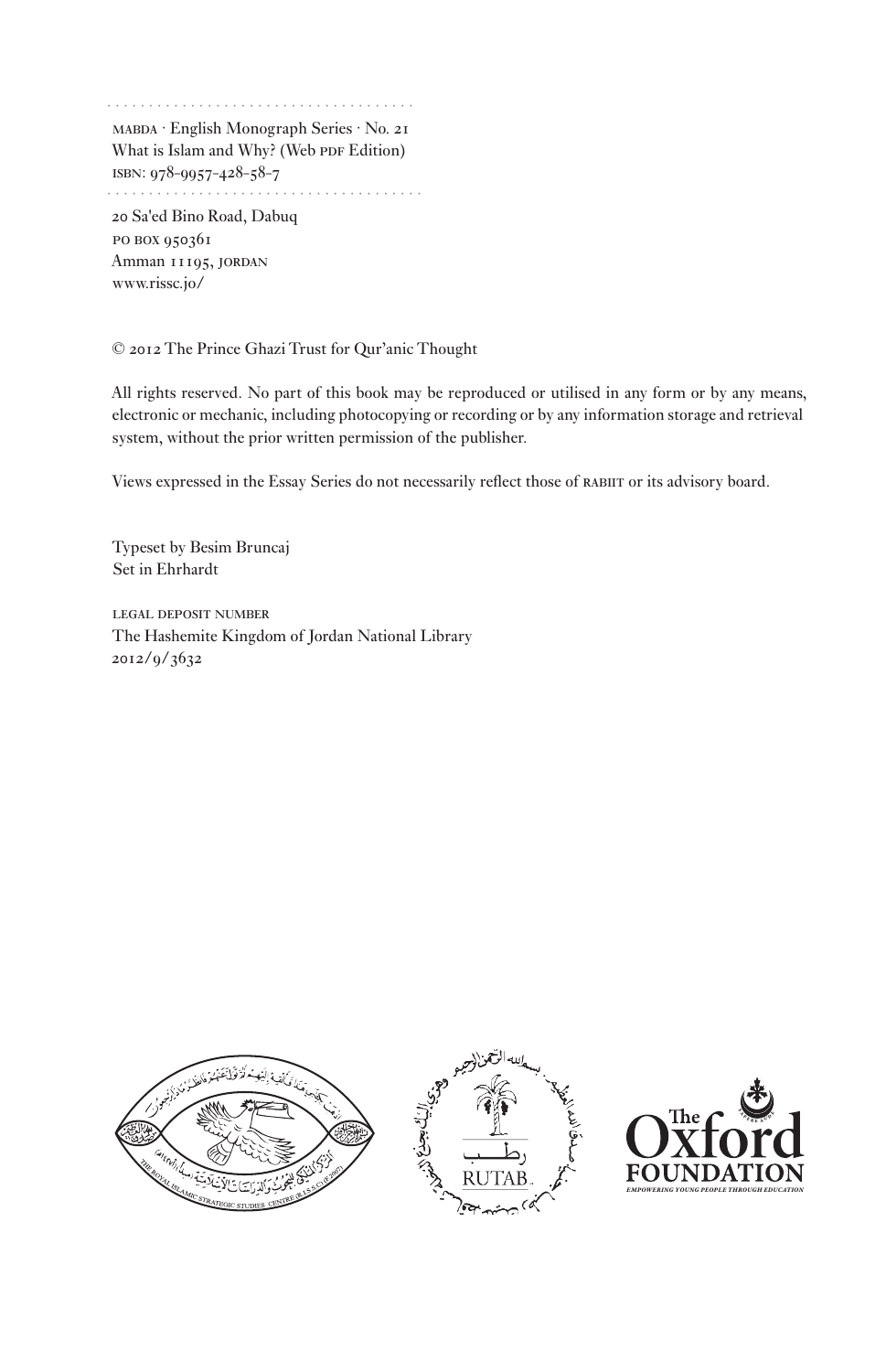## **CONTENTS**

| Foreword by Sheikh Hamza Yusuf Hanson                                                          | $\overline{7}$ |
|------------------------------------------------------------------------------------------------|----------------|
| Introduction                                                                                   | 9              |
| What is Islam?                                                                                 | 9              |
| What is a Religion?                                                                            | $_{\rm II}$    |
| What Are Human Beings?                                                                         | ${\rm I\,I}$   |
| (1) The Body                                                                                   | 12             |
| $(2)$ The Soul                                                                                 | 12             |
| $(3)$ The Spirit                                                                               | 14             |
| What are the Purposes and Functions of the Rites of Islam,<br><i>Iman</i> , and <i>Ihsan</i> ? | 2I             |
| $(A)$ Islam                                                                                    | 2I             |
| (B) In an                                                                                      | 30             |
| $(c)$ <i>Ihsan</i>                                                                             | 35             |
| (D) Summary of the purposes and functions of<br>the rites of Islam, Iman and Ihsan             | 44             |
| $Why$ is Islam?                                                                                | 47             |
| Conclusion                                                                                     | 50             |
| Appendix: The Diversity of Islam                                                               | 5 <sub>I</sub> |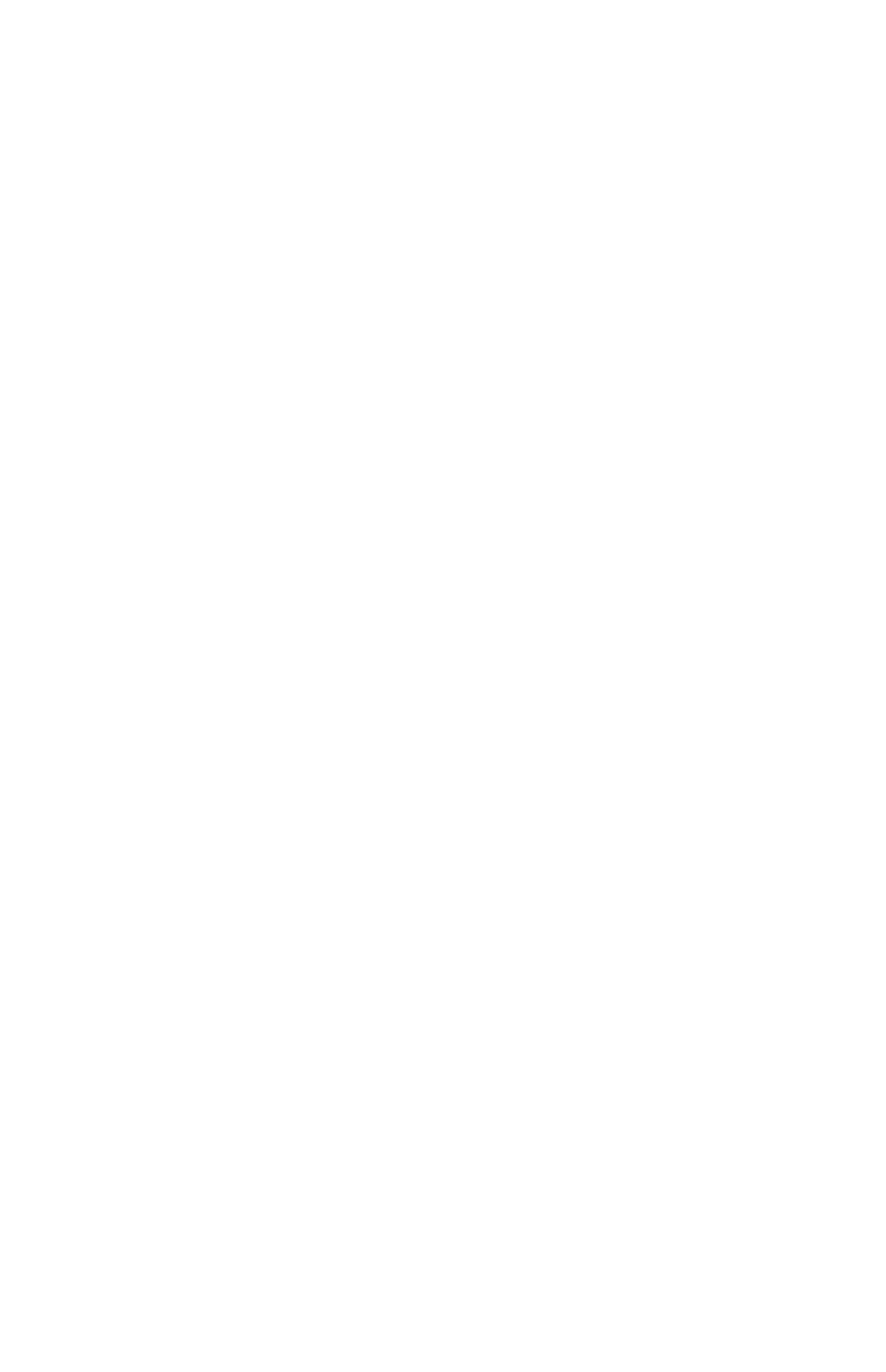## FOREWORD

*'What is Islam?'* is a question that has been asked by countless people of late. Unfortunately, few adequate answers have been given that are short enough to fulfill the modern need for brevity, but long enough to satisfy the demands of the question. Here is a book to change that. Written in lucid English by a scholar of the East and West, *What is Islam and Why?* answers that question in a few dozen pages with ample quotes drawn from the sources of the religion itself—the Qur'an and Sayings of the Prophet !. In an hour or two, a reader can finally know an accurate answer to this pressing question, an answer without which ignorant fear of the other will continue to be a ghost that haunts our frightened planet.

—Hamza Yusuf Hanson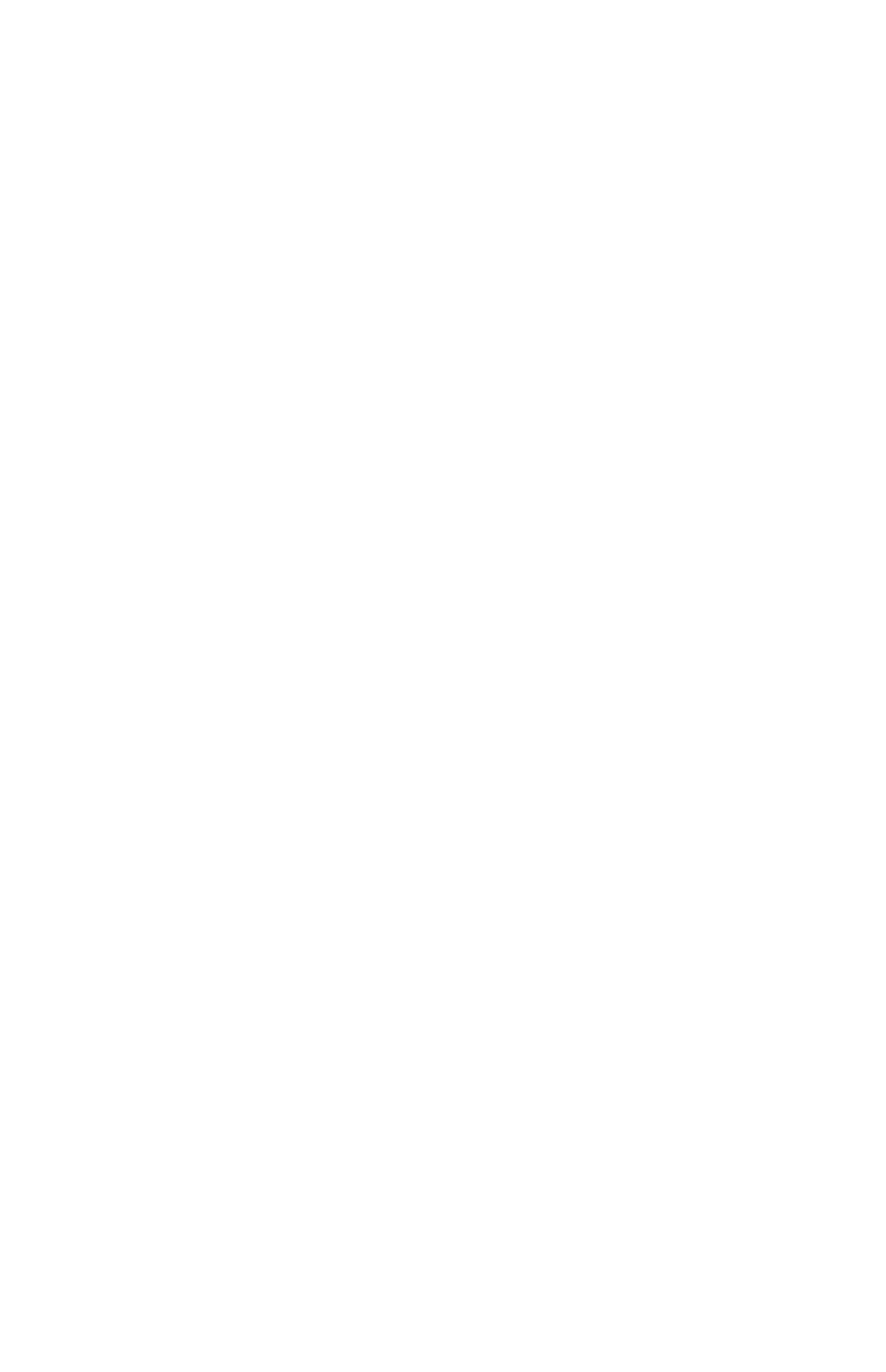#### INTRODUCTION

WHILST EVERY MUSLIM CHILD and every non-Muslim<br>student of Islam learns the basic tenets of Islam's Five<br>Pillars, few, if any, non-Muslim scholars—and all too few<br>Muslims—understand that these tenets are not arbitrary relig student of Islam learns the basic tenets of Islam's Five Pillars, few, if any, non-Muslim scholars—and all too few Muslims—understand that these tenets are not arbitrary religious rites individually collected together by Islamic tradition. Rather, they are a perfect and holistic 'interlock' of spiritual practices Divinely-designed to engage human beings as such in all that they are and all that they should—and can, once again—be. In what follows, we will examine what Islam is as such; why it is what it is, and how its different rites are held together—like the invisible string of a perfect pearl necklace—by an underlying single common spiritual idea.<sup>1</sup>

#### WHAT IS ISLAM?

What is Islam? The answer to this question is well-known, as the Prophet Muhammad  $\mathbb{E}$  himself was asked this question by the Archangel Gabriel, the Archangel of Revelation. The religion of 'Islam' (meaning literally: 'surrender of one's own will to God's will') has five 'pillars': (1) the two testimonies of faith (that: '*La ilaha illa Allah, Muhammad Rasul Allah'*; *'There is no god but God, Muhammad is God's Messenger'*); (2) the five-times daily canonical prayer; (3) the tithe (*zakat*); (4) the fast of the holy month of *Ramadan*, and (5) the *Hajj*. Beyond that, the religion consists of six articles of faith or '*Iman*' (meaning literally 'faith in God'), and then '*Ihsan*' (meaning 'excellence' but implying virtue through constant regard

<sup>1</sup> This is of course not to deny the diversity or different Schools of Jurisprudence (*Madhahib*) within Islam, but rather to say that all Muslims, in so far as they identify themselves as Muslims—that is to say, in 2012 CE, perhaps 1.65 billion people, some 23% of the population of the world of over 7 billion people—all agree on the Five Pillars of Islam, and the Six Articles of Faith of *Iman* as the common essence of their religion. See: Appendix: 'The Diversity of Islam.'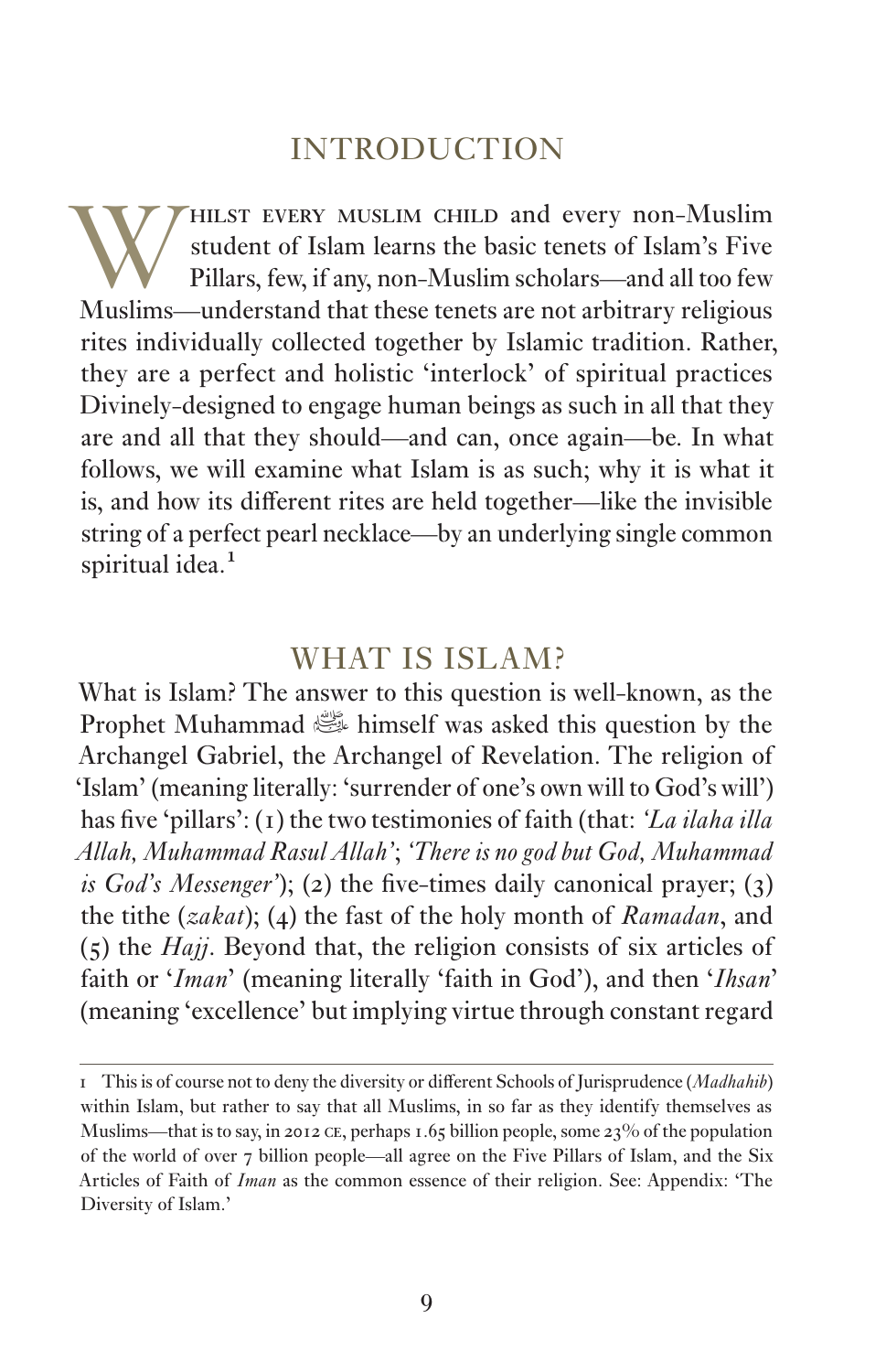to, and awareness of, God).2 The following is the text of the '*Hadith*   $\hat{f}_i$ *ibril*' in which Islam is defined, as narrated by the second Caliph of Islam, the great 'Umar Ibn al-Khattab:

*"One day when we were sitting [in Medina] with the Messenger of God [the Prophet Muhammad* !*] there came unto us a man whose clothes were of exceeding whiteness and whose hair was of exceeding blackness, nor were there any signs of travel upon him, although none of us knew him. He sat down knee upon knee opposite the Prophet, upon whose thighs he placed the palms of his hands, saying: 'O Muhammad, tell me what is the surrender (Islam)'. The Messenger of God answered him saying: 'The surrender is to testify that there is no God but God and that Muhammad is God's Messenger, to perform the prayer, bestow the alms, fast Ramadan and make if you can, the pilgrimage to the Holy House.' He said: 'You have spoken truly,' and we were amazed that having questioned him he should corroborate him. Then he said: 'Tell me what is faith (Iman)'. He answered: 'To believe in God and His Angels and His Books and His Messengers and the Last Day [the Day of Judgement], and to believe that no good or evil comes but by His Providence'. 'You have spoken truly,' he said, and then: 'Tell me what is excellence (Ihsan)'. He answered: 'To worship God as if you saw Him, for if you see Him not, yet He sees you'. 'You have spoken truly,' he said … Then the stranger went away, and I stayed a while after he had gone; and the Prophet said to me: 'O 'Umar, do you know the questioner, who he was?' I said: 'God and His Messenger know best'. He said: 'It was Gabriel [the Archangel]. He came unto you to teach you your religion (din)'."* 3

But what do these five rites, six tenets and single spiritual state have in common? Why and how are they sufficient to constitute

<sup>2</sup> Thus *Islam* as such is *orthopraxy*, whereas *Iman* as such is *orthodoxy*, at least as far as the basic articles of faith are concerned.

<sup>3</sup> *Sahih Muslim, Kitab Al-Iman*, 1; no. 1.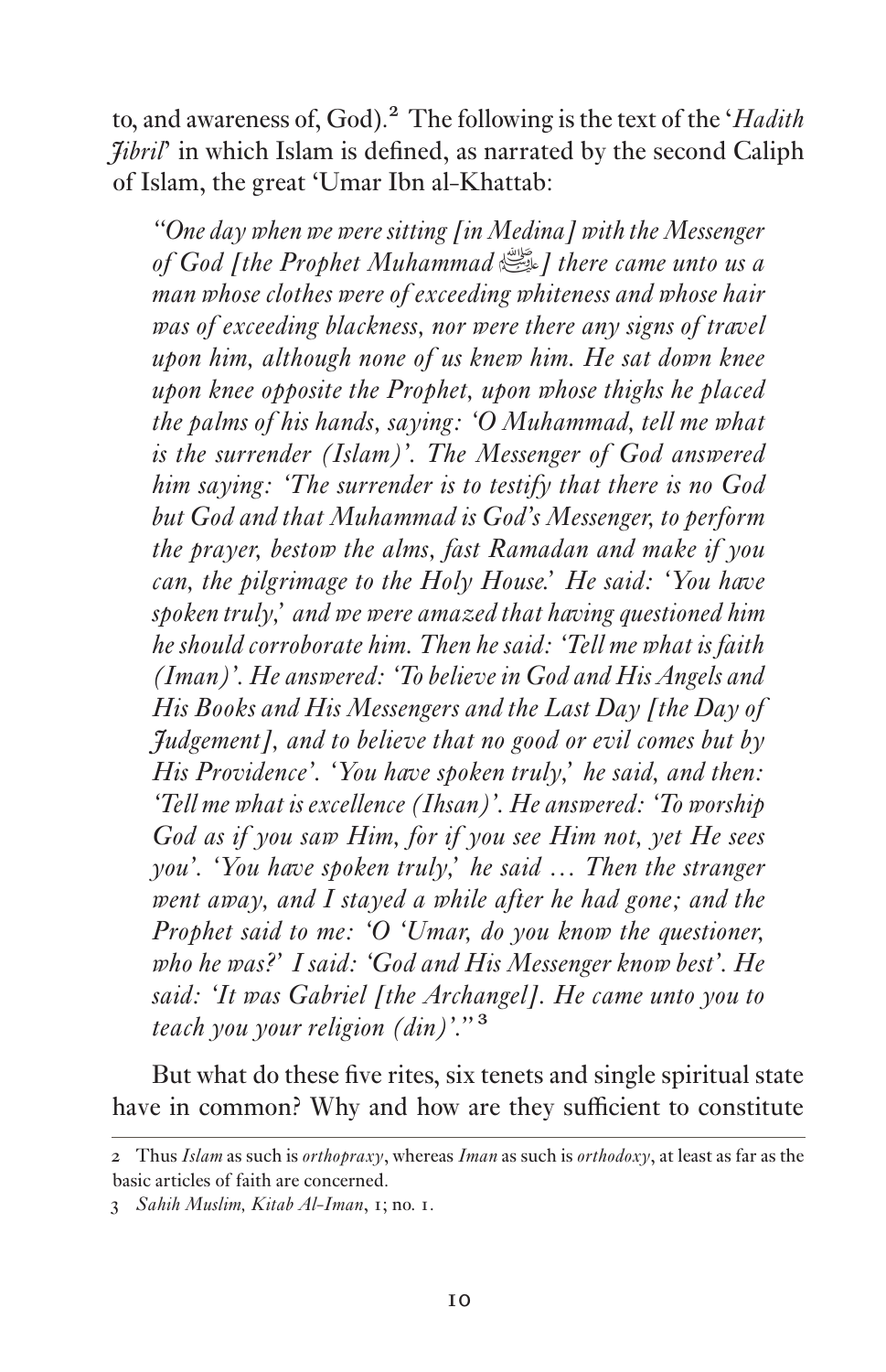#### '*your religion (din)*'?

To understand this question properly—and thus the reason for Islam—it is necessary first to understand the components of the question; i.e. it is necessary to understand three things: (A) what is a religion?; (B) what are human beings?, and (C) what is the purpose and the spiritual function of each one of these rites, doctrines and state?

#### WHAT IS A RELIGION?

The English word 'religion' is now a contested and perhaps 'culturally-loaded' word, but etymologically it is derived from the Latin '*re-ligio*' meaning to 're-tie'—and hence 'bond'—(between man and heaven). Similarly, the Arabic word for religion (*'din'*) means literally<sup>4</sup> a 'debt' that binds one to God (for having created us). A true religion as such is thus what 'attaches' human beings to God and hence to salvation, paradise, felicity and deliverance.

### WHAT ARE HUMAN BEINGS?

Human beings consist of three major dimensions: (1) a body (*jism*), (2) a soul (*nafs*) and (3) a spirit (*ruh*)—and the links between them. Each of these exists in its own plane or world and yet they are all connected, somewhat like water with salt crystals in the daylight: the light (symbolizing the spirit) penetrates and contains the water (symbolizing the soul) and the salt (symbolizing the body), and yet each remains distinct. The light is formless; the water is formal but subtle; the salt is formal and gross, and so—symbolically speaking—are the spirit, the soul and the body. In what follows, we describe these as briefly and simply as we can, based upon the Qur'an. However, this subject—spiritual anthropology—is a complex one and requires some detail to be understood properly:

<sup>4</sup> See: Al-Mufradat fi Ghareeb Al-Qu'ran, Al-Raghib Al-Isfahani, (d. 502 AH), (Dar Al-Ma'rifah, Beirut, Lebanon, 2005 ce), p.181.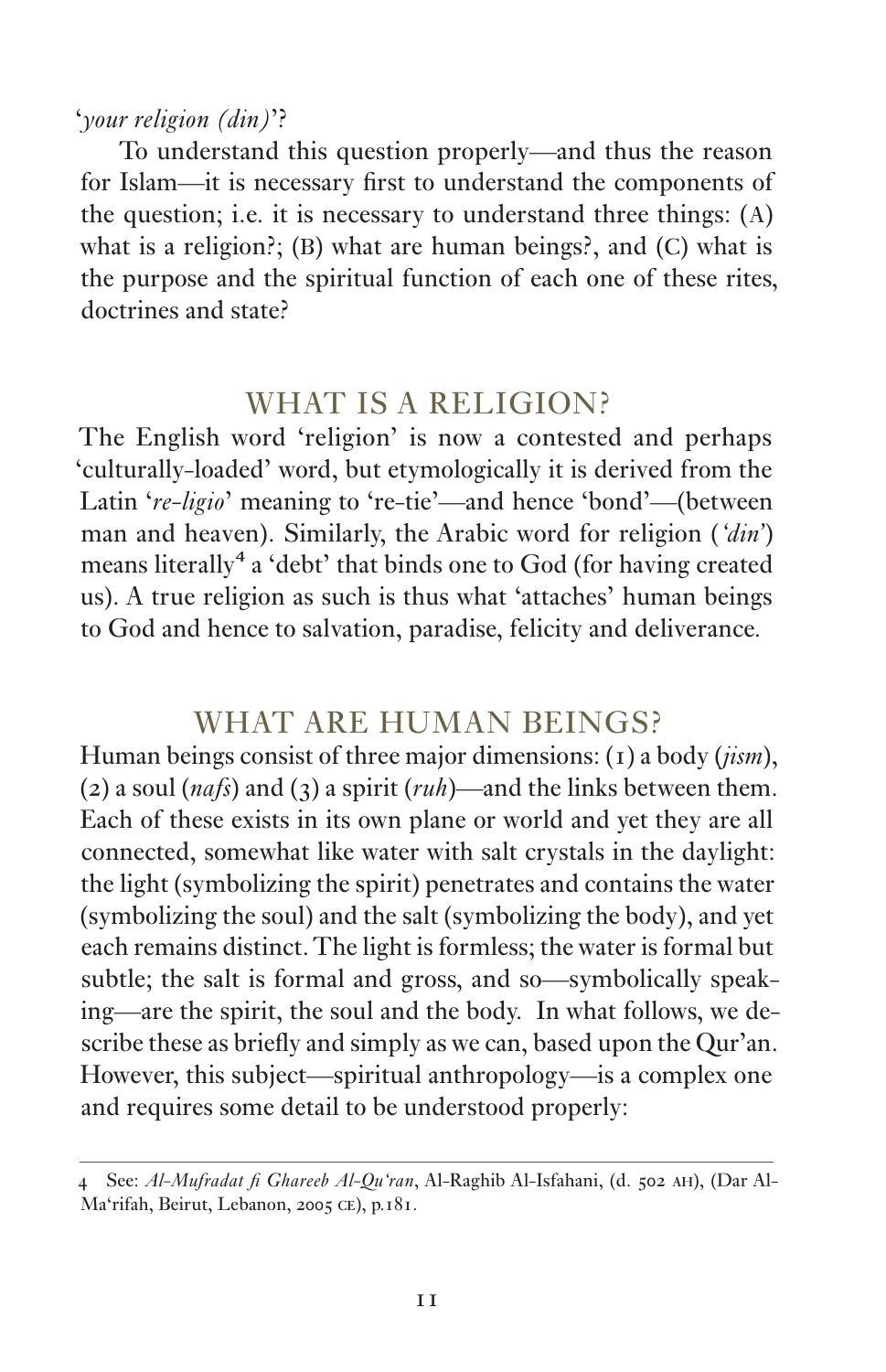#### (1) The Body

The body is evident. Everyone knows, feels, and uses their body. It is the living, physical and animal part of human beings. It is the part of humans that breathes, eats and moves, and it is what enables humans to exist in the physical universe. It is synonymous with terrestrial life and is thus also the temporal part of human beings—the part of human beings which starts from the union of human ovum and sperm, grows into a fetus, is born as a baby, grows up and eventually dies and withers away. God says in the Holy Qur'an:

V*erily We created man from a quintessence of clay; / Then We placed him as a drop [of seed] in a place of rest firmly fixed; / Then We fashioned the drop into a clot; then We fashioned the clot into a little lump; then We fashioned out of the little lump bones; then We clothed the bones with flesh; and then We produced another creation. So blessed be God, the Best of Creators!* (Al-Mu'minun, 23:12–14; see also Al-Hajj, 22:5 and  $Al-Alaa$ ,  $96:1-3$ ).

Finally, as is well-known, the body (normally) has five senses through which it 'perceives' the physical world around it and relays information about it to the mind: eyesight and hearing (see: *Al-Baqarah*, 2:20), smell (see: *Al-Rahman*, 55:12), touch (see: *Al-Nisa*, 4:43) and taste (see: *Al-Mu'minun*, 23:20 and *Al-Ra'd*, 13:4).

#### (2) The Soul

The soul of a person is really that person him or herself: his or her particular personality; what makes a person an individual being with a distinct identity and consciousness. Indeed, the word for 'soul' in Arabic ('*nafs*') means both 'soul' and 'self ', which precisely shows the overlap between the two concepts.

The soul is immortal ('*khalidah*'—see: *Al-Bayyinah*, 98:8 *et passim*): it survives man's physical death. This is shown by the hundreds of verses in the Qur'an referring to the afterlife, since if the soul were not itself immortal, there would be no perpetual afterlife for human beings.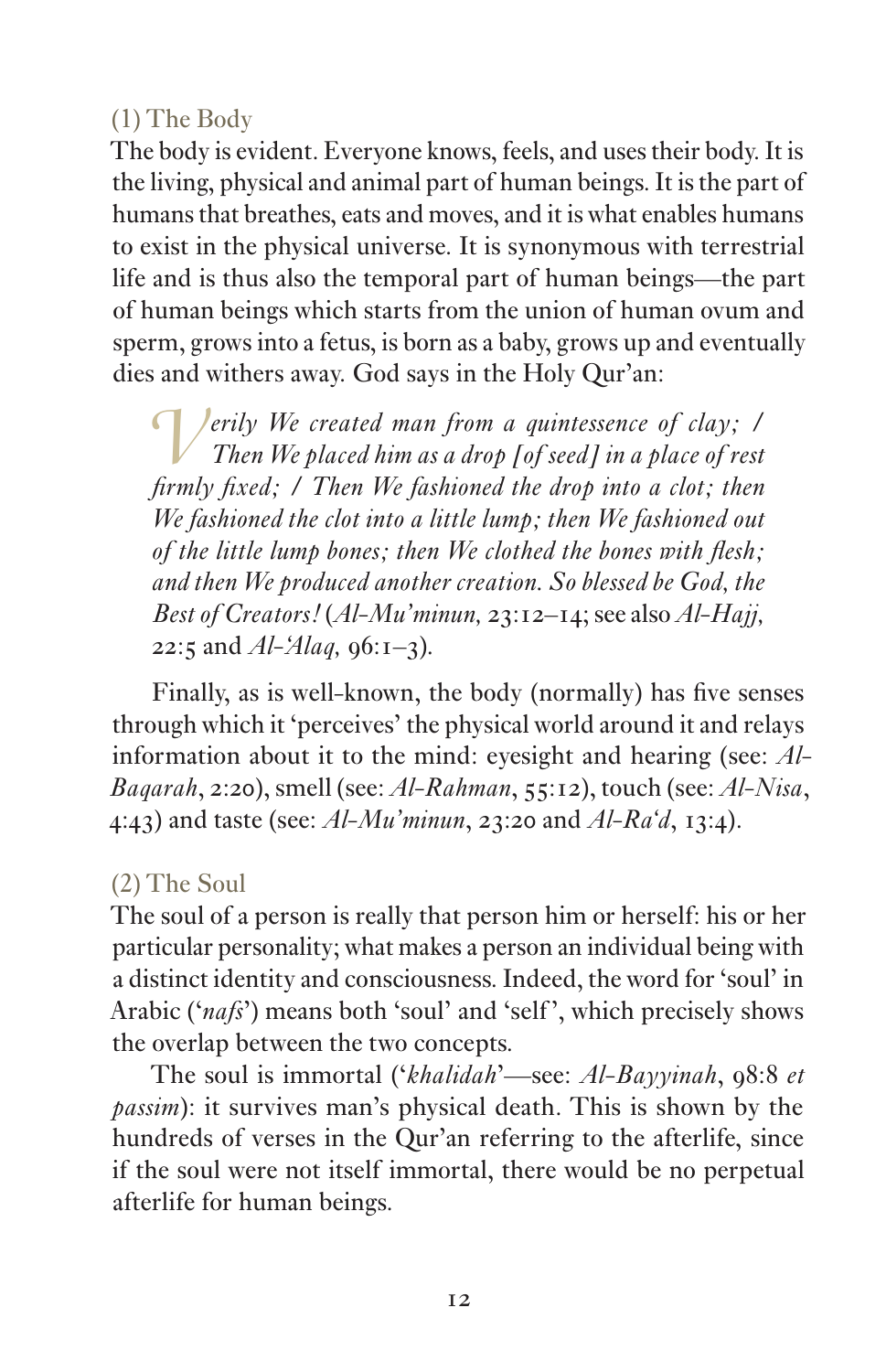The soul is born with primordial innocence and virtue (the '*+tra*'). God says (in a *Hadith Qudsi*):

*"I have created My servants pure in religion (hunafa) but the devils lure them away from their religion"*.5 (See also: *Al-Baqarah*, 2:135–136; *Al-Nisa*, 4:125; *Yunus*, 10:105; *Al-Nahl*, 16:123; *Al-Rum*, 30:29–30; *et al*.).

Nevertheless, we see in the Holy Qur'an that the soul has three 'parts', or rather—since the soul as such is necessarily indivisible that the soul has three 'modes'. These are:

- i. '*the soul that incites unto evil'* ('*al-nafs al-ammarah bil su'*—*Yusuf*,  $12:53);$
- ii. '*the soul that blames'* ('*al-nafs al-lawwamah'*—*Al-Qiyamah*, 75:2), and
- iii. '*the soul at peace'* ('*al-nafs al-mutma'innah'*—*Al-Fajr*, 89:27).

*'The soul that incites unto evil'* is obviously the evil or the 'lower' part of the soul—what in modern English might be called the 'ego'. It is in a constant struggle against '*the soul that blames'*—what in modern English might be called the 'conscience'. God says in the Holy Qur'an:

O*you who believe! You have charge of your own souls. He who errs cannot injure you if you are rightly guided. Unto God you will all return; and then He will inform you of what you used to do. (Al-Ma'idah,* 5:105; see also: *Fussilat,* 41:46; *Al-Jathiyah,* 45:15; and *Al-Taghabun,* 64:16*).*

Thus the Prophet Muhammad ! said to his companions, on returning from war: *"We have returned from the Lesser Holy War to the Greater Holy War".* When asked what the Greater Holy War was, he replied: "[It is] *the war against the ego* [*nafs*]".6

If the ego wins this '(inner) Greater Holy War', then the soul becomes evil and ceases to believe in God, but if the conscience

<sup>5</sup> *Sahih Muslim*, no. 2197; *Sahih Ibn Habban*, no. 653.

<sup>6</sup> Ahmad bin Hussein Al-Bayhaqi, *Kitab Al-Zuhd*, Vol. 2, p. 165, no. 373.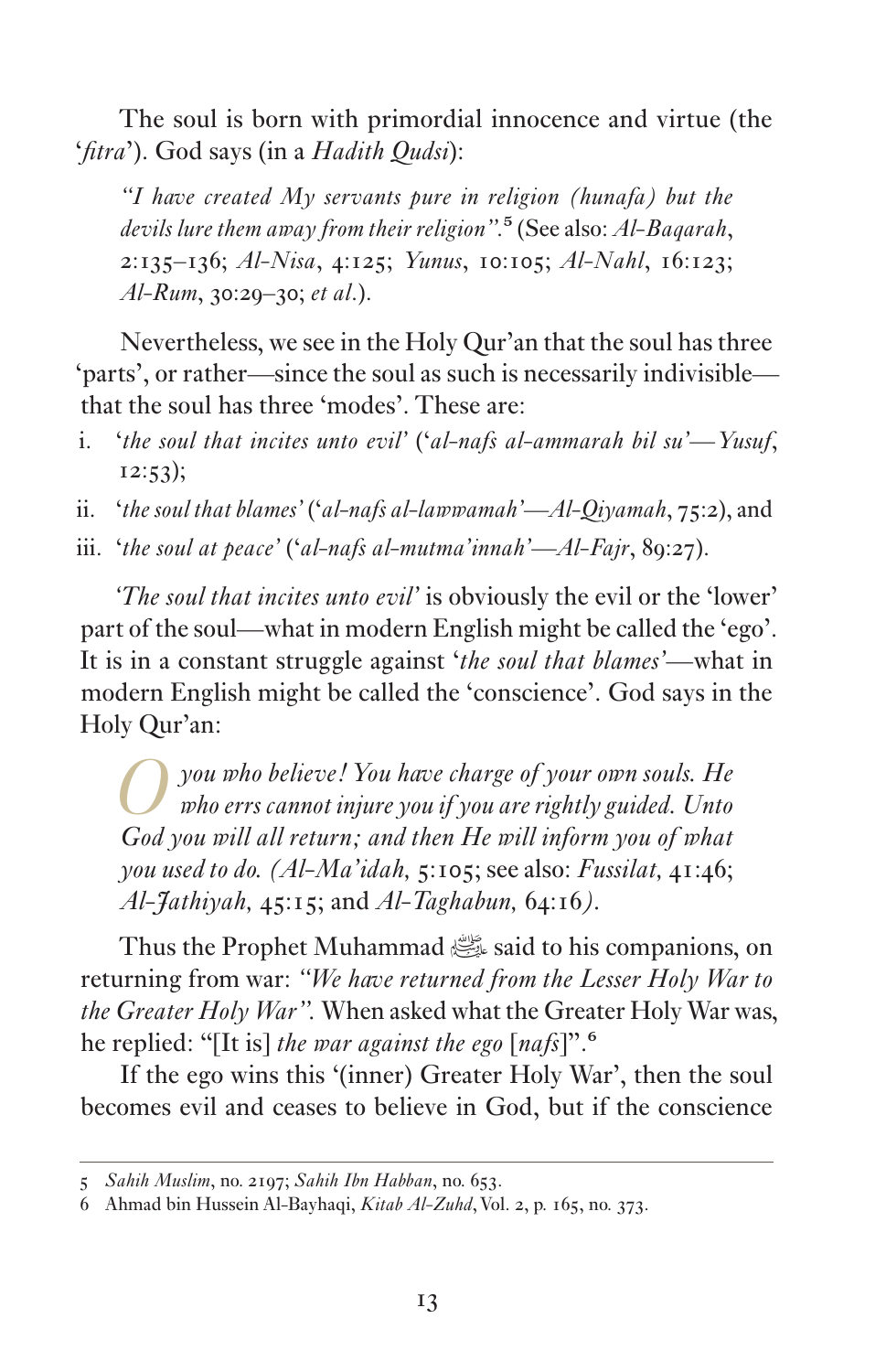wins this struggle definitively then the soul regains its primordial virtue and *the soul,* [now] *at peace,* can return to God and Paradise. God says in the Holy Qur'an:

O*you soul at peace! / Return unto your Lord, well-pleased [yourself] and well-pleasing [unto Him] / So enter you among My servants! / And enter you My Paradise.* (*Al-Fajr,*   $80:27-30$ .

The soul's faculties include:

- i. sentiment ('*hubb*'—see: *Al-Ma'idah*, 5:54 *et al*.);
- ii. the will ('*iradah*'—see: *Al-Isra*, 17:19 *et al*.);
- iii. the intellect ('*'aql*'—see: *Al-Baqarah*, 2:44; 2:75; *Al-Mulk*, 67:10 *et al*.);
- iv. the faculty of speech ('*kalam*'—see: *Al-Baqarah*, 2:44 and *Al-Rahman*, 55:1–4);
- v. the faculty of learning and of imitation ('*ta'allum*'—see: *Al-'Alaq*,  $96:3-5$ ;<sup>7</sup>
- vi. feelings ('*shu'ur*'—see: *Al-Shu'ara'*, 26:113);8
- vii. the imagination ('*khayal*'—see: *Ta Ha*, 20:66);
- viii.the memory ('*dhakira*'—see: *Yusuf*, 12:45);
- ix. insight ('*basira*'—see: *Aal-'Imran*, 3:52; *Yusuf*, 12:87; *Maryam*, 19:98; and *Al-Anbiya*', 21:12);
- x. intuition ('*ihsas*'—see: *Al-An'am*, 6:104; *Al-Tahrim*, 66:3; *Yusuf*,  $12:86-87$ ;<sup>9</sup>
- xi. sense ('*inas*'—see: *Al-Naml*, 27:7; *Al-Qasas*, 28:29).10

#### (3) The Spirit

Like the word '*nafs*', the word '*ruh*' ('spirit') has two meanings: the

10 No doubt it is sense which 'connects', as it were, the soul to the body.

<sup>7</sup> No doubt the faculty of speech and the faculty of learning and of imitation are part of—or extensions of—the intellect.

<sup>8</sup> No doubt feelings are part of—or an extension of—sentiment.

<sup>9</sup> No doubt it is insight and intuition which 'connect', as it were, the soul to the spirit.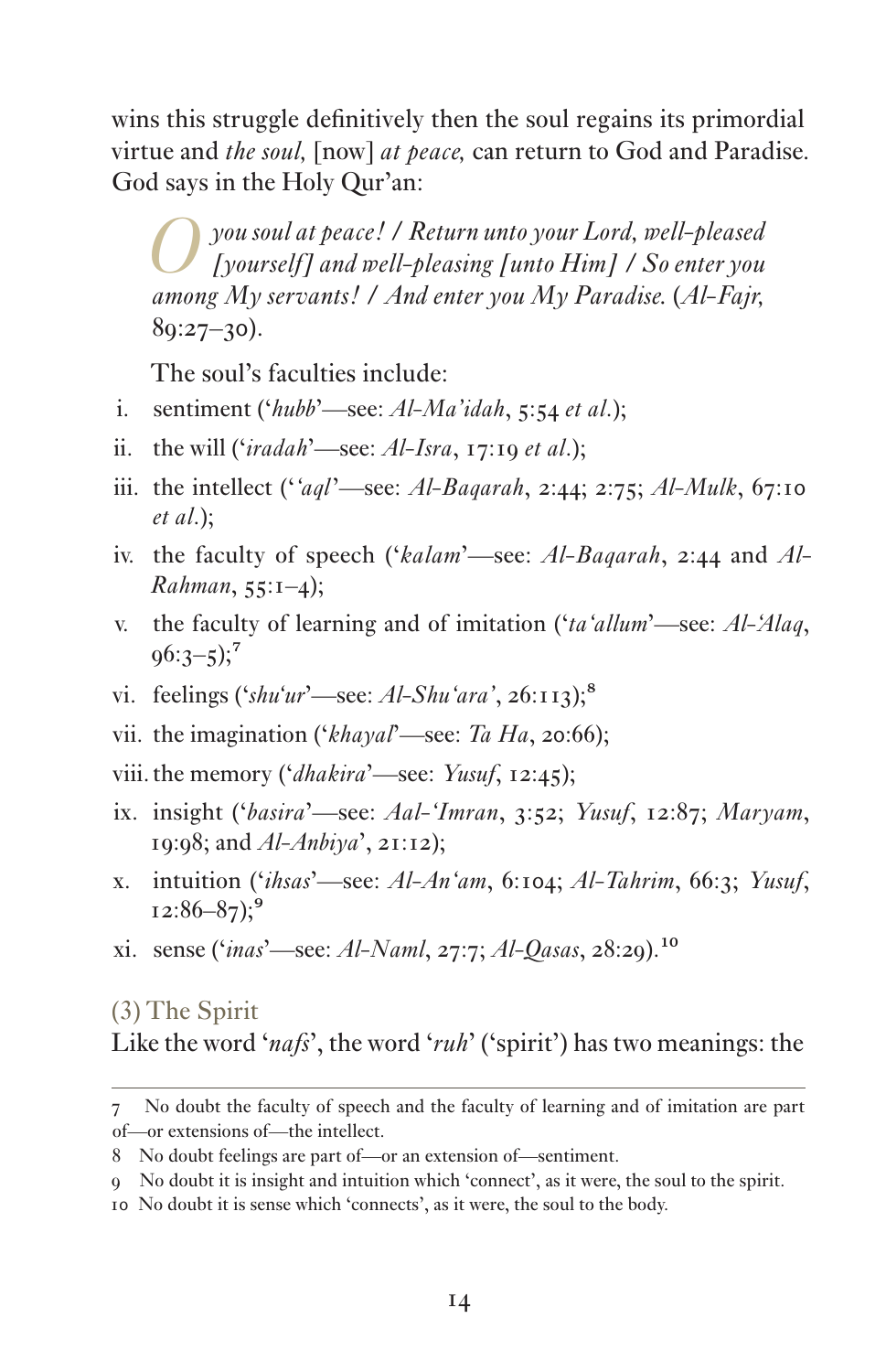first simply means 'the life energy' within a body. The second (which is the one we are using here) refers to the spirit, which is the inner witness of the soul and the body taken together. This spirit is the Divine breath within man. As the Holy Qur'an says:

**Then He fashioned him [man] and breathed into him of** *His spirit; and appointed for you hearing and sight and hearts. Small thanks give you! (Al-Sajdah, 32:9).*

*And when I have fashioned him and breathed into him of My Spirit, then fall down before him prostrate, (Sad,* 38:72; see also: *Al-Hijr,* 15: 28–42).

The spirit is superior to the soul (and of course the body) because it is not just immortal but also free from individual personality and restrictions.

It is through the Holy Spirit that Revelation comes, but even those who are not God's prophets may be graced with '*direct*' and infallible knowledge through the spirit.

T*he Exalter of Ranks, the Lord of the Throne. He causes the Spirit of His command upon whom He will of His slaves, that He may warn of the Day of Meeting, (Ghafir, 40:15; see* also: *Al-Nahl,* 16:2).

*[A]nd I know from God that which you know not. / Go, O my sons, and ascertain concerning Joseph and his brother, and despair not of the Spirit of God. Lo! none despairs of the Spirit of God save disbelieving folk.* (*Yusuf,* 12:86–7).

*Then found they one of Our slaves, unto whom We had given mercy from Us, and had taught him knowledge from Our presence.* (*Al-Kahf,* 18:65; see also: *Al-A'raf,* 7:62, and *Al-Tahrim*, 66:3).

Moreover, all human beings have inherited from the first ancestor Adam  $\mathbb{R}$  a seed of this knowledge from God in their very spirits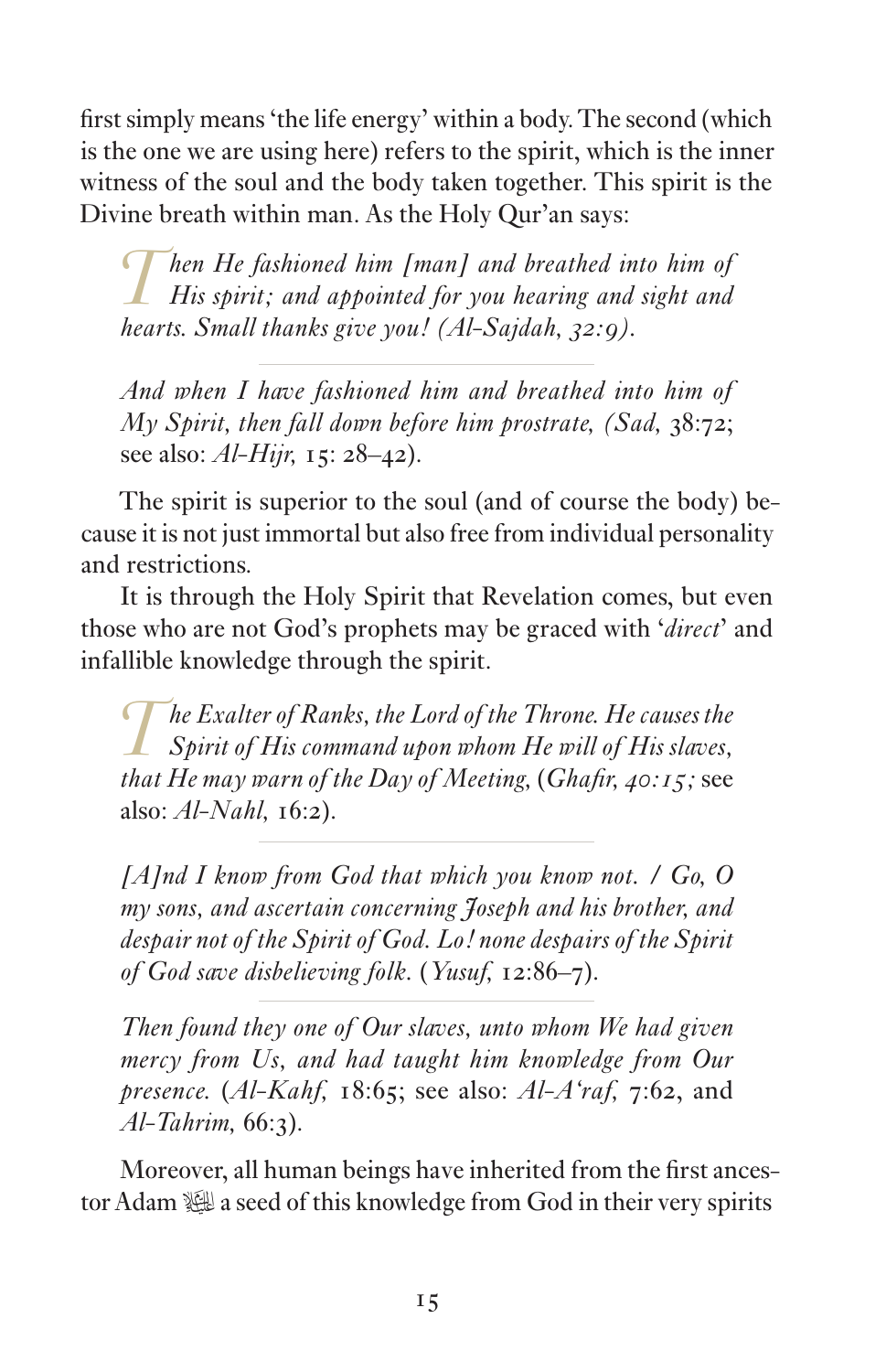before they were even born. It is this spirit that gives human beings the ability for speech and a deep innate knowledge of the existence of their Lord God (even if in their lifetimes the imperfections of their own souls obscure—at a certain psychic level—the Truth from them): $11$ 

A*nd [remember] when your Lord brought forth from the Children of Adam, from their reins, their seed, and made them testify of themselves, [saying]: "Am I not your Lord?" They said: "Yes, verily. We testify." [That was] lest you should say at the Day of Resurrection: Lo! of this we were unaware; / Or lest you should say: "[It is] only [that] our fathers ascribed partners to God of old and we were [their] seed after them. Will You destroy us on account of that which those who follow falsehood did?"* (*Al-A'raf,* 7:172–173)

Between—or perhaps connecting—the spirit and the soul there are four other subtle realities, namely: (i) the breast (*sadr*); (ii) the heart (*qalb*); (iii) the inner heart (*fu'ad*), and (iv) the heart's core (*lubb*). These may be explained as follows:

(i) The breast (*sadr*) is the seat of unbelief and misgivings, but also the seat of 'expansion'. God says:

*M* hoever disbelieves in God after [having affirmed] his *faith—except for him who is compelled, while his heart is at rest in faith—but he who opens up his breast to unbelief, upon such shall be wrath from God, and there is a great chastisement for them.* (*Al-Nahl,* 16:106)

*…./ From the evil of the slinking whisperer, / who whispers in the breasts of mankind, / of the jinn and mankind.* (*Al-Nas,*  114:4–6)

*Whomever God desires to guide, He expands his breast to Islam;* 

<sup>11</sup> Indeed, human beings always know the truth deep down in themselves. God says in the Holy Qur'an: *Rather man has insight into his [own] soul, / though he should offer his excuses.* (*Al-Qiyamah*, 75:14–15).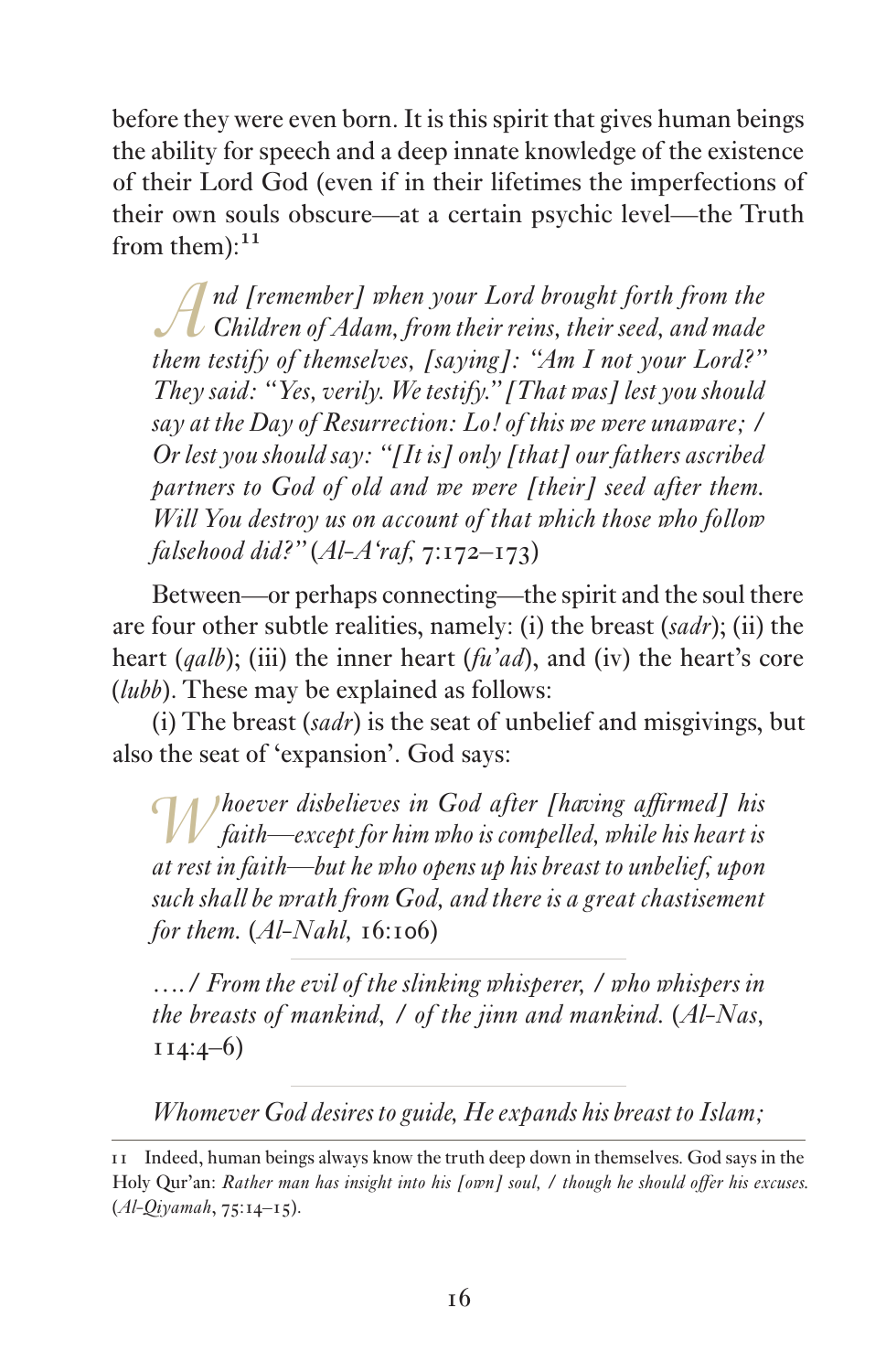*and whomever He desires to send astray, He makes his breast narrow and constricted, as if he were engaged in ascent to the heaven. So, God casts ignominy over those who do not believe.*  (*Al-An'am,* 6:125)

(ii) The heart  $(galb)$  can be blind, and filled with doubt and rancour; but it can also be filled with tranquillity, peace and faith (indeed, it is the 'seat' of faith in human beings). God says:

H*ave they not travelled in the land so that they may have hearts with which to comprehend, or ears with which to hear? Indeed it is not the eyes that turn blind, but it is the hearts that turn blind within the breasts.* (*Al-Hajj,* 22:46)

*They alone ask leave of you who do not believe in God and the Last Day, and whose hearts are doubtful, so in their doubt they waver.* (*Al-Tawbah,* 9:45)

*And those who will come after them say, "Our Lord, forgive us and our brethren who preceded us in [embracing] the faith, and do not place any rancour in our hearts toward those who believe. Our Lord, You are indeed Kind, Merciful!"* (*Al-Hashr,* 59:10)

*He it is Who sent down the Sakinah [great peace] into the hearts of the believers, that they might add faith to their faith. And to God belong the hosts of the heavens and the earth. And God is ever Knower, Wise.* (*Al-Fath,* 48:4)

(iii) The inner heart (*fu'ad*) may be empty and may require 'strengthening'. In believers it inclines towards the good, but in disbelievers it inclines towards the bad. However, it possesses (inward, spiritual) vision, for God says:

A<sup>nd</sup> the inner heart of Moses's mother became empty.<br>*Indeed she was about to expose him had We not fortified her heart that she might be of the believers* (*Al-Qasas,* 28:10)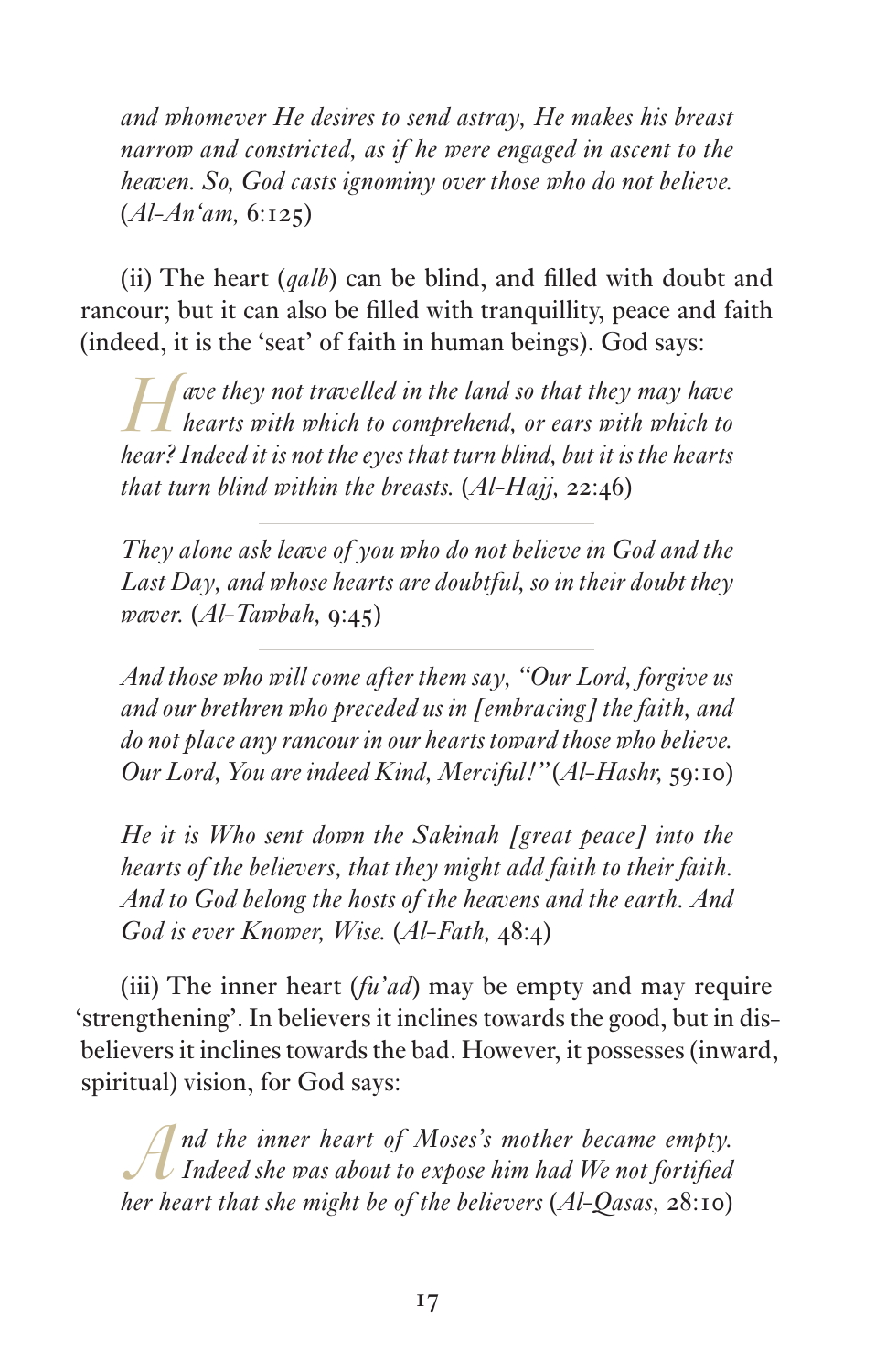*And all that We relate to you of the accounts of the messengers, that with which We might strengthen your inner heart. And in these, there has come to you the Truth and an admonition and a reminder to the believers.* (*Hud,* 11:120)

*And that the inner hearts of those who do not believe in the Hereafter may incline to it, and that they may be pleased with it, and that they may acquire what they are acquiring.*  (*Al-An'am,* 6:113)

*As they come hastening with their heads turned upwards, their gaze returning not to them, and their inner hearts as air.*  (*Ibrahim,* 14:43)

*The inner heart denied not what it saw.* (*Al-Najm,* 53:11)

(iv) The heart's core (*lubb*) is completely free of fault, blindness and doubt. It requires no strengthening; it is always in a state of devotion and remembrance, and it possesses insight. God says:

S ay: "The evil and the good are not equal, even though the<br>abundance of the evil attract you". So fear God, O you *who have cores, that you might prosper.* (*Al-Ma'idah,* 5:100)

*He gives wisdom to whomever He will, and he who is given wisdom, has been given much good; yet none remembers save they who have cores.* (*Al-Baqarah,* 2:269)

*This is a Proclamation for mankind, and so that they may be warned thereby, and that they may know that He is One God, and that they who have cores may remember.* (*Ibrahim,* 14:52)

*A Book that We have revealed to you, full of blessing, that they may contemplate its signs and that they who have cores may remember.* (*Sad,* 38:29)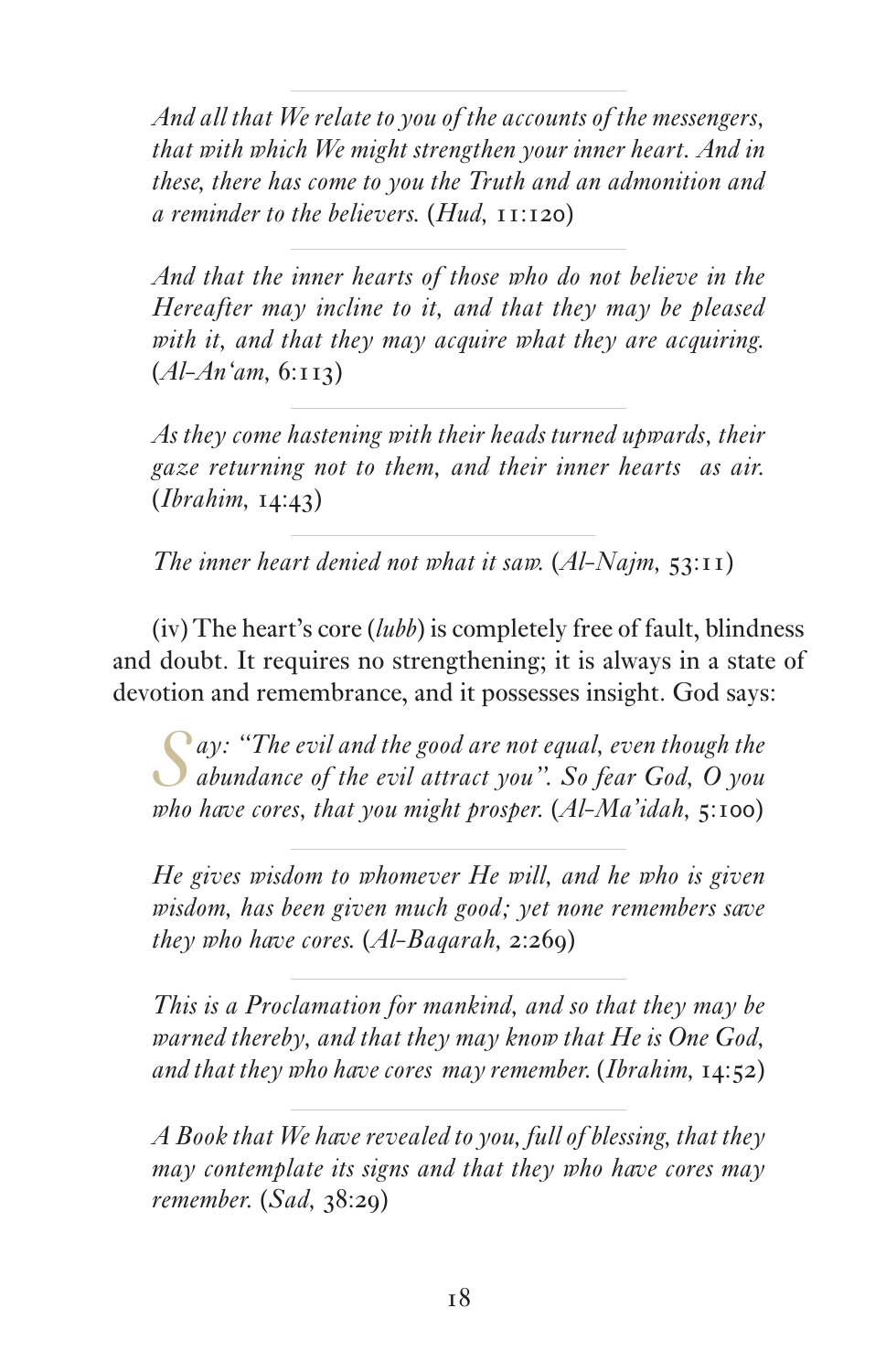Clearly, the heart (*qalb*) is higher and purer than the breast (*sadr*); and the inner heart (*fu'ad*) is higher and purer than the heart; and the heart's core (*lubb*) is higher and purer than the inner heart. Clearly also, the breast, heart, inner heart and heart's core are not the physical realities with the same names (though there is a certain relation between them), but metaphysical realities that lie between—and connect—the soul and the spirit. Thus the breast and the soul share avarice in common; God says: *But avarice has been made present in the souls …* (*Al-Nisa'*, 4:128)

A*nd whoever is saved from the avarice of his own soul, those—they are the successful.* (*Al-Hashr,* 59:9; see also: *Al-Taghabun,* 64:16)

Similarly, the heart's core and the spirit share spiritual knowledge and secrets; God says:

E*xalter of ranks, Lord of the Throne, He casts the Spirit of His command upon whomever He wishes of His servants, that he may warn them of the Day of Encounter.*   $(Ghafir, 40:15)$ 

*"O my sons, go and enquire about Joseph and his brother, and do not despair of God's [gracious] Spirit. Indeed none despairs of the [gracious] Spirit of God save the disbelieving folk".*  (*Yusuf,* 12:87)

Beyond this, however, little can be said about the spirit because it is infinite and it comes from God. God says in the Holy Qur'an:

T*hey will ask you about the spirit. Say: "The spirit is by command of my Lord, and of knowledge you have been vouchsafed but little".* (*Al-Isra,* 17:85)

However, the fact that there is in every human being both a soul and a spirit—two 'subjectivities', as it were—explains why, in the Holy Qur'an, God promises every single pious person two paradises. God says in the Holy Qur'an: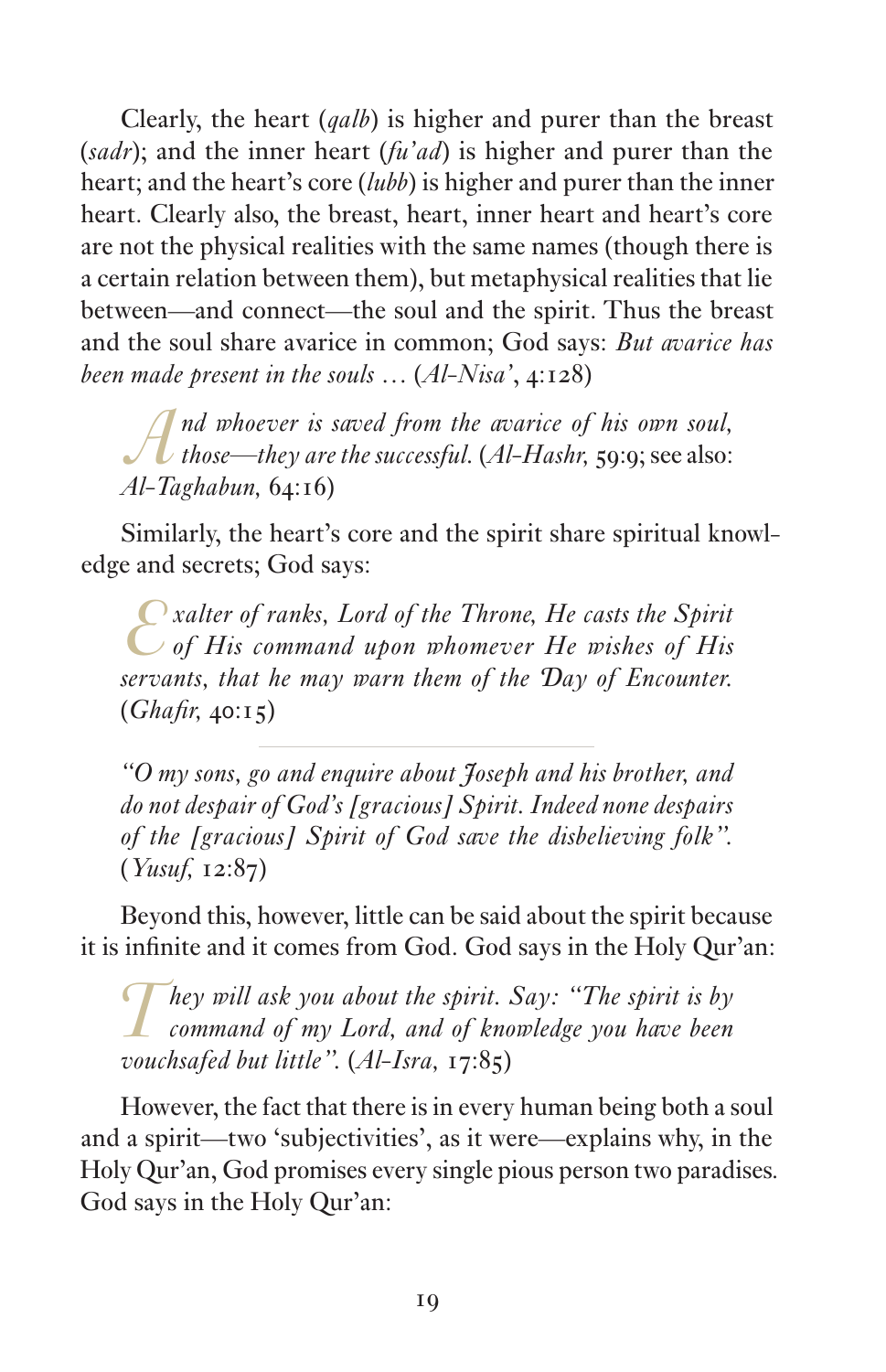B*ut for him who fears the station of his Lord there are two paradises.* (*Al-Rahman,* 55:46)

\* \* \*

In summary, human beings are comprised of: (A) a mortal body with five senses; (B) an immortal soul born with primordial innocence (*+tra*) but which comprises three modes (an ego or '*soul that incites unto evil'*; a conscience or '*soul that blames'*, and a '*soul at peace'*) and has a number of faculties (these being: sentiment and feelings; a will; an intellect comprising the faculty of speech and the faculty of learning and of imitation; an imagination; a memory; sense, and insight and intuition), and (C) a spirit which comes from the Divine breath within human beings and comprises subtle realities between it and the soul, these being: (in descending order): (1) the heart's core (*lubb*); (2) the inner heart (*fu'ad*), (3) the heart (*qalb*), and (4) the breast (*sadr*).

※ ※ ※

The sum total of human beings' spiritual, subtle and physical constituent parts and faculties explain how and why human beings were made:

- i. in the 'fairest form' ('*ahsan surah'*—see: *Ghafir*, 40:64; *Al-Taghabun*,  $64:3$ , and *Al-Infitar*, 82:6–8);
- ii. in the 'fairest stature' ('*ahsan taqwim*'—see:  $Al-Tin$ ,  $95:1-8$ ).<sup>12</sup>

And why human beings are:

- iii. the regents of God on earth before whom the angels had to prostrate themselves as he knew all 'the names' ('*khalifah*'—see: *Al-Baqarah*, 2:29–35; *Al-A'raf*, 7:11, and *Yunus*, 10:14).
- iv. the recipients of a trust ('*amanah*') too great for the heavens and the earth and the mountains (*Al-Ahzab*, 33:73).

<sup>12</sup> The Prophet Muhammad ! said: "*Verily God created Adam in His own image."* (*Sahih Al-Bukhari*, *Kitab Al-Isti'than*, 1; *Sahih Muslim, Kitab Al-Birr* 115; *Musnad Ibn Hanbal*, 2: 244, 251, 315, 323, etc. et al.)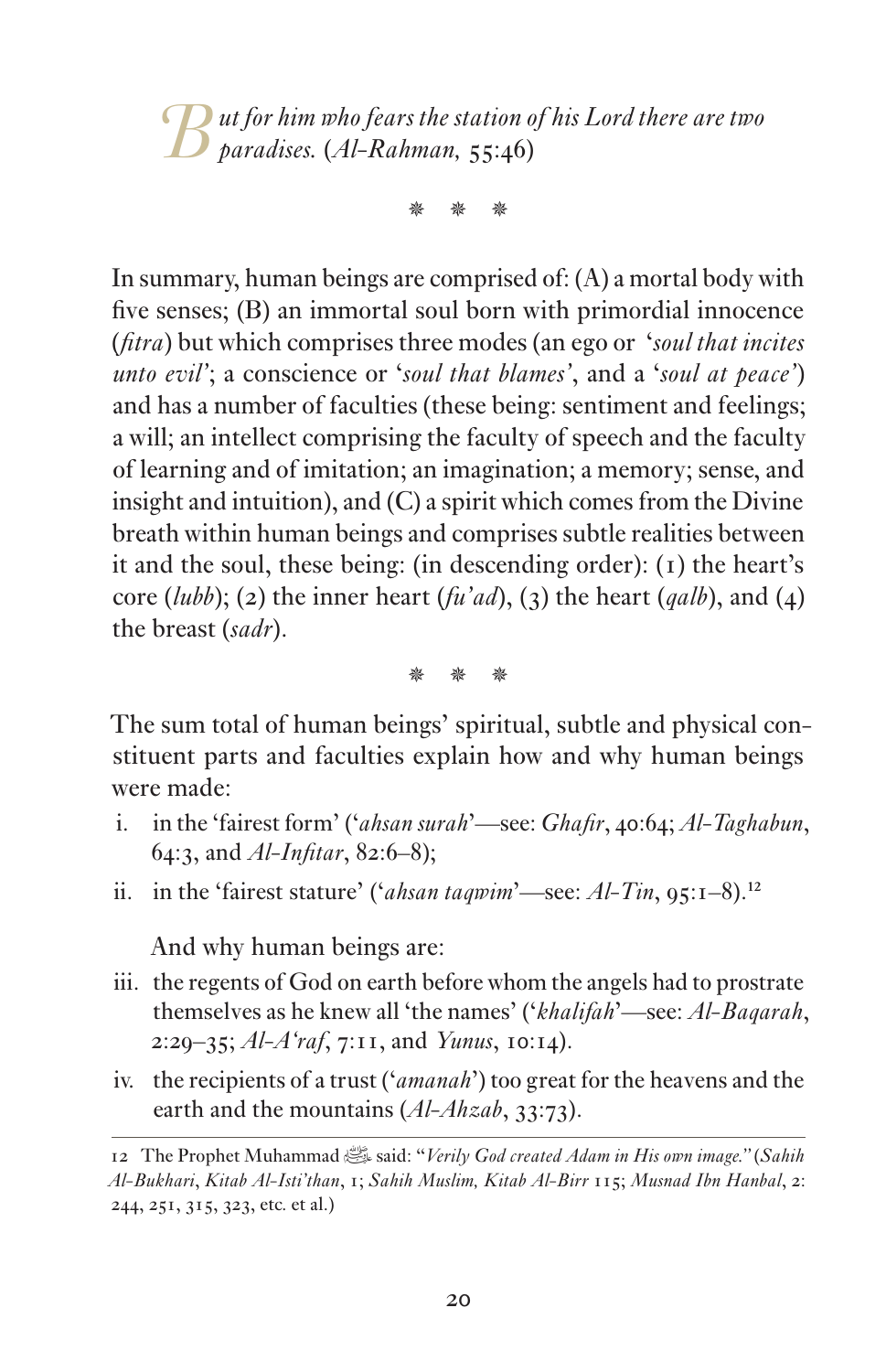All this also explains why God has preferred human beings over other beings. God says in the Holy Qur'an:

V*erily we have honoured the Children of Adam. We carry them on the land and the sea, and have made provision of good things for them, and have preferred them above many of those whom We created with a marked preferment.* (*Al-Isra,*  17:70).

#### WHAT ARE THE PURPOSES AND FUNCTIONS OF THE RITES OF *ISLAM*, *IMAN*, AND *IHSAN*?

#### (a) Islam

(1) The Two Testimonies of Faith (*Shahadatayn*):

The *Shahadatayn* or the 'two testimonies of faith' consist of bearing witness that: *'La ilaha illa Allah, Muhammad Rasul Allah'* (*'There is no*  29 .<sup>13</sup> إلا الله مجد رسول الله – "god but God, Muhammad is God's Messenger<br>المجمد المستمر " # ) 1 " # 9 = ) & 9 =

It is an act of both the will and the intelligence: the will in the sense that the word 'Islam' literally means in Arabic 'surrender' (of the will), and hence 'submission', and intelligence in the sense that Islam objectively means acknowledging the reality of the One God, and the truth of His Messenger . يَخْلِيْنَا This is at first not necessarily the same as complete faith in the depths of one's being, and indeed God says:

T*he Arabs of the desert say: "We believe (amanna)". Say you [Muhammad]: "You believe not", but say rather "we submit (aslamna)", for faith has not yet entered your hearts.* 

<sup>13</sup> Both *Shahadah*s or Testimonies of Faith actually both occur (albeit separately) as phrases in the Holy Qur'an and thus their recitation could be said to constitute part of it (the first *Shahadah—La ilaha illa Allah—in Al-Saffat*, 37:35 and *Muhammad*, 47:19; and the second *Shahadah*—*Muhammad rasul Allah*—in *Al-Fath*, 48:29).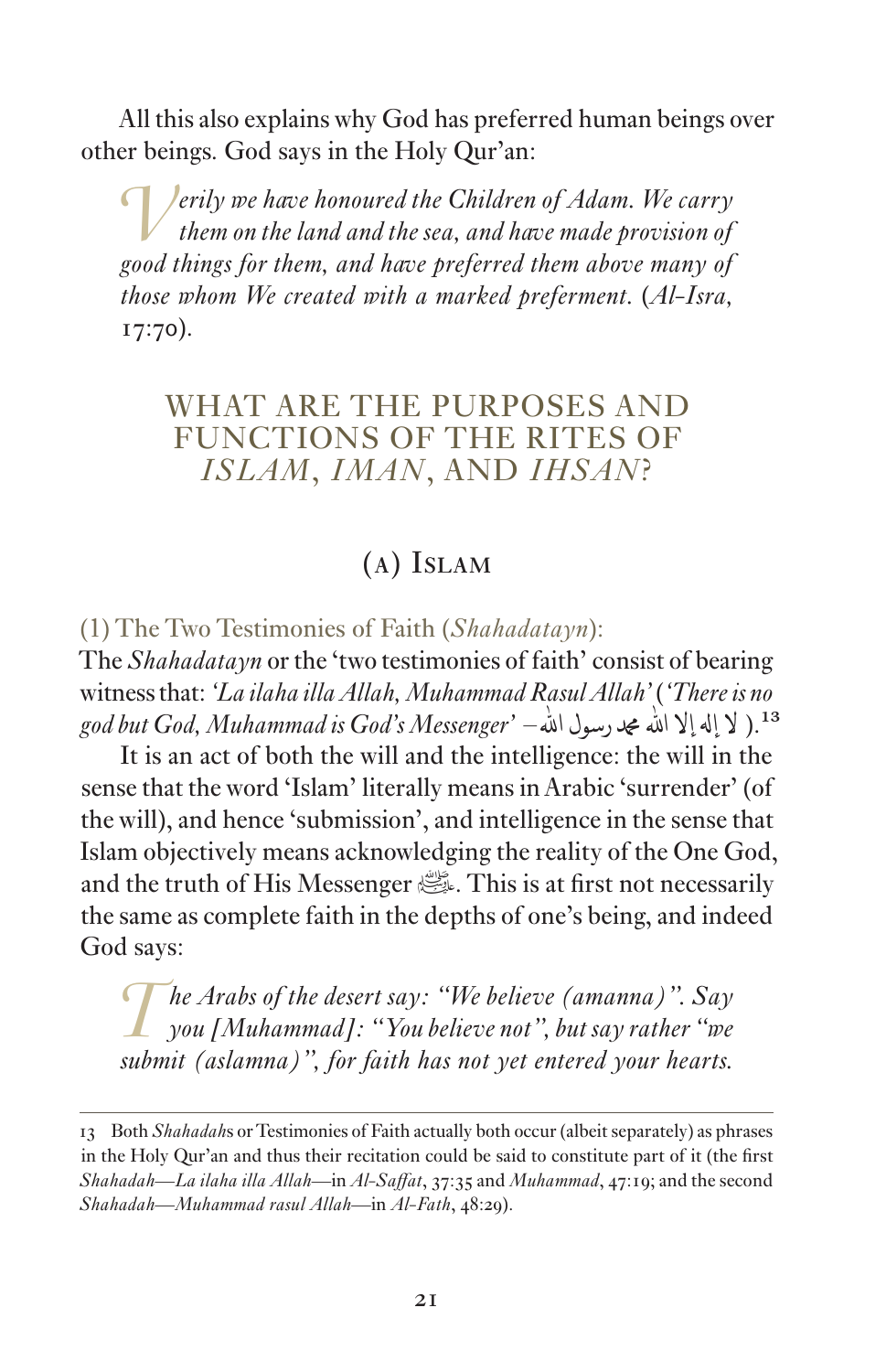*Yet if you obey God and His Messenger, He will not withhold from you any reward that your deeds deserve. Verily God is Forgiving, Merciful.* (*Al-Hujurat,* 49:14)

Nevertheless, it does involve the soul consciously fully acknowledging God, and that is why it is in principle sufficient for salvation.<sup>14</sup> Moreover, it necessarily involves the 'breast' (*sadr*), for God says:

W*homever God desires to guide, He expands his breast to Islam; and whomever He desires to send astray, He makes his breast narrow and constricted, as if he were engaged in ascent to the heaven. So, God casts ignominy over those who do not believe.* (*Al-An'am,* 6:125)

(2) The Five Canonical Daily Prayers (*Salat*):

The canonical prayers are five prayers said at specific times during the day,15 namely: *fajr* (dawn); *duhr*, (noon), '*asr* (evening), *maghrib* (sunset) and '*isha* (night). Each prayer consists of either two, three or four cycles (*rak'ah*s)—a minimum of seventeen in total daily<sup>16</sup>—which each comprise four positions: standing, bowing, prostrating and sitting in a kneeling position on the ground. Each of these prayer positions symbolizes (and in fact actualizes) spiritual attitudes that have their roots in human beings being God's regents on earth, their being His servants, their being His creations and

*No servant ever said: "La ilaha illa Allah" (there is no god but God) sincerely from the heart but that the gates of Heaven were opened to him so that he could reach the throne of Allah, as long as he avoided mortal sins.* (*Sunan Al-Tirmidhi*, 45:10, no. 3660.)

<sup>14</sup> The Prophet التي said:

*No servant ever said: "La ilaha illa Allah" (there is no god but God) then died upon that but that entered Paradise … even if he committed adultery and stole. (Sahih Bukhari*, *Kitab Al-Libas*, no. 5827; *Sahih Muslim*, *Kitab Al-Iman*, 95/1, no. 94; see also *Sahih Muslim*, *Kitab Al-Iman*, 55/1.)

<sup>15</sup> God says: ... *[S]urely the prayer is for believers a prescription at specific times. (Al-Nisa,* 4:103).

<sup>16</sup> The seventeen *rak'ah*s are divided as follows: *fajr* (dawn): 2; *duhr*, (noon): 4; '*asr* (evening): 4; *maghrib* (sunset): 3; and '*isha* (night): 4.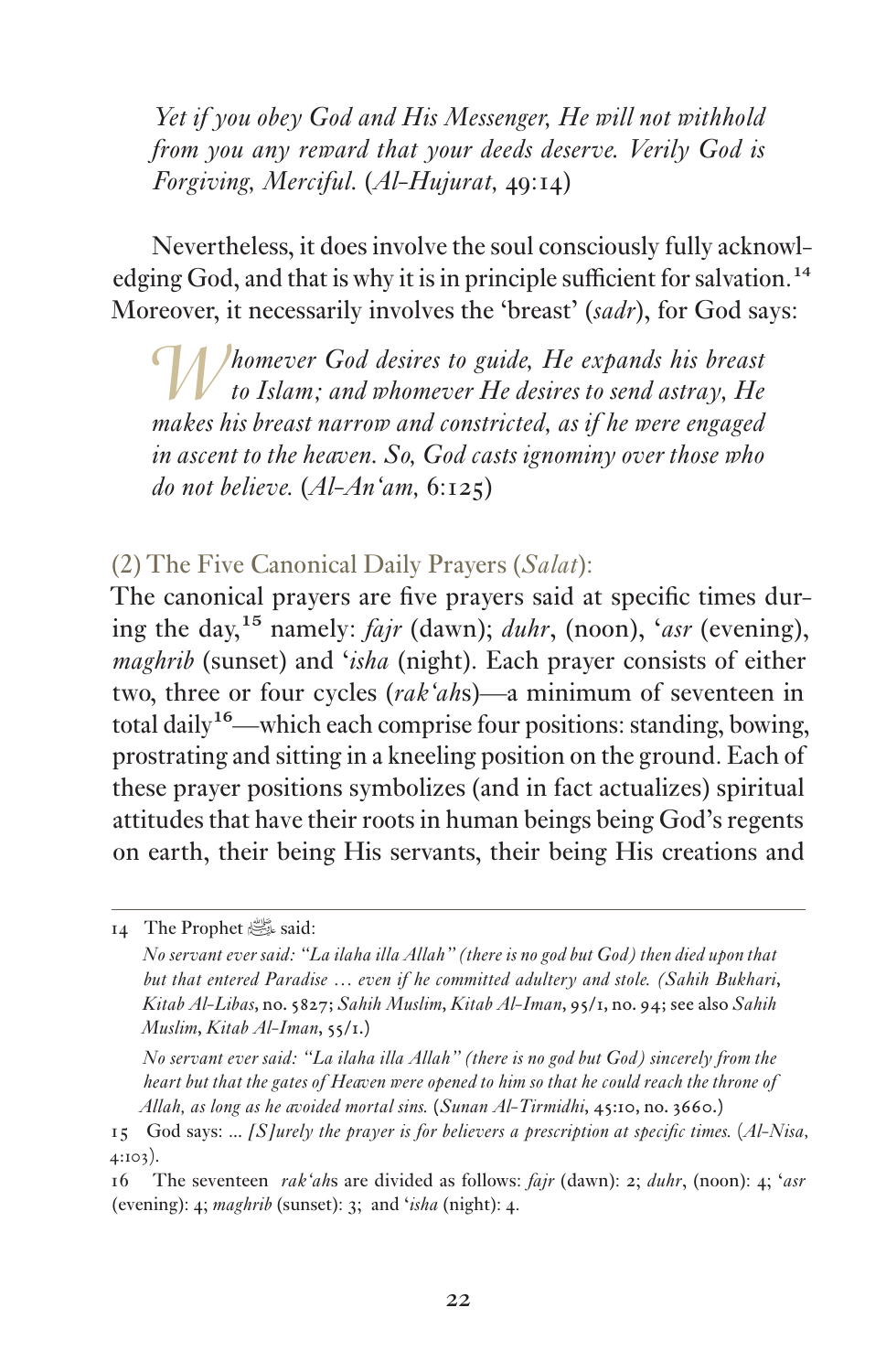their being all these things together; or again: in the spirit, the soul, the body and the entirety of human beings; or finally: in the soul's rectitude; in the effacement of the ego; in the ego's effacement from effacement, and the spiritual balance of human beings. Whilst standing, Muslims recite the opening prayer of the Qur'an the *Fatihah* the 'opening' and—according to the Prophet Muhammad ! himself—"*the greatest Surah in the Holy Qur'an",*17 which in principle contains everything one can and should want to say to God, and another passage of the Qur'an (open to choice). Before the prayer, there is a call to prayer (*athan*) and then a standing call to prayer (*iqama*); during each of the movements and during the bowing, prostrating and sitting-kneeling there are specific blessed formulas of remembrance, glorification and praise of God; towards the end of the prayer there are greetings and salutations of peace to God, to the Prophet  $\mathbb{R}^2$  and his family, to the believers, to the righteous and then to all the world; after the prayer there are recommended prayers and supplications; and of course in addition to the seventeen obligatory daily *rak'ah*s there are a number of other prayers which it was the Prophet's !*sunnah* (custom) to pray18 and

18 These include: two *rak'ah*s before the *fajr* prayer, two at sunrise (*shuruq*); two after the end of the time of the *fajr* (*duha*); two before and after the *duhr* prayers; two after *maghrib*; two after *'isha*, and three the *shafi'* and *witr* prayers before sleeping (making a total of about 32 *rak'ah*s per day, albeit that there are slight variations amongst scholars as to their details). There are also specific occasions when extra prayers are demanded (such as the  $Haij$ , the '*Eid*, funerals, marriage, eclipses, entering a mosque, droughts, rain, travelling and so on, in addition to extra *tarawih* prayers (eight or twenty cycles — scholars differ on this point) that it is customary to pray in the blessed month of Ramadan at night, in addition to the option of waking up in the last part of the night to pray *tahajjud* prayers, in imitation of the Qur'anic injunction to the Prophet Muhammad

*And part of the night, keep vigil as a free devotion (nafilatan) from you; perchance your Lord shall resurrect you in a glorious station.* (*Al-Isra'*, 17:79; see also *Surat Al-Muzammil*, 73:2 and 73:20.)

Other additional and voluntary prayers include: the *awabin* prayers after the sunset prayer; the once-off or occasional *salat al-tasabih* (glorification prayer); prayers after repentance (*tawbah*); prayers asking for guidance or a vision (*istikharah*), and prayers after the ablutions

<sup>17</sup> Sahih Bukhari, Kitab Tafsir Al-Qur'an, Bab ma <sup>J</sup>a'a fi Fatihat Al-Kitab (Hadith no. 1); *also: Sahih Bukhari, Kitab Fada'il Al-Qur'an*, *Bab Fadl Fatihat Al-Kitab, (Hadith no. 9), no. 5006.*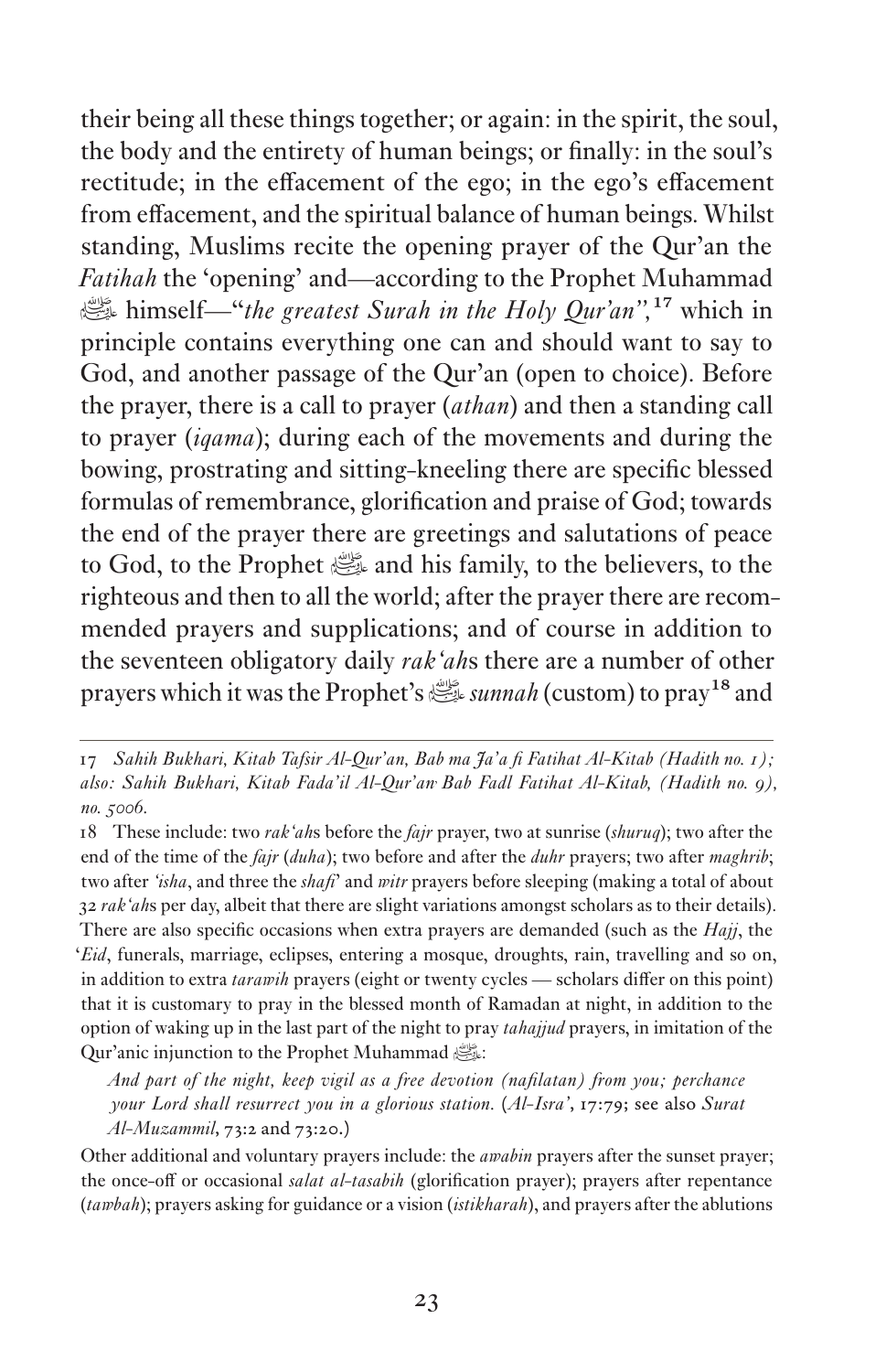which therefore are highly recommended. We will not go into the spiritual meaning and devotional attitudes to be realized in every stage and every detail of the prayers—they have been the subject of a number of superlative spiritual treatises over the course of Islamic history<sup>19</sup>—except to say that the prayer serves to 'attach' the soul 'to' God (as well as many of its faculties including the faculty of speech, the imagination, the memory, and the faculty of learning and of imitation—these are all particularly engaged through the Word of God, the Qur'an, during the prayer, and indeed outside of it), and also to involve the body in this (since the prayer involves specific bodily movements). It is this 'attachment of the soul' that precisely explains the Prophet's ! love for prayer above all worldly joys. The Prophet said !: *"Three [things] in this world have been made loveable to me: perfumes, women and prayer has been made the apple of my eye".*20

We should also mention that the formal prayer is not valid without ritual ablution, and so the ablutions—the greater [*ghusl*] ablution and the lesser ablution [*wudu*])—must be thought of as an integral part of the prayers. The ablutions consist of movements which purify both spiritually and with water (or in its absence, with pure soil) the individual limbs and the body as a whole for the sins and actions they have committed. Ablution thus also serves to 're-attach' the body and its limbs towards God. It also necessarily involves a sort of existential repentance that detaches a person from his (or her) ego and previous sins, and thereby also necessarily engages the conscience ('*al-nafs al-lawwamah'*).

*for* the ablutions. There is also a special way of saying the prayers (*salat al-khauf*) if one fears being attacked whilst praying (see *Al-Nisa*, 4:101–102), and there is a dispensation to say truncated and combined prayers (salat al-musafirun) during travel.

<sup>19</sup> Notably: Abu Hamid Al-Ghazali's (450–505 ah / 1058–1111 ce) *magnum opus, The Revival of the Religious Sciences* (*Ihya 'Ulum Al-Din*), *Kitab Al-Sala*t (vol.4), as well the standard abridgements and summaries of the whole work, especially Ghazali's own abridgements: *Kimyat Al-Sa'adat* (of medium length) and *Al-Arba'in fi Usul Al-Din* (relatively short). 20 Bayhaqi, *Al-Sunan Al-Kubra*, 7/87; *Musnad Ibn Hanbal*, 3/ 128 and 199; see also: *Al-Nasai, Al-Sunan Al-Sughra, Kitab 'Ishrat Al-Nisa*, no. 3940.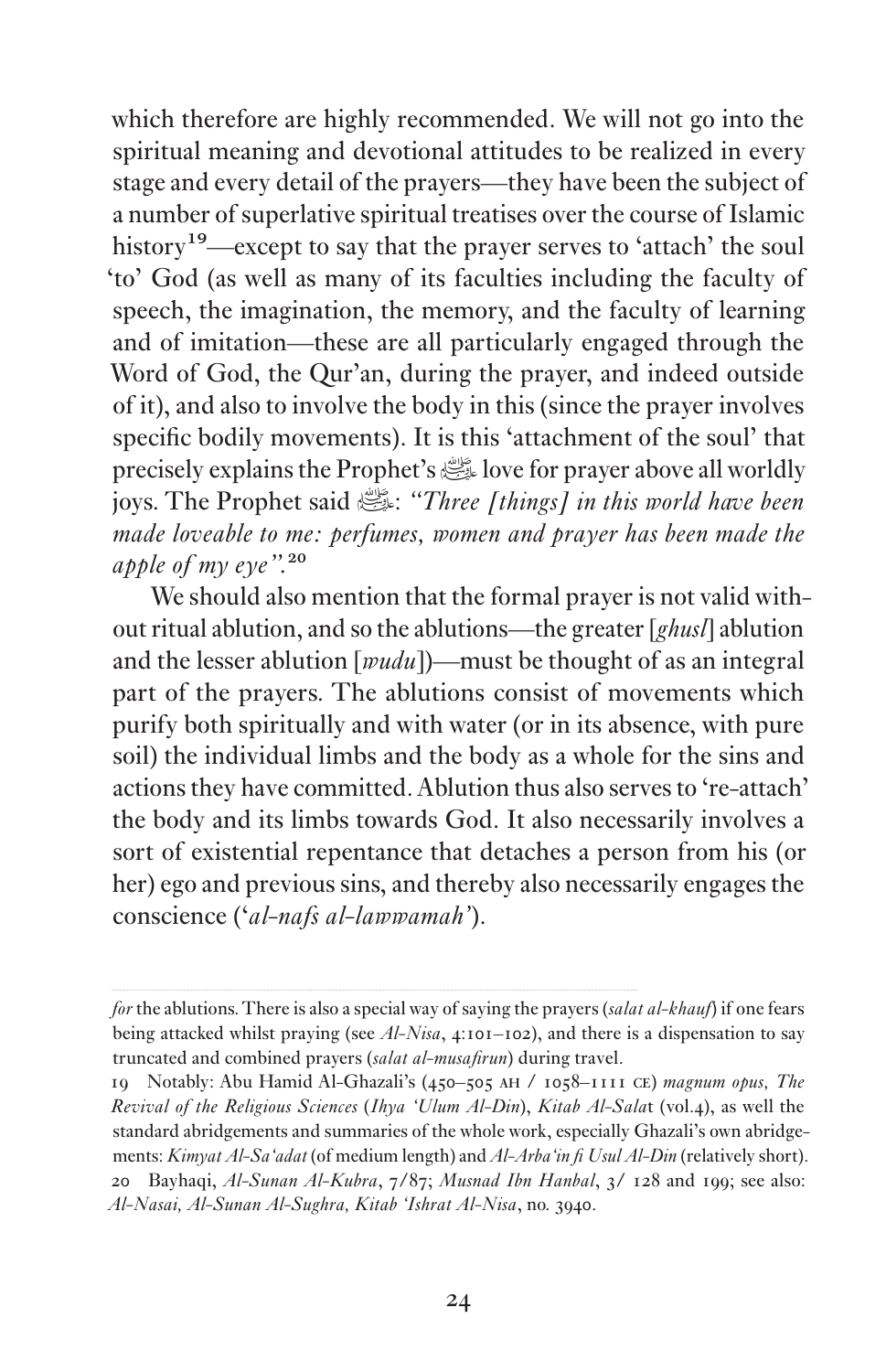#### (3) Giving Tithe (*Zakat*)

The tithe (*zakat*) consists of giving one-fortieth of one's savings annually to the poor and destitute; more may be given as charity  $(sadaqah)$ , but the rate for the tithe is permanently fixed for all, rich and poor as a percentage of wealth, as are the categories of poor who may receive it. God says: *…. But what you give as tithe, seeking God's Countenance, such [of you who do so]—they are the receivers of manifold increase.* (*Al-Rum*, 30:39)

Thus, apart from its crucial social function, the tithe serves to detach people from the world, and in so doing brings spiritual growth and blessings. It is also an act of compassion and sentiment towards others, for the sake of God. God says:

A*nd they give food, despite [their] love of it to the needy, and the orphan, and the prisoner. / "We feed you only for the sake of God. We do not desire any reward from you, nor any thanks".* (*Al-Insan,* 76:8–9)

(4) Fasting (*Siyam*) the Holy Month of Ramadan annually

The fast consists not only of abstaining from food, drink, smoking and sexual contact during the whole of the holy month of Ramadan from before sunrise to sunset, but also—and equally importantly from sin, especially gossip, slander, and anger. Fasting serves to detach people from their bodies and their egos. Thus God says in the Qur'an:

O*you who believe! Fasting is prescribed for you, even as it was prescribed for those before you, that perhaps you may ward off [evil].* (Al-Bagarah, 2:183)

And the Prophet ! said: *"God says: 'Every deed of the son of Adam is for him except fasting; it is for Me and I shall reward for it...'* "21

In every other deed—including charity and prayer—the ego

<sup>21</sup> *Sahih Al-Bukhari; Kitab Al-Sawm, no. 1761; Sahih Muslim; Kitab Al-Sawm, no. 1946.*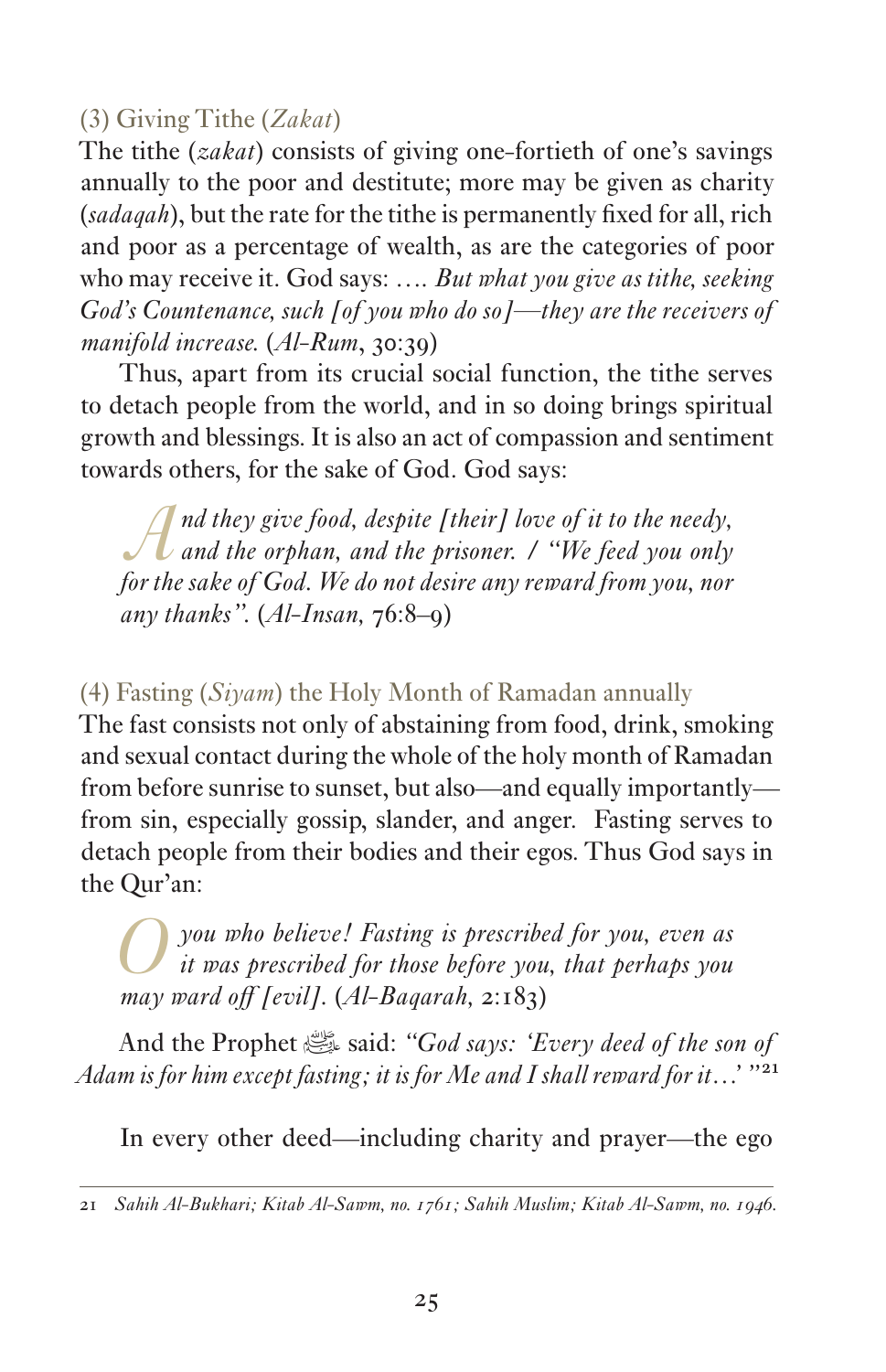can try, within itself, to lay claim to the deed and thereby puff itself up about that deed in the soul's 'internal chatter', this eventually giving rise to spiritual pride. During fasting, however, the body and the ego themselves are deprived of their sustenance and their hold on the soul is mitigated (in principle at least) for a certain period of time, giving the soul a chance to 'grow' spiritually.

#### (5) The Pilgrimage (*Hajj*)

The *Hajj*—which every able-bodied Muslim that has means to perform it is obligated to do so once in their lifetime—is a pilgrimage to Mecca for a certain day every (lunar) year. God says:

A*nd proclaim unto mankind the pilgrimage. They will come unto thee on foot and on every lean camel; they will come from every deep ravine, / That they may witness things that*  are of benefit to them, and mention the name of God..../ Then *let them make an end of their unkemptness and pay their vows and go around the ancient House. / That (is the command). And whoso magnifies the sacred things of God, it will be well for him in the sight of his Lord....* (*Al-Hajj,* 22:27–30)

Though the *Hajj* has one central rite—standing on Mount 'Arafah on the 'Day of 'Arafah'22—it contains many other rites and recommendations ('*sunnah*' acts), and a number of regulations. The rites and recommendations include: settling one's debts, asking forgiveness of one's acquaintances and preparing oneself as if setting off for death; travelling to Mecca; dressing in the *ihram* (two white strips of unwoven cloth) and consecrating oneself therein; saying "*labayk Allahumma labayk*!" ("here I am O Allah, at Your service"); performing the *tawaf* (circumambulating the Ka'bah); performing the *sa'i* (running between the rocks of Safa and Marwah); praying at the *magam* of Ibrahim  $\mathbb{H}$  or the *hijr* of Isma'il  $\mathbb{H}$ ; touching the Black Stone (on the corner of the Ka'bah) or the Multazam

<sup>22</sup> The Prophet Muhammad ! said: "*The Hajj is 'Arafah…*" (*Sunan Al-Tirmidhi*, no. 889; *Sunan Abu Dawud*, no. 1949).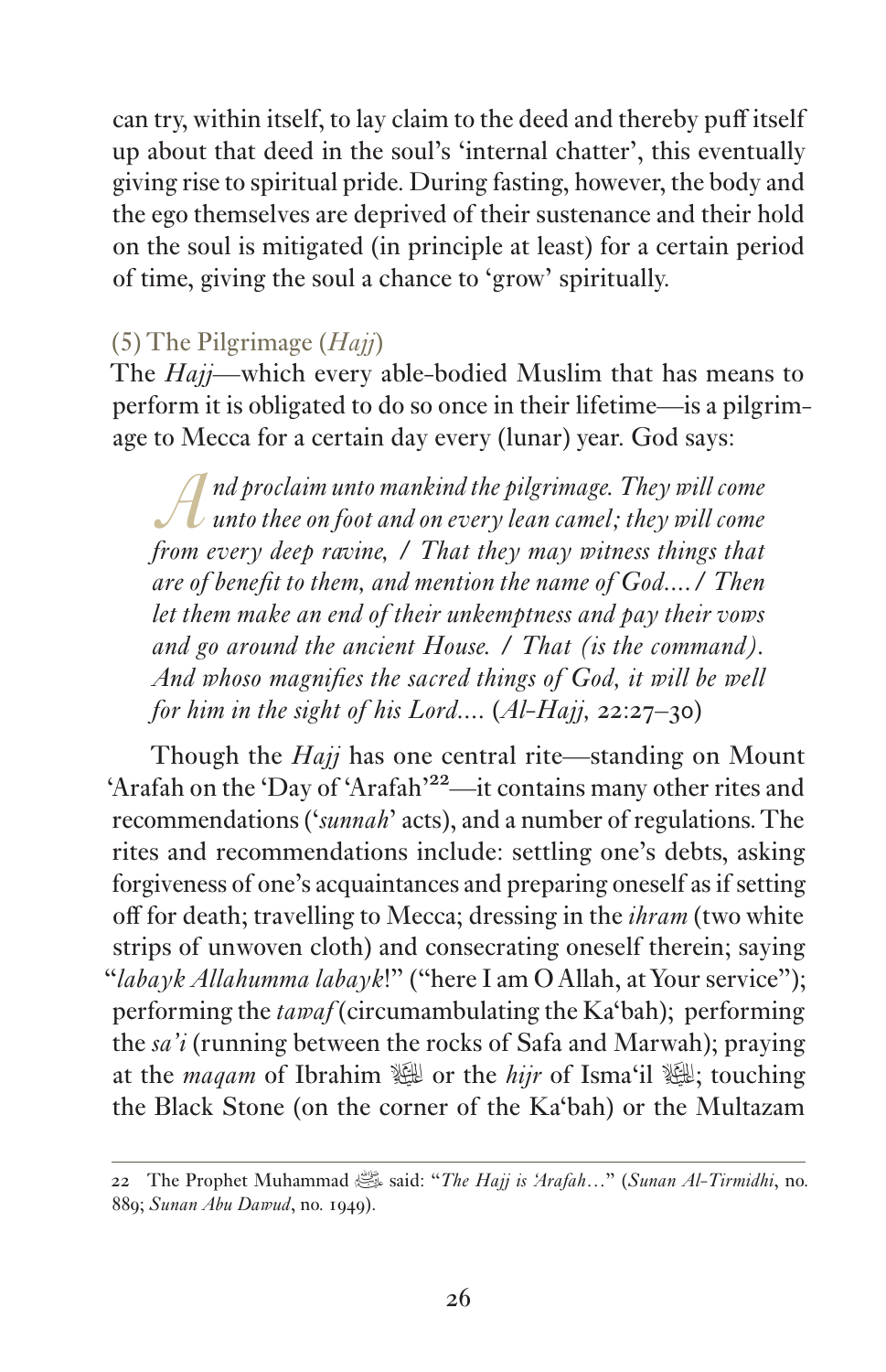(the wall between the door of the Ka'bah and the Black Stone) and contemplating the Ka'bah; drinking water from the well of Zamzam; going to the plain of Mina; (then comes the standing at 'Arafah); then spending time and sleeping at Muzdalifah; throwing pebbles at the devil (at the *Rajm Iblis*); performing the *tawaf* of *ifada*; shaving one's head; sacrificing an animal (a garlanded sheep at the end of the pilgrimage); undoing the *ihram*; visiting the Ka'bah again and performing the *tawaf* of departure; visiting the Prophet's ! tomb in Medina and if possible the *Al-Aqsa* Mosque in Jerusalem after the *Hajj* (this was traditionally known as the 'Long *Hajj*'). God says in the Holy Qur'an:

A*nd proclaim unto mankind the pilgrimage. They will come to you on foot and on every lean camel; they will come from every deep ravine, / That they may witness things that are of benefit to them, and mention the name of God on appointed days over the beast of cattle that He has bestowed upon them. Then eat thereof and feed therewith the poor unfortunate. / Then let them make an end of their unkemptness and pay their vows and go around the ancient House. / That (is the command). And whoso magnifies the sacred things of God, it will be well for him in the sight of his Lord. The cattle are lawful unto you save that which hath been told you. So shun the filth of idols, and shun lying speech, / Turning unto God (only), not ascribing partners unto Him; for whoso ascribes partners unto God, it is as if he had fallen from the sky and the birds had snatched him or the wind had blown him to a far-off place. / That (is the command). And whoso magnifies the offerings consecrated to God, it surely is from devotion of the hearts, / Therein are benefits for you for an appointed term; and afterward they are brought for sacrifice unto the ancient House. (Al-Hajj,* 22:27–33; see also: *Al-Baqarah,* 2:158, and: *Al-Baqarah,* 2:196–200)

There are also a number of prohibitions for the *Hajj* which include bans on hunting; on conjugal relations; on lewdness or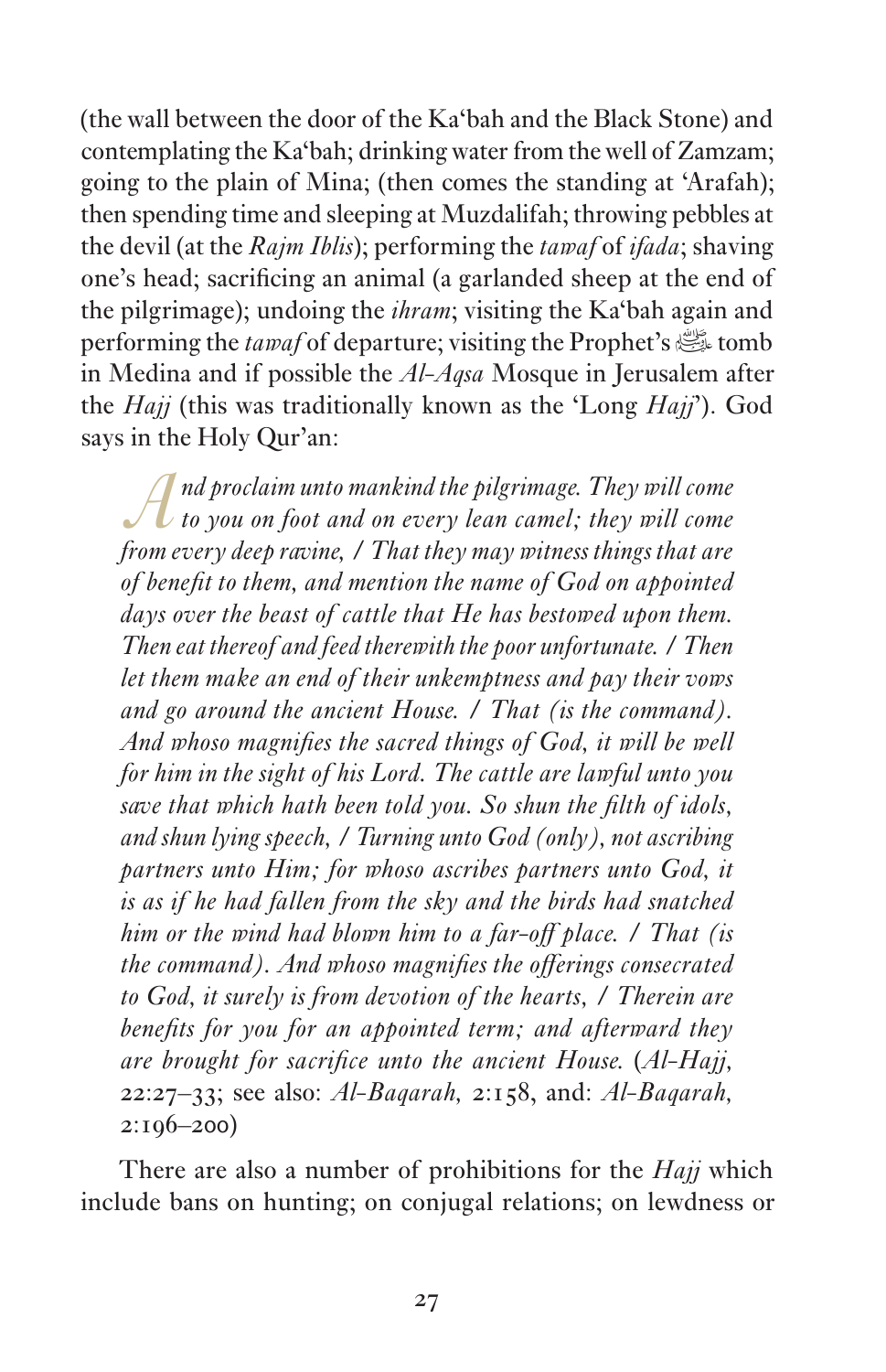gossip; on shaving or on cutting one's hair or nails whilst in a state of *ihram*.23

Underlying all of these various, diverse and ostensibly separate rites, recommendations, regulations and prohibitions there is one single idea that makes sense of them all, binds them all together, and shows their common purpose and goal. That idea is *the return to the (subtle) heart*. God says in the Holy Qur'an:

W*e shall show them Our portents on the horizons and within themselves until it will be manifest unto them that it is the Truth. Does your Lord not suffice, since He is Witness over all things ?* (*Fussilat,* 41:53).

*And in the earth are portents for those whose faith is sure. / And (also) in yourselves. Can you then not see?*(*Al-Dhariyat,*  51:20–21)

These verses imply that there is a certain 'mirroring' of God's portents ('*ayat*') between the universe and human beings, such that it has been said traditionally that 'man is a small universe and the universe is a large man'. Without delving into this in too much detail, it will now be apparent that in this sense Mecca—and the mysterious cubic, black-shrouded Ka'bah in particular—are the true spiritual heart of the world*,* and to go to Mecca for pilgrimage means to return symbolically and virtually—if not fully or permanently in the majority of cases—to one's heart. Thus the inward aim and true meaning of the *Hajj* is *to return to one's own true heart*.

This idea explains many things, including why Mecca is the *qiblah*—the direction of prayer for Muslims—for the heart is the locus of faith, and since one prays through faith, one prays fundamentally with, and through, the heart. God says in the Holy Qur'an:

T*he foolish of the people will say: What has turned them from the qiblah which they formerly observed? Say: Unto* 

<sup>23</sup> See: *Al-Ma'idah*, 5:1–2 and *Al-Ma'idah*, 5:95–97.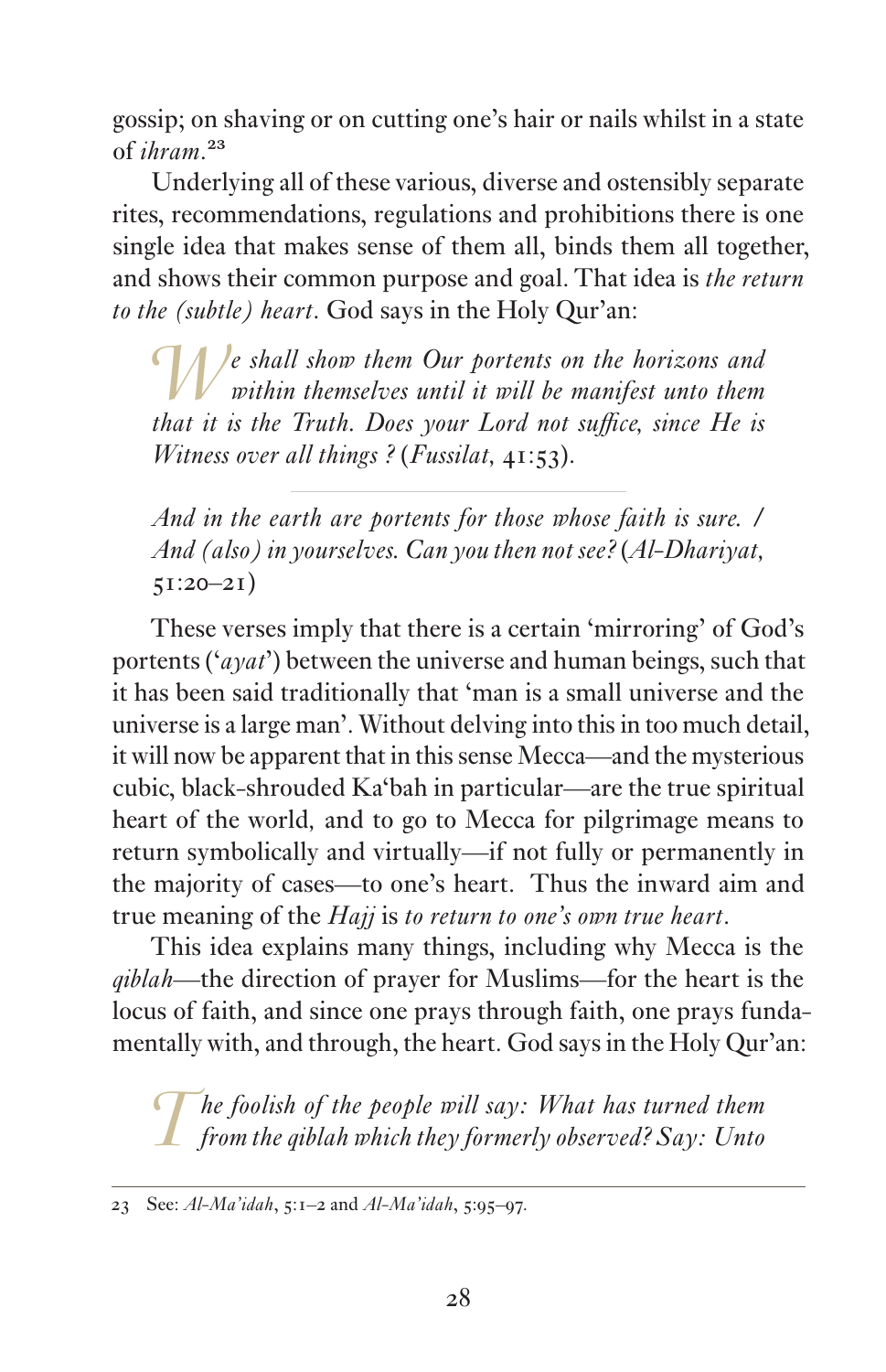*God belong the East and the West. He guides whom He will unto a straight path. / Thus We have appointed you a middle nation, that you may be witnesses over mankind, and that the messenger may be a witness over you. And We appointed the qiblah which you formerly observed only that We might know him who follows the messenger, from him who turns on his heels. In truth it was a hard (test) save for those whom God guided. But it was not God's purpose that your faith should be in vain, for God is Full of Pity, Merciful toward mankind. / We have seen the turning of your face to heaven (for guidance, O Muhammad). And now verily We shall make you turn (in prayer) toward a qiblah which is dear to thee. So turn your face toward the Inviolable Place of Worship, and you (O Muslims), wheresoever you may be, turn your faces (when you pray) toward it. Lo! Those who have received the Scripture know that (this revelation) is the Truth from their Lord. And God is not unaware of what they do.* (*Al-Baqarah, 2:142–144;* see also *Al-Baqarah,* 2:149–150)

This also explains why during the *Hajj* ordinary actions like travelling (to Mecca); walking (when circumambulating the Ka*'*bah); running (between the rocks of Safa and Marwah); merely looking at the Ka*'*bah; touching (the Black Stone); throwing pebbles (at Iblis); standing (on Mount 'Arafah); drinking (water from Zamzam); shaving one's head (marking the end of the *Ihram*); sacrificing an animal (a garlanded sheep at the end of the pilgrimage); putting on and wearing certain ritual garments (the *Ihram*), and, above all, coming to and being in a certain sacred place (that is, Mecca)—all become fully fledged sacred rites.<sup>24</sup> They become rites because during the

<sup>24</sup> One can distinguish, in the realm of religion, between acts that are merely consecrated to God and acts that themselves constitute a religious rite, either through spiritual contemplation of that act or due to the intrinsically holy content of the act itself. For example, in Islam one may consecrate the act of reading a (necessarily noble) book to God by starting it with the Basmalah (In the Name of God, the Infinitely Good, the Ever-Merciful), but reading the Qur'an is in itself an actual prayer or religious rite, due to its being God's Word.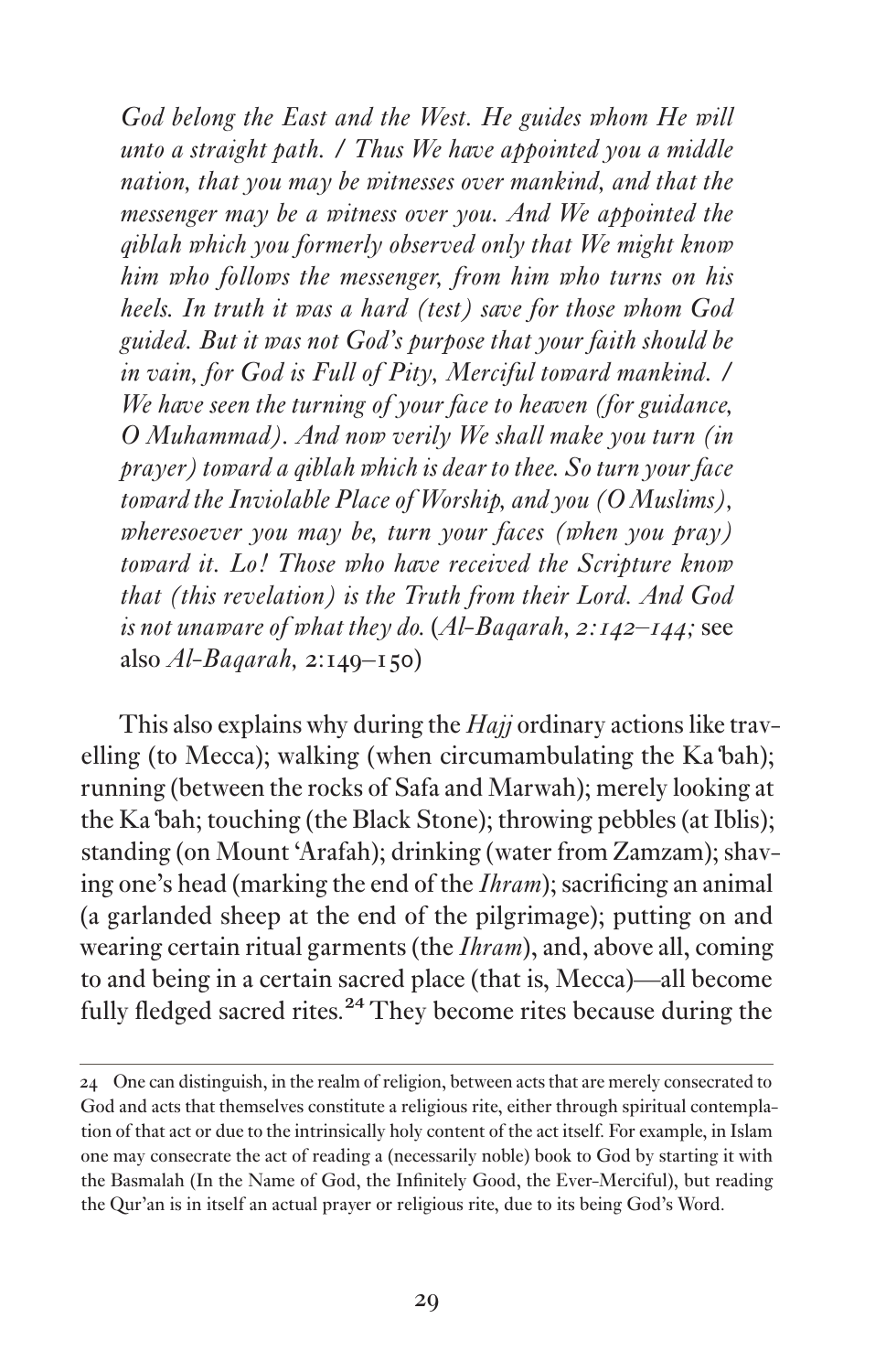*Hajj*, because then the pilgrim is dominated by his (or her) heart, and in the heart everything is a Remembrance of God, and nothing else matters. The Prophet Muhammad ! indicated this precisely with his words:

*"The circumambulating round the Holy House, the passage to and fro between Safa and Marwah, and the throwing of pebbles were only ordained as a means of remembering God"* .25

Finally, this explains why the sincere pilgrim's sins are forgiven:<sup>26</sup> in returning to one's own true heart, one leaves behind one's old ego and its sins, and finds '*the soul at peace'* ('*al-nafs al-mutma'innah'*).

(b) *IMAN*

(1) Faith (*Iman*) as such We have already cited God words:

> T*he Arabs of the desert say: 'We believe (amanna)'. Say you [Muhammad]: 'You believe not', but say rather 'we submit (aslamna)', for faith has not yet entered your hearts. Yet if you obey God and His Messenger, He will not withhold from you any reward that your deeds deserve. Verily God is Forgiving, Merciful.* (*Al-Hujurat,* 49:14)

Thus faith (*Iman*) differs from mere submission (*Islam*) in the sense that it is not primarily an act of the will, or of wanting to believe, but rather of actually sincerely believing in God in one's (subtle) heart (*qalb*), as mentioned earlier. To a certain extent, faith also engages the intelligence, the memory and intuition in the worship of God—for the six articles of faith must be borne in mind and thought about—but its real import is that the soul not

<sup>25</sup> *Sunan Al-Tirmidhi*, *Kitab Al-Hajj*, no. 64.

<sup>26</sup> The Prophet Muhammad يَرْبَعُ said:

 <sup>&</sup>quot;*He who makes the pilgrimage to the House*—*avoiding indecent and immoral behavior*—*emerges like a newborn babe". (Sahih Al-Bukhari, Kitab Al-Hajj*; *Sahih Muslim, Kitab Al-Hajj*.)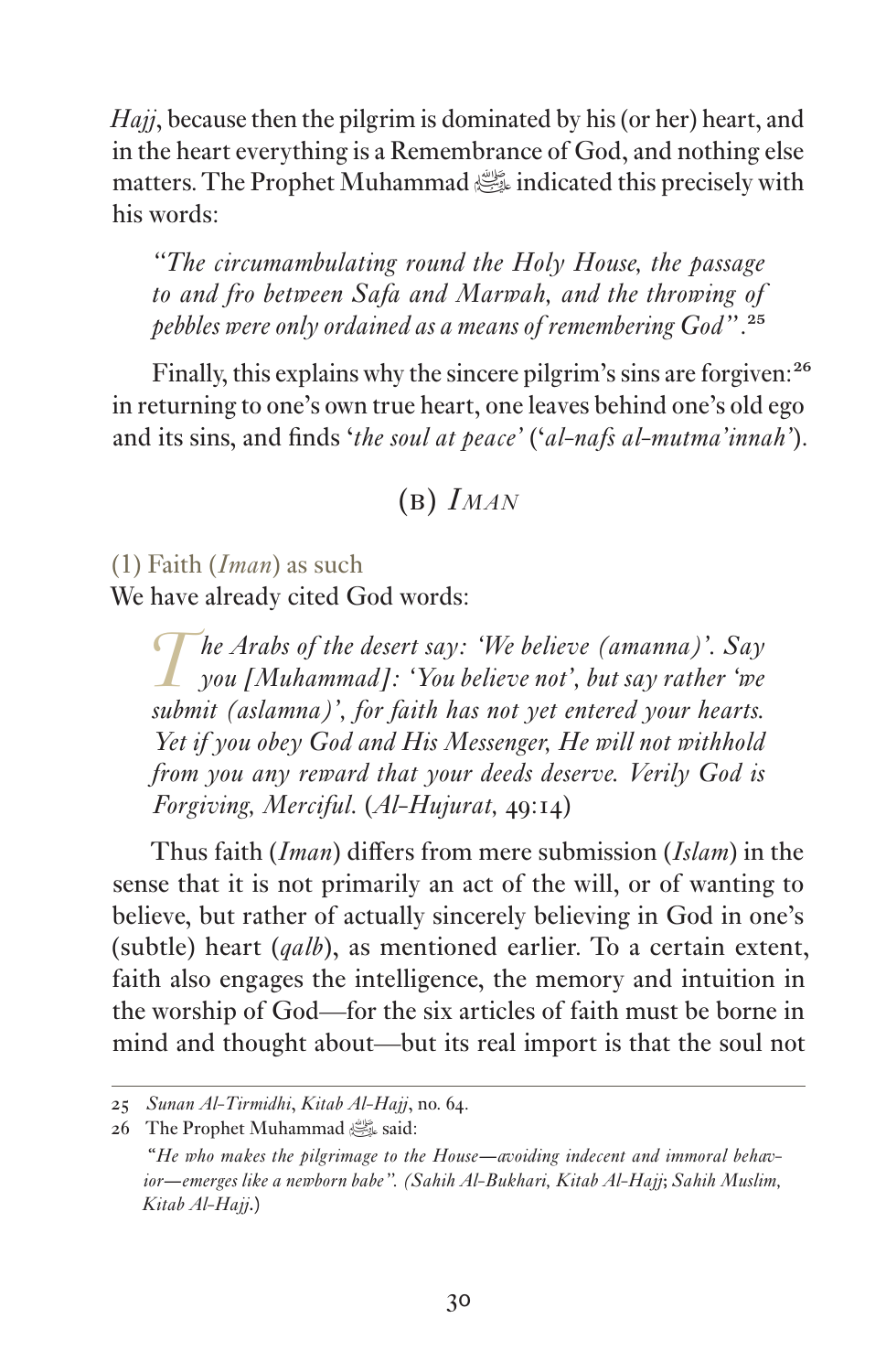go through the motions of religion and of the five pillars of Islam blindly, mechanistically or with some hidden degree of doubt, but rather have real certainty in God. In this sense, it is like permanently being on *Hajj* wherever one is.

If *Islam* involves certain rites that one must perform, *Iman* also necessarily involves the performance of good deeds in general as well as desisting from evil actions and harming others. This is implied in belief *in God and His Angels and His Books and His Messengers and the Last Day [the Day of Judgement], and to believe that no good or evil comes but by His Providence*, because whoever believes in God and *His Angels, His Books, His Messengers and the Last Day*, knows that these enjoin good deeds and prohibit evil ones, and that according to God's Books, on the Last Day, people will be judged according to their deeds. Indeed, in the Holy Qur'an true *Iman* is always associated with good works:

T*hey only are the [true] believers whose hearts feel fear when God is mentioned, and when His revelations are recited unto them they increase their faith, and who trust in their Lord; / who establish worship and spend of that We have bestowed on them. / Those are they who are in truth believers. For them are grades [of honour] with their Lord, and pardon, and a bountiful provision.* (*Al-Anfal,* 8:2–4)

In no less than fifty other passages $^{27}$  in the Holy Qur'an the phrase 'do good works' *('amilu al-salihat'*) comes immediately after the mention of 'those who believe' ('*alladhina amanu'*). Thus good deeds are an inevitable concomitant of true faith, to the extent that praying and worship alone—without good deeds and virtue—do not suffice to make faith (*iman*) into righteousness (*birr*). God says in the Holy Qur'an:

<sup>27</sup> The following verses in the Holy Qur'an contain the phrase 'those who believe and do good works' ('*Allathina amanu wa amilu al-salihati'*): 2:25; 2:82; 2:277; 3:57; 4:57; 4:122; 4:173; 5:9; 7:42; 10:4; 10:9; 11:23; 13:29; 14:23; 18:30; 18:107; 19:96; 22:14; 22:23; 22:50; 22:56; 24:55; 26:227; 29:7; 29:9; 29:58; 30:15; 30:45; 31:8; 32:9; 34:4; 35:7; 38:24; 38:28; 41:8; 42:22; 42:23; 42:26; 42:36; 45:30; 47:2; 47:12; 48:29; 65:11; 84:24; 85:11; 95:6; 98:7 and 103:3.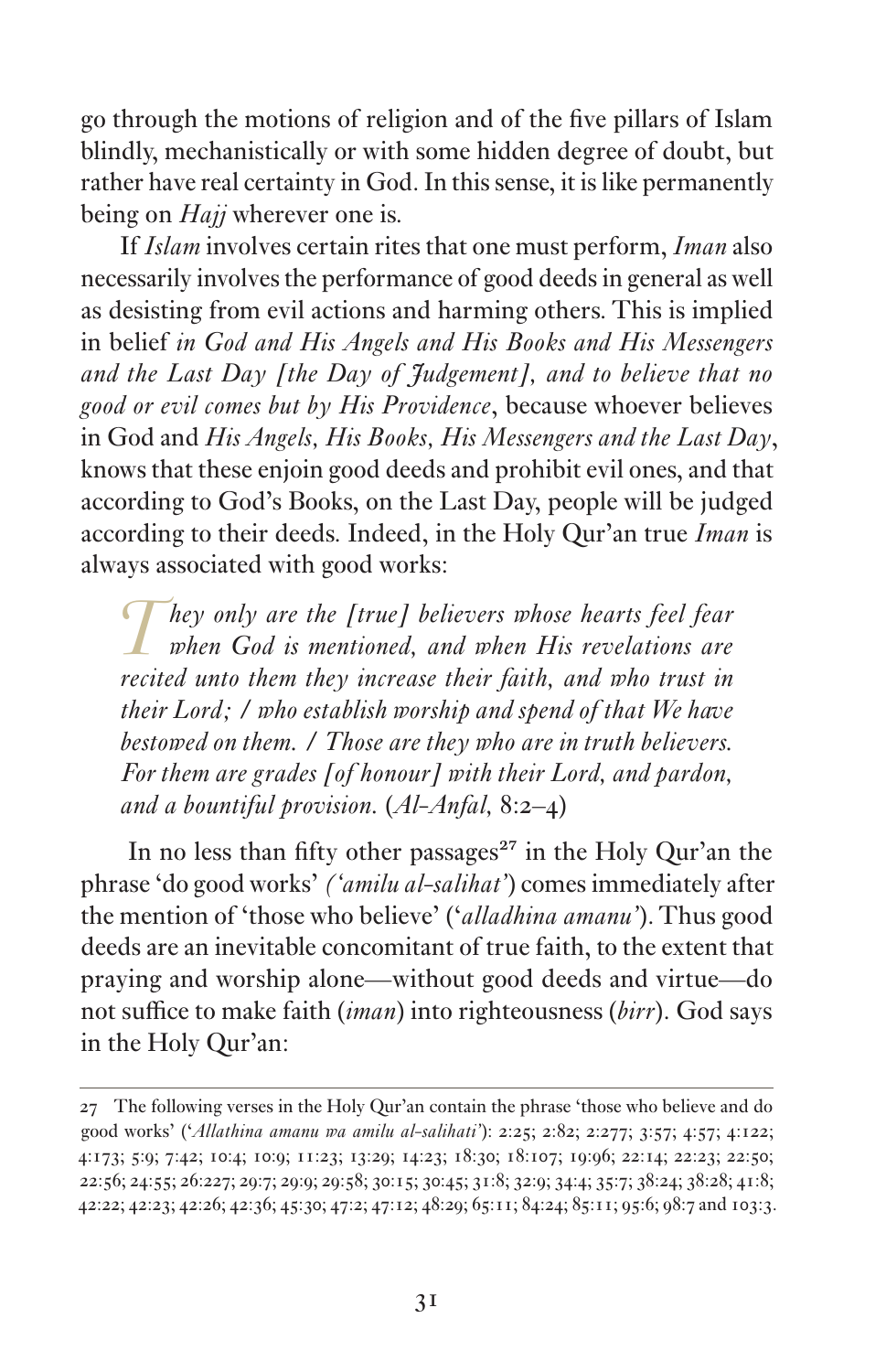It is not righteousness [birr] that you turn your faces to the East<br>and the West [in prayer]; but righteous is he who believeth<br>is God and the Last Day and the word and the Switter and *t is not righteousness [birr] that you turn your faces to the East in God and the Last Day and the angels and the Scripture and the prophets; and gives wealth, for love of Him, to kinsfolk and to orphans and the needy and the wayfarer and to those who ask, and to set slaves free; and observes proper worship and pays the poor-due; and those who keep their treaty when they make one, and the patient in tribulation and adversity and time of stress. Such are they who are sincere. Such are the pious.* (*Al-Baqarah,* 2:177)

*You will not attain unto righteousness [birr] until you spend of that which you love. And whatsoever you spend, God is Aware thereof.* (*Aal-'Imran,* 3:92)

The Prophet Muhammad ! summed up the relation between faith and good works as follows: *"None of you has faith until you love for your brother what you love for yourself"*.28 *"None of you has faith until you love for your neighbour what you love for yourself"*.29

#### (2) From *Islam* to *Iman*

How does faith in God grow in the hearts of those who do not believe? That is to say, how is the psychological transition from *Islam* to *Iman* made? Thus also: how can people who do not believe in God, come to believe in God? This is an all-important question that has bedevilled humanity for millennia. We have cited earlier the Qur'anic verse:

T*he Arabs of the desert say: 'We believe (amanna)'. Say you [Muhammad]: 'You believe not', but say rather 'we submit (aslamna)', for faith has not yet entered your hearts. Yet if you obey God and His Messenger, He will not withhold* 

<sup>28</sup> *Sahih Al-Bukhari, Kitab al-Iman*, no. 13.

<sup>29</sup> *Sahih Muslim, Kitab Al-Iman, Bab Al-Dalil 'ala min Khasail Al-Iman.…*, Vol. 1, p. 67 or Vol. 1, p. 17, no. 45 or no. 71 and 72.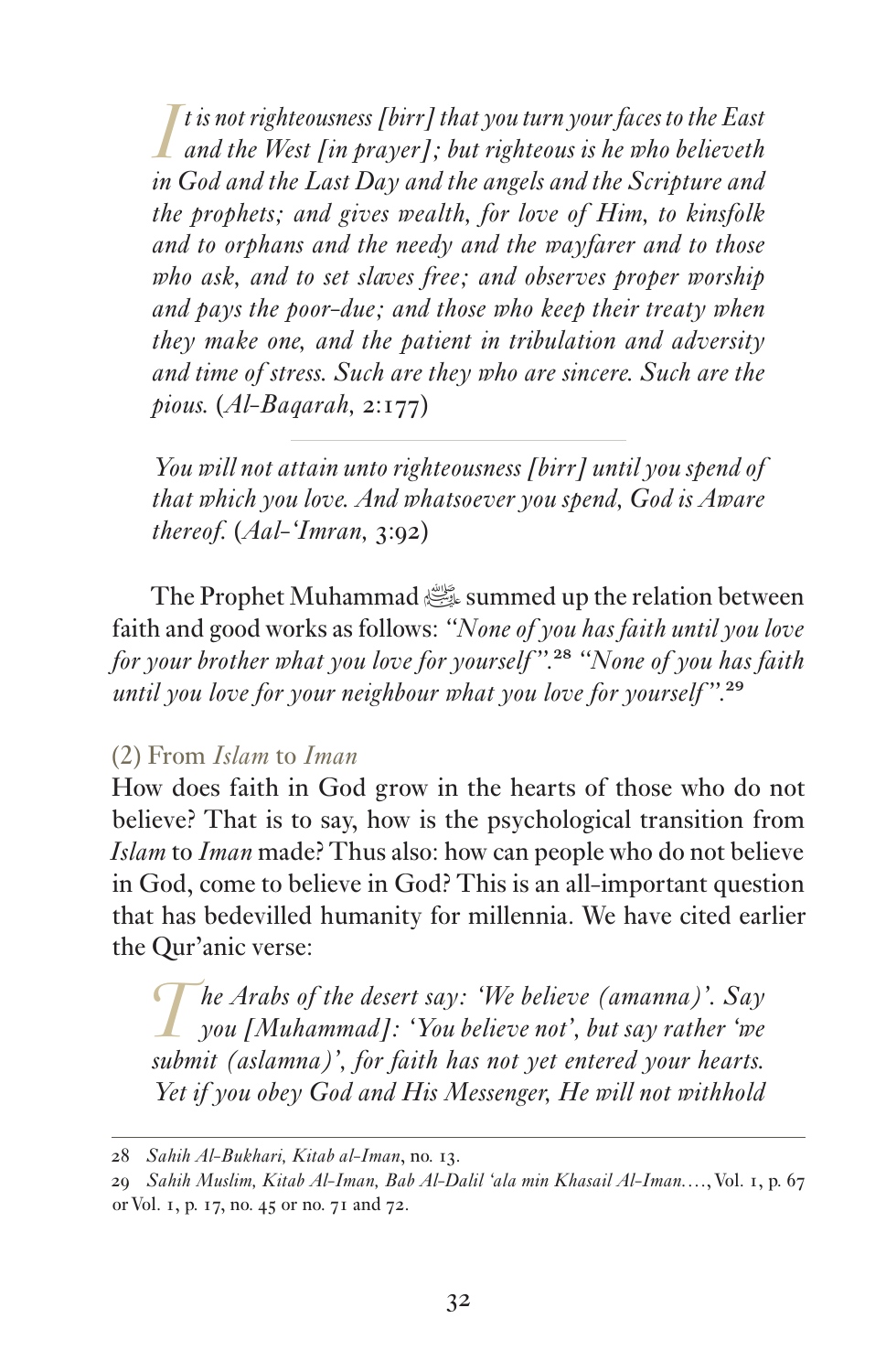*from you any reward that your deeds deserve. Verily God is Forgiving, Merciful.* (*Al-Hujurat,* 49:14)

From the words 'not yet (lamma)<sup>'30</sup> it is clear that faith eventually comes through the persistent *practice* of Islam; indeed, God says at the end of the verse: *Yet if you obey God and His Messenger, He will not withhold from you any reward that your deeds deserve.* In other words, practicing the five pillars of Islam eventually leads to faith taking root deep in the heart of a Muslim. This is in a sense to be expected since, as will later be seen, the five pillars of Islam engage so much of what human beings as such are. From this it also follows that practicing the five pillars of Islam *more* will lead to faith quicker. Thus one may do the following: (1) invoke the *Shahadah* more, and indeed, frequently throughout the day and night; (2) one may pray more (and indeed, as already mentioned, one should pray the minimum of 13 or 15 extra *rak'ah*s of *sunnah* daily prayers throughout the day and night); (2b) one may also strive to constantly renew one's state of ablution; (3) one may give away in alms and charity more than the 2.5% annually required by *zakat*; (4) one may fast the *sunnah* (i.e. Mondays and Thursdays, at least, in addition of course to the fast of the month of Ramadan), and (5) one may—if circumstances permit—perform the minor pilgrimage (*'umrah*). In addition, since, as we have seen, faith is inextricably bound to the performance of good deeds in general, one may perform more good deeds as such. All these things gradually lead to faith growing and taking deep root in the heart, until faith becomes complete and total certainty of God.<sup>31</sup> This is because—as seen earlier—faith is

31 There are three degrees of certainty (*yaqin*) in God mentioned in the Qur'an. These are (in ascending order): certain knowledge *('ilm al-yaqin*) or certainty of the mind and soul;

<sup>30</sup> Abul-Qasim Al-Zamakhshari (d. 538 ah, 1143 ce) explains:

<sup>&#</sup>x27;Know that that which is an affirmation by the tongue without the profound agreement of the heart is *Islam*, and that which is a profound agreement of the heart with the tongue is *Iman* …. As regards '*lamma*' ('not yet'), it implies an expectation that those [people] would [truly] believe thereafter ....' (Jar Allah Abul-Qasim Al-Zamakhshari, *Al-Kashaf*, Vol.4, p.1536, Commentary on: 49:14, Dar Sadir, Beirut, Lebanon, 1st ed., 2010.)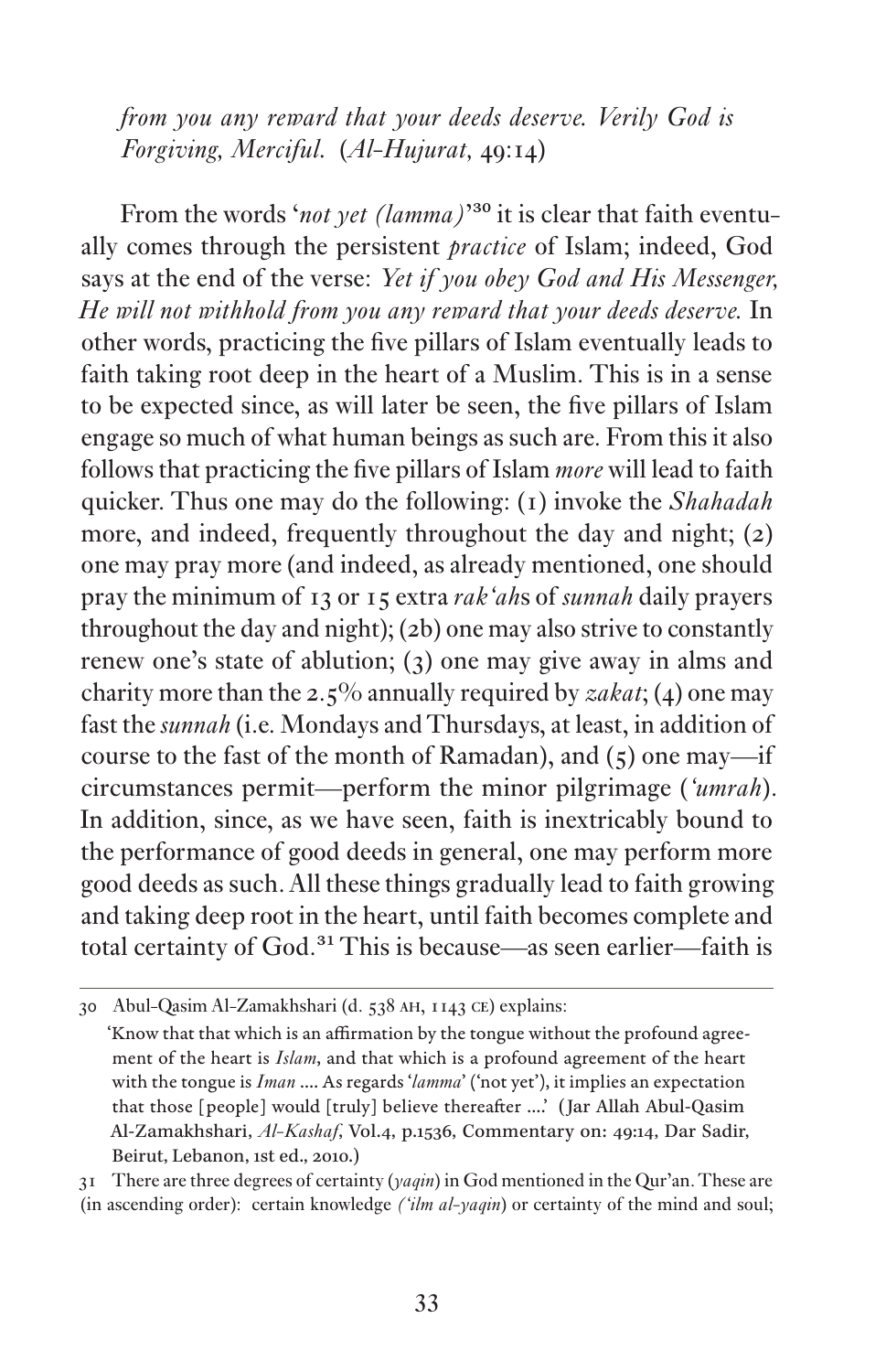seated in the (subtle) heart, and what prevents belief is not a mental error, but the heart becoming overwhelmed by the accumulation of a person's bad32 deeds over his or her lifetime: bad deeds form a kind of 'psychic covering' over the heart of those who commit them, so that in the end, if enough bad deeds are committed, no light emerges from a person's heart and that person becomes a disbeliever. Thus the way to remove that 'cover' is repentance and performing good deeds. Indeed, God says: *No indeed! Rather that which they have earned is rust upon their hearts.* (Al-Mutaffifin, 83:14)

The Prophet himself  $\mathbb{R}^n$  commented on this verse as follows:

*If a servant [of God] commits a sin, a black spot forms on his heart, and if he changes, repents and asks for forgiveness, his heart is cleansed. But if he [the servant] relapses, it returns until it dominates the heart. This is the rust that God mentioned: "No indeed! Rather that which they have earned is rust upon their hearts".*  $(Al$ - $Mutaffifin$ ,  $83:14$ <sup>33</sup>

In short, faith increases not—as educated people might sometimes think—through reading complicated works of doctrine and theology or of *shari'ah* but through the *practice* of Islam and good deeds. As Abu Hamid Al-Ghazali says:

If a man has studied a hundred thousand intellectual issues and

*Again, you will surely see it with certain vision* (*'ayn al-yaqin*)*.* (*Al-Takathur*, 102:7)

*This indeed is the certain truth* (*haqq al-yaqin*). (*Al-Waqi'ah*, 56:95).

32 These 'bad' deeds as such need not be deeds that actively harm others as such (although these are the worst deeds). They may be deeds that are simply self-centered and indifferent to God, or dominated by lower passions, and in that sense are 'bad'. God says:

[A]*nd no one has any favour [outstanding] with him that must be requited;* / *but only seeking the pleasure of his Lord the Most High;* (*Al-Layl,* 92:19–20)

Thus all deeds that are not done for the sake of God, or that are done in indifference to Him, are in that sense 'bad', or at least not 'good'.

33 *Sunan* Al-Tirmidhi, *Kitab Tafsir Al-Qur'an, Tafsir Surat Al-Mutaffifin* (83:14); no. 3334.

certain vision (*'ayn al-yaqin*) or certainty through the vision of the heart (*qalb*) and inner heart (*fu'ad*); and certain truth (*haqq al-yaqin*) or consummation in the truth. God says:

*No indeed! Were you to know with certain knowledge ('ilm al-yaqin*)*.* (*Al-Takathur*, 102:5)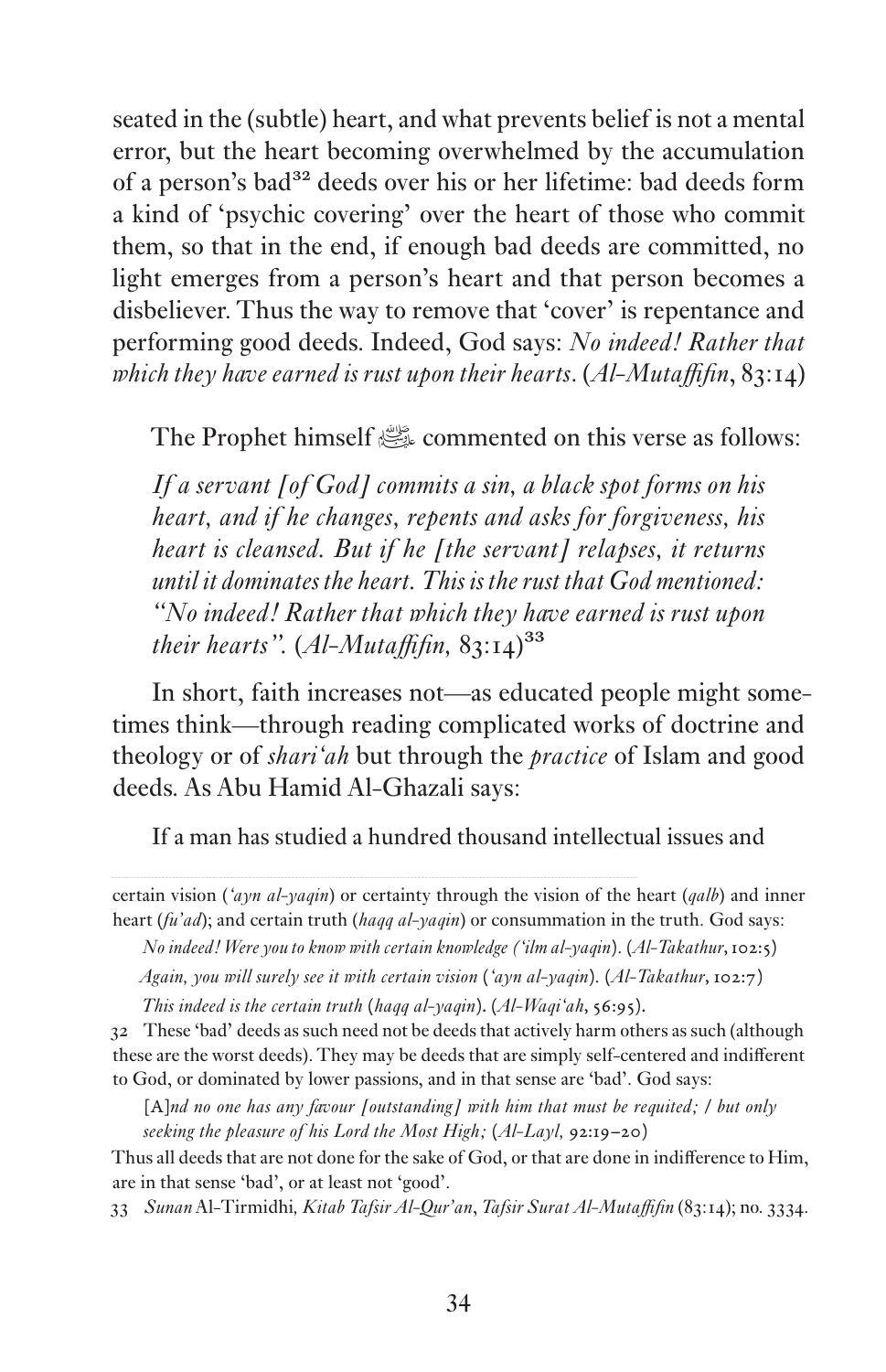understood them, but did not act on the strength of them, they would not be of use of him.<sup>34</sup>

#### (c) *IHSAN*

#### (1) Excellence / Virtue (*Ihsan*) as such

The word '*Ihsan*' comes from the Arabic tri-letter root *H-S-N* which means beauty, and since inner beauty is virtue we can translate '*Ihsan*' as either 'virtue' or 'excellence'. The '*muhsinin'*—those who have '*Ihsan*' —are one of eight categories<sup>35</sup> of virtuous people in the Qur'an whom God loves, and indeed, of these eight categories they are the ones mentioned the most frequently as being loved by God.<sup>36</sup> Additionally, of the eight categories, it is one of only three categories (the other two being: the patient [*al-sabirun*] and those who fear God [*al-muttaqun*]) whom God is mentioned as being 'with'. It is also the only category whom God is mentioned as being 'indeed with' ('*la-ma'* '). God says:

B*ut as for those who struggle for Our sake, We shall assuredly guide them in Our ways, and truly God is indeed with the virtuous.* (*Al-'Ankabut,* 29:69)

Furthermore, the *muhsinin* —and only *muhsinin* —are described in the Holy Qur'an as being 'near to God's mercy'. God says:

A*nd work not corruption in the land, after it has been set right, and call upon Him in fear, and in hope—surely the mercy of God is near to the virtuous.* (*Al-A'raf,* 7:56)

All this is to say then that *Ihsan* can be understood as not

<sup>34</sup> Abu Hamid Al-Ghazali, *Letter to a Disciple*, trans. Tobias Mayer, Islamic Texts Society, Cambridge, 2005, p.8.

<sup>35</sup> See: Ghazi bin Muhammad, *Love in the Holy Qur'an*, (Kazi Books, usa, 2011) Chapter 7: God's Love for Humanity.

<sup>36</sup> See: *Al-Baqarah*, 2:195; *Aal 'Imran*, 3:134; *Aal 'Imran*, 3:148; *Al-Ma'idah,* 5:13, and *Al-Ma'idah,* 5:93.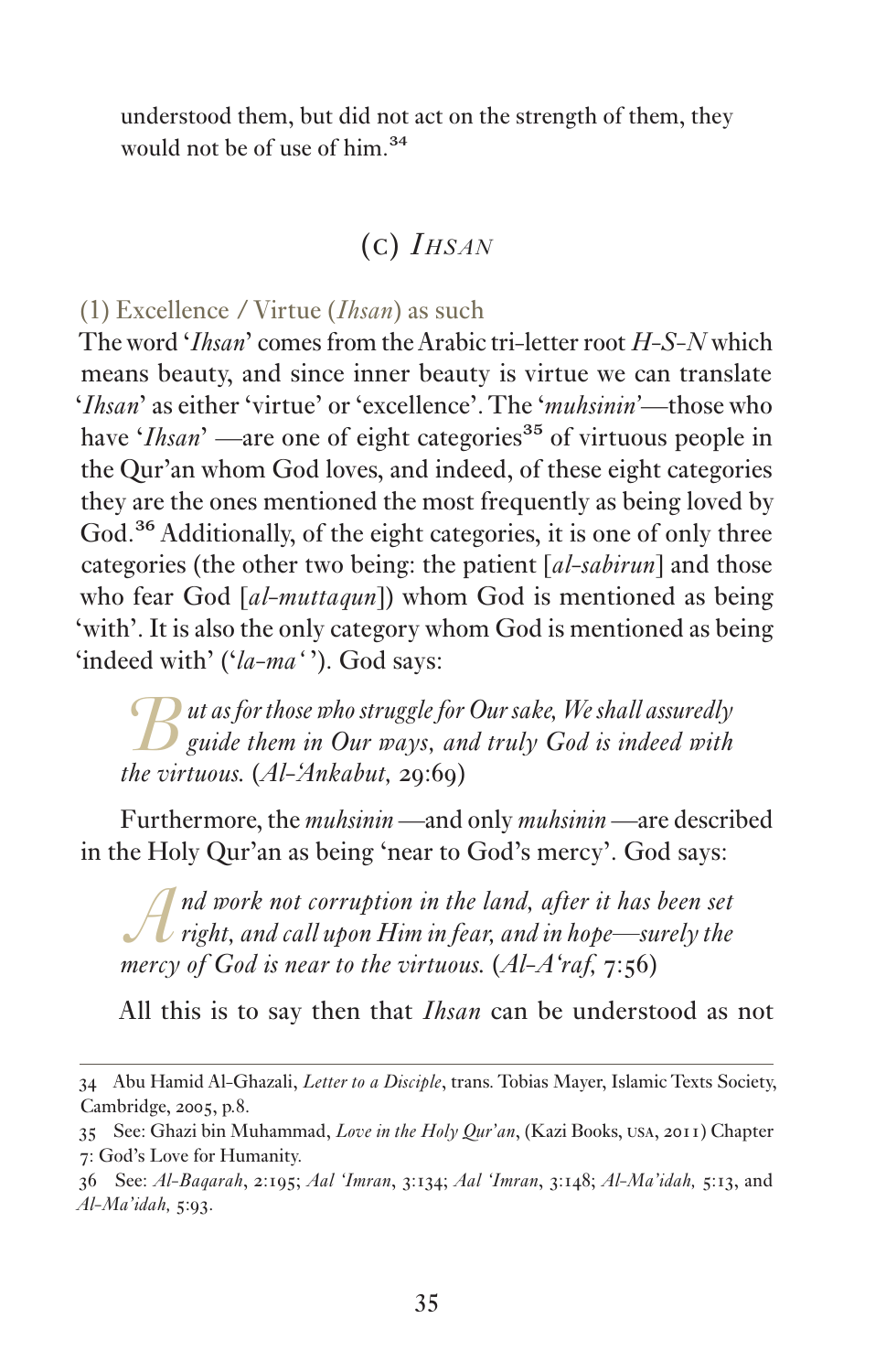only the highest virtue, but also as the sum of all virtues. If Islam entails performing the fundamental rites, and *Iman* entails doing good deeds and avoiding evil ones, then *Ihsan* entails *being* virtuous as such even when one is not doing anything or cannot do anything. Its definition in the *Hadith Iibril* as '*To worship God as if you saw Him, for if You see Him not, yet sees He you'* indicates this—since worshipping God as if we saw Him necessarily implies impeccable and permanent virtue in all our actions. It also suggests something further. The words 'as if ' suggest that there is a possibility—or at least a virtual possibility—of 'seeing' God in some way.

This is a complex issue which has been much debated in Islamic history. We may summarize it as follows:

God cannot be encompassed by vision or seen physically by human beings during this life, for He says:

*Vision (al-absar) cannot attain Him, but He attains [all] vision. And He is the Subtle, the Aware. (Al-An'am, 6:103)*

*And when Moses came at Our appointed time, and his Lord spoke with him, he said, 'My Lord! Show me that I may behold You!' Said He, 'You shall not see Me, but behold the mountain, and if it remains, in its place, then you shall see Me'. And when his Lord revealed Himself to the mountain He levelled it to the ground and Moses fell down senseless. And when he recovered his senses he said, 'Glory be to You! I repent to You, and I am the first of the believers'.* (*Al-A'raf,* 7:143)

Nevertheless, in the next life, the blessed will be able to 'look towards' their Lord ('*illa rubiha nathira*'). God says: *Some faces on that day will be radiant,* / *looking towards their Lord.* (*Al-Qiyamah*, 75:22–23)

Even in this life, though God cannot be seen through physical vision, His greatest signs and His Light may be seen by the blessed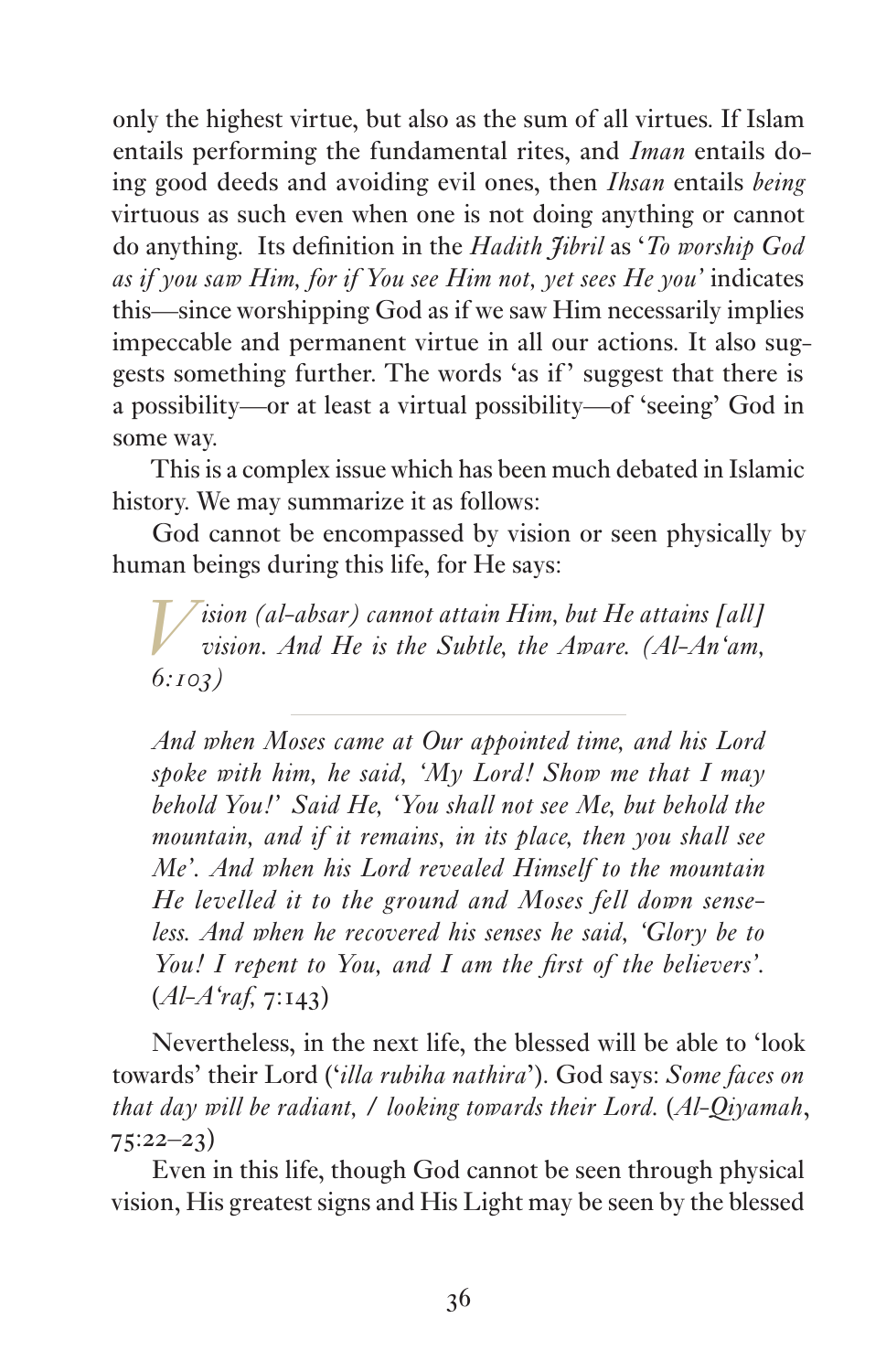with, or perhaps 'through', their inner hearts (*fu'ad*—and hence *a fortiori* 'through' their cores [*lubb*]). God says:

S*o He revealed to His servant what he revealed. / The inner heart (fu'ad) did not deny what he saw./ …. / Vision (basar) did not swerve, nor did it go beyond [the bounds]. / Verily he saw some of the greatest signs of his Lord.* (*Al-Najm,*  53:10–11; 17–18)

This is to say then that *Ihsan* is not only a state of impeccable virtue, but it also involves spiritual vision through the inner hearts (*fu'ad*, pl. *af 'ida*) and cores (*lubb*, pl. *albab*) of human beings.

#### (2) From *Iman* to *Ihsan*

How does faith in God (*Iman*) become excellence / virtue (*Ihsan*)? That is to say, how is the transition—or rather the spiritual transformation—from faith to impeccable virtue made? We have just seen that *Ihsan* is not only a state of impeccable virtue, but that it also involves spiritual vision through the inner hearts (*fu'ad*, pl. *af 'ida*) and cores (*lubb*, pl. *albab*) of human beings. God describes this spiritual transformation in the following beautiful *Hadith Qudsi* (i.e. a *hadith* where God Himself speaks on the tongue of the Prophet !; it is known as '*Hadith al-Nawa+l'*):

*"Whosoever is hostile to one of My friends (wali)—I declare war upon them. And nothing is more beloved to Me, as a means for My servant ('abd) to draw near unto Me, than the worship which I have made binding upon him; and My servant ceases not to draw near unto Me with added voluntary devotions (nawa+l) of his own free will until I love him; and when I love him I am the Hearing wherewith he hears and the Sight wherewith he sees and the Hand wherewith he grasps and the Foot whereon he walks. And if he asks Me, I will certainly give him; and if he seeks protection in Me, I will most certainly protect him. And I hesitate in nothing that I do so much as I hesitate in taking the believer's soul: he hates to die, and I*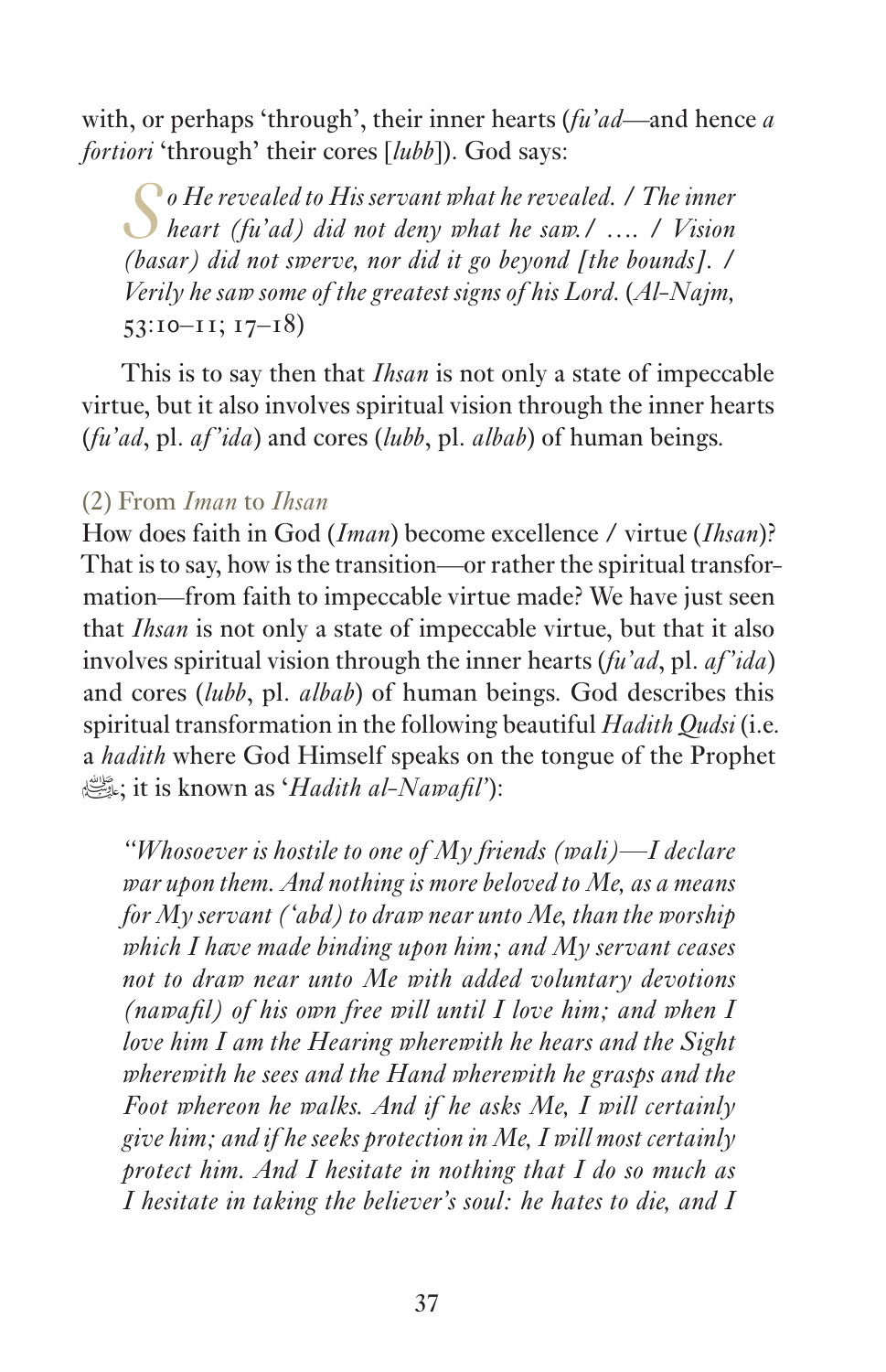#### *hate to hurt him.*"<sup>37</sup>

From this *Hadith Qudsi* it is clear that through more and more *nawafil* ('added voluntary devotions')<sup>38</sup> the believer gradually comes to the state of *Ihsan* and spiritual vision—since God says that He becomes *the Hearing wherewith he hears and the Sight wherewith he sees*—and indeed something perhaps beyond that as well, since God also says: *and the Hand wherewith he grasps and the Foot whereon he walks. And if he asks Me, I will certainly give him; and if he seeks protection in Me, I will most certainly protect him*.

This of course was the state of the Prophet Muhammad ! *par excellence*.<sup>39</sup> Therefore, in order to reach that state—which is

*Indeed We have revealed to you the Book with the truth; so worship God, devoting your religion sincerely to Him. / Surely to God belongs sincere religion….* (*Al-Zumar,*  39:2-3; see also: *Al-Zumar*, 39:14; *Ghafir*, 40:14; *Ghafir*, 40:65, and by contrast: *Al-Anfal*, 8:35.)

Similarly, the Prophet ! said: *Actions are in their intentions. Every person shall have what he intended.* (*Sahih Al-*Bukhari, Kitab Bad' al-Wahy, Hadith no.1; Sahih Muslim, Kitab al-Imarah, Hadith no. 5036.)

Specifically, God accepts three intentions behind acts of worship, these being: fear of Him, love of Him, or knowledge of Him (in accordance with three main faculties of the soul—the will, sentiment and the intelligence—as mentioned earlier). God says:

*… [C]all on Him in fear and ardent hope. Lo! the mercy of God is near to the virtuous.* (*Al-A'raf*, 7:55; see 7:54–58; 7:205).

*… Lo! they used to vie one with the other in good deeds, and they cried unto Us in longing and in awe, and were humble before Us.* (*Al-Anbiya*, 21:90; see 21:89–90; see also: *Al-Sajdah*, 32:15–19; *Al-Zumar*, 39:9; *Al-Fatihah*, 1: 5–7).

39 This is proved by the very fact of this *Hadith Qudsi* itself, for it was God speaking on the Prophet's ! own tongue: in other words, since God was speaking directly, as it were, through the mouth of the Prophet like inspiration—much like the Revelation of the Qur'an itself, except that a *Hadith Qudsi* is not a Revelation as such but a Divine Inspiration of a 'lesser magnitude' than the Qur'an—this means that the Prophet ! had not only himself attained the spiritual state described in the *Hadith Qudsi* to perfection, but also that he !

<sup>37</sup> *Sahih Al-Bukhari, Kitab Al-Riqaq, Bab Al-Tawadu', Hadith* no. 38; no. 5602 in total. The following verse of the Qur'an may also be thought of as tersely summarizing this *Hadith Qudsi* (since, as we saw earlier, 'certainty' (*yaqin*) comprises degrees ending in consummation in the Truth): A*nd worship your Lord until Certainty comes to you.* (*Al-Hijr*, 15:99).

<sup>38</sup> It goes without saying that the *sine qua non* of these *nawafil*—and indeed, all acts of worship—is that they must be done with sincerity to God (to the extent of one's faith, or to the extent of one's striving to have more faith) and hence with the right intentions. Gods says: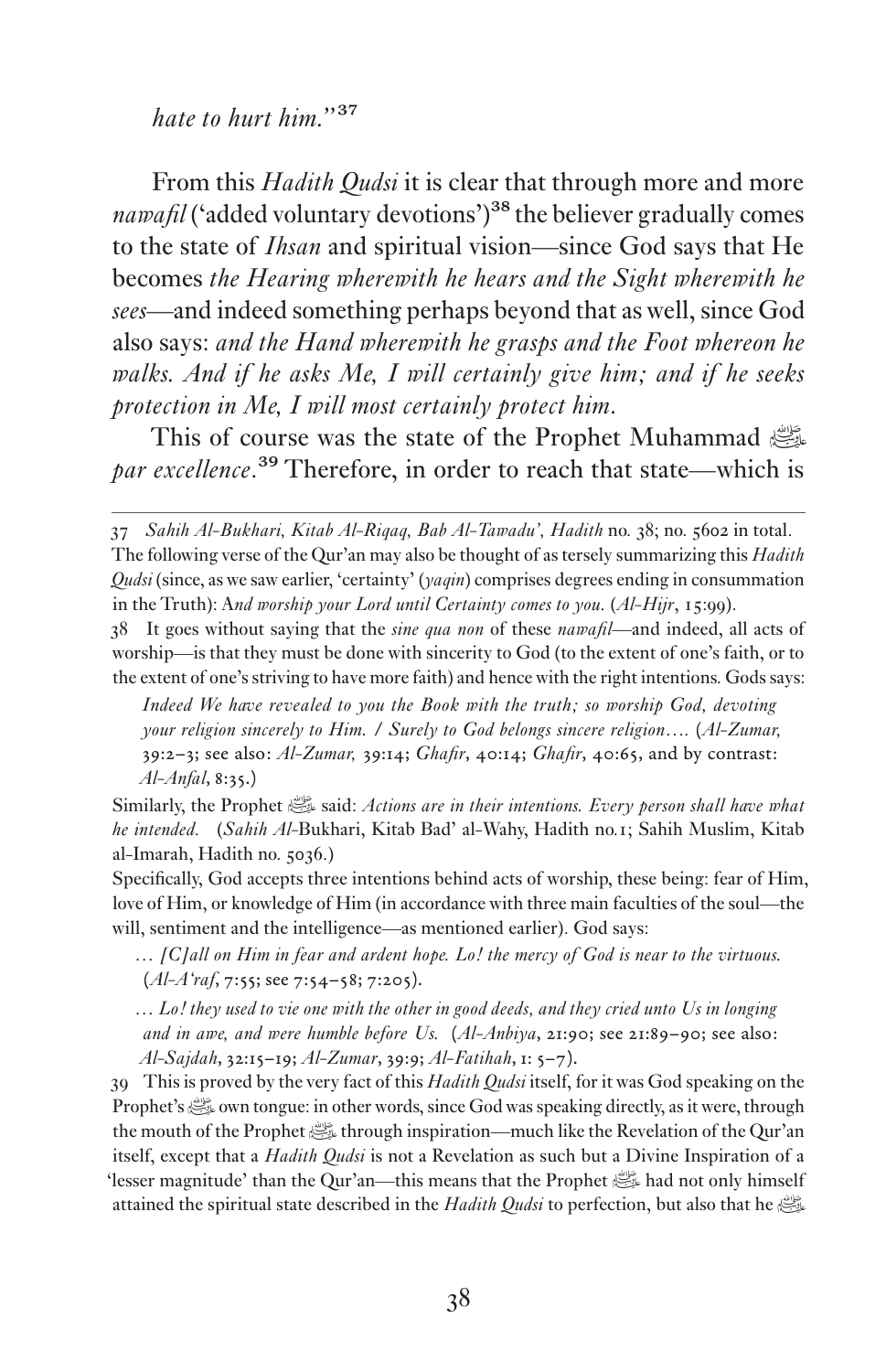obviously also a state of being 'loved more' by God—it is necessary to follow the Prophet's ! example. Indeed, God says this, precisely:

Say: 'If you love God, follow me, and God will love you <br> *more (yuhbibkum), and forgive you your sins; God is Forgiving, Merciful.'* (*Aal 'Imran,* 3:31)

In the Qur'an God twice mentions the words 'good example [to be followed]' ('*uswatun hasanatun'*), once referring to the Prophet Abraham  $\mathbb{R}$  and his companions,<sup>40</sup> and once the Prophet Muhammad , مَاتِيَّةِ , as follows:

V*erily there is for you a good example in the Messenger of God for whoever hopes for [the encounter with] God and the Last Day, and remembers God often. (Al-Ahzab,* 33:21)

Hence this means that following the example of the Prophet Muhammad  $\mathbb{R}$ , means above all loving God (thus hoping for Him) and remembering God often. Indeed, a large part of the *sunnah* (the custom of the Prophet !)—if not most of it—consists of either invocations or supplications (and all supplications necessarily remember God and are therefore in a sense also 'invocations') to be pronounced before or after almost every imaginable legitimate and necessary action or vital function from the moment of birth to the moment of death; marking the beginning of each day of the week, from waking up in the morning to going to bed at night; from hearing a rooster crow in the morning to seeing the moon at night; from putting on one's clothes to taking them off; from eating and drinking to going to the bathroom; from making love to (and against) being angry; from coughing to sneezing to laughing to yawning; from leaving one's home to entering it; from greeting someone to saying goodbye to them; from before starting one's prayers to after finishing them, and from before starting a conversation to after

had gone 'beyond' that to a state where God had actually also spoken through his tongue. 40 See: *Al-Mumtahinah*, 60:4 and 6.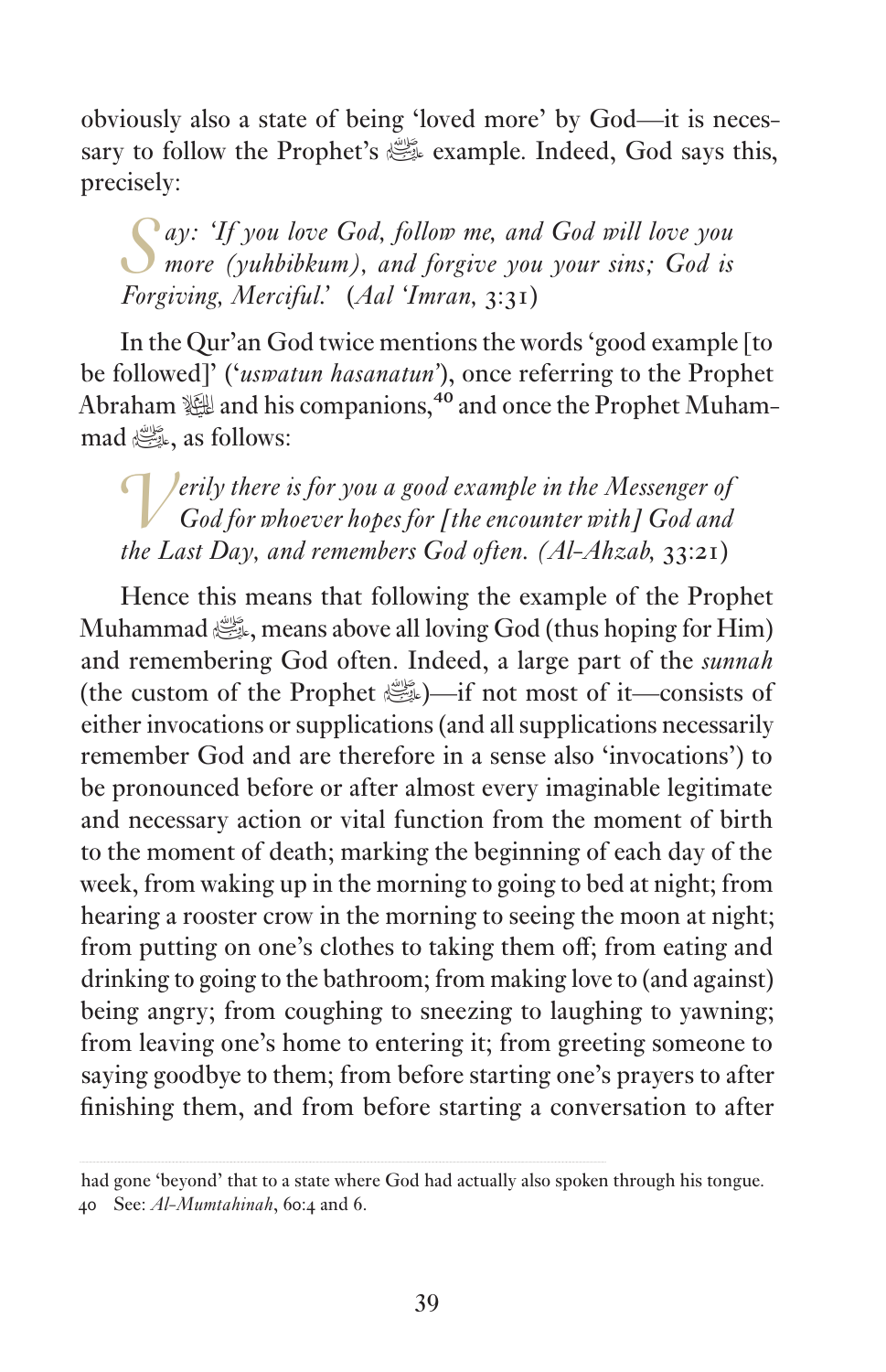finishing one, and so on. Equally, the Our'an is constantly enjoining people to remember God as often as possible, if not constantly, to the extent that it might be said that remembering  $God—or$  invoking<sup>41</sup> His Name in some form<sup>42</sup>—appears to be the cardinal spiritual imperative of the Qur'an. God says:

R*ecite what has been revealed to you of the Book, and maintain prayer; truly prayer prevents against lewd acts and indecency. And the remembrance of God is surely greater, and God knows what you do.* (*Al-'Ankabut,* 29:45)

*And mention the Name of your Lord, and devote yourself [exclusively] to Him with complete devotion.* (*Al-Muzzammil,* 73:8)

42 Such as one of the Beautiful Names of God mentioned in the Qur'an with the vocative particle (e.g. saying: "*Ya Rahman*" or "*Ya Rahim*"); or such as invoking "*Subhan Allah*" ("Glory be to God"); or "*Al-HamduLillah*" ("Praise be to God"); or "*La ilaha illa Allah*" ("There is no god but God"); or "*Allahu Akbar*" ("God is the Greatest"); or "*La Quwata*  [or: *La Hawla wa la Quwata] illa Billah*"; ("There is no strength [or: "There is no power nor strength"] save in God"; or even: "*Allahuma Salli 'ala Sayidna Muhammad wa Salim"*  ("O God!, invoke blessings on our master Muhammad and salute him with a greeting of Peace"). All of these formulas and others are found in the Qur'an in various forms (and in the *hadith*), and their invocation is based on the Qur'an's repeated injunctions to invoke them.

For example, all of the following verses from the Qur'an commend, enjoin or echo just the glorification of God (*tasbih*) specifically: *Aal-'Imran*, 3:41; *Al-A'raf*, 7:206; *Yunus*, 10:10; *Yusuf*, 12:108; *Al-Isra*, 17:44; *Maryam*, 19:11 and 19:35; *Ta Ha*, 20:33 and 20:130; *Al-Anbiya*, 21:20 and 21:22; *Al-Mu'minun*, 23:91; *Al-Nur*, 24:36 and 24:41; *Yasin*, 36:83; *Al-Naml*, 27:8; *Al-Qasas*, 28:68; *Al-Rum*, 30:17; *Al-Ahzab*, 33:42; *Al-Sa.at*, 37:159; *Fussilat*, 41:38; *Al-Fath*, 48:9; *Qaf*, 50:40; *Al-Tur*, 52:43 and 52:49; *Al-Hashr*, 59:23 and 59:24; *Al-Qalam*, 68:28; *Al-Insan*, 76:26 *et al*.—and this is not even to mention the import of the seven *surah*s in the Qur'an (the '*Musabihat*') that start with *tasbih*, namely: *Al-Isra*, 17:1; *Al-Hadid*, 57:1; *Al-Hashr*, 59:1; *Al-Sa.*, 61:1; *Al-Jum'a*, 62:1; *Al-Taghabun*, 64:1; *Al-A'la*, 87:1. Accordingly, Muslim scholars have written many books detailing these sacred formulas and their merits, most notably: Abu Hamid Al-Ghazali's *The Revival of the Religious Sciences* (*Ihya 'Ulum Al-Din*) vol. 9, *Kitab Al-Adhkar wal-Da'wat* (*The Book of Invocations and Supplications*). See also: Hasan bin 'Ali Al-Saqqaf, *Kitab Fada'il Al-Dhikr*, (RABIIT, Jordan, 2011) which is available as a free download at: www.rissc.jo.

<sup>41</sup> The word for remembrance in Arabic—'*dhikr*' ( )—has four, related basic meanings: ׇ֦֚ 'to bear in mind' or 'to remember'; 'to think of'; 'to mention', and to 'invoke' as an act of prayer. (See: Al-Raghib Al-Hussein bin Muhammad bin Al-Mufadal Abul-Qasim Al-Isfahani (d. 403 ah), *Mu'jam Mufradat Alfadh Al-Qur'an* (ed.: Yusuf Al-Sheikh Muhammad Al-Baqi; Dar Al-Fikr, Beirut, Lebanon, 1st Printing 1426–1427 ah / 2006 ce, pp. 135–137.)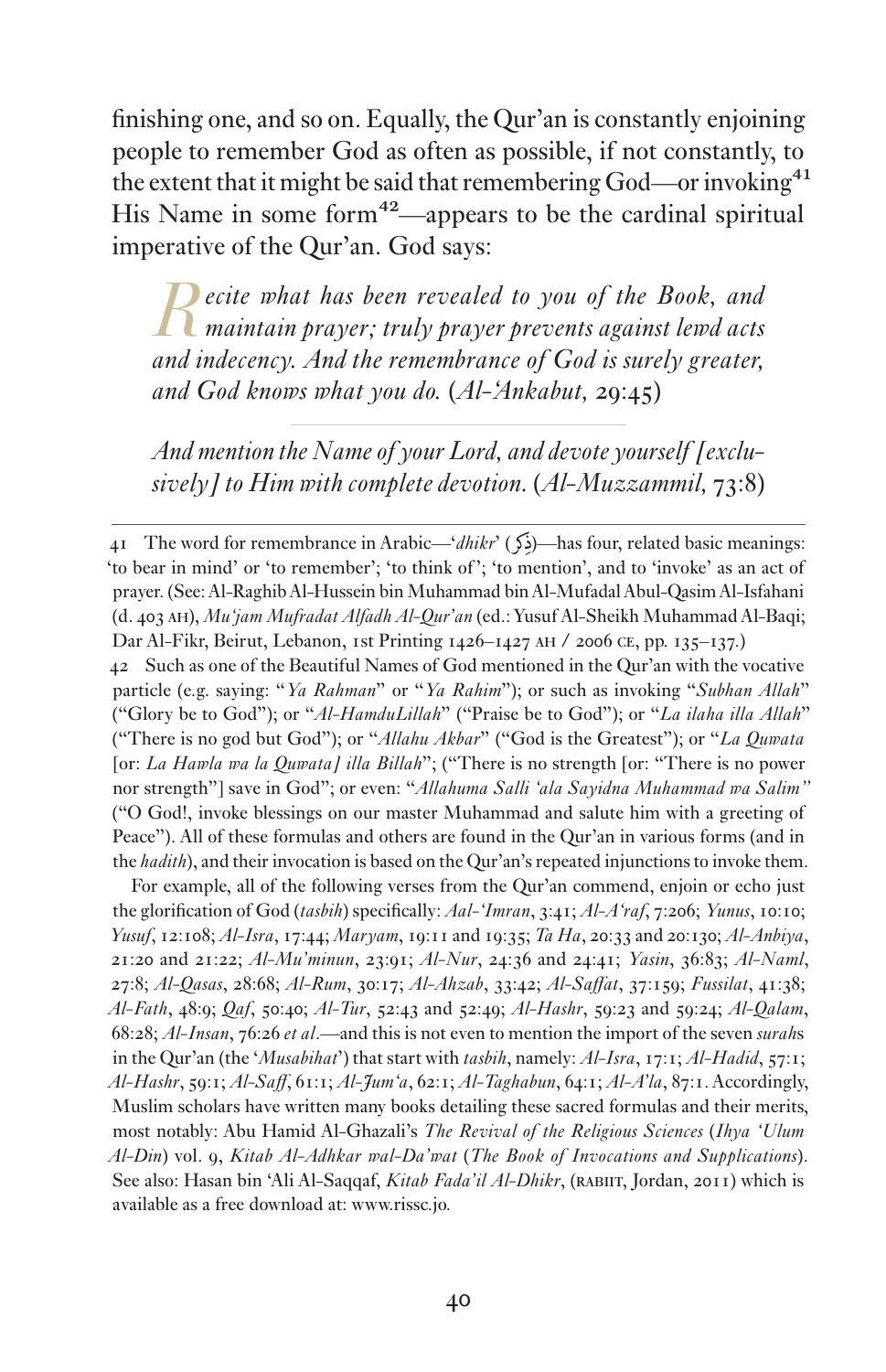*Is it not time for those who believe that their hearts should be humbled to the remembrance of God….* (*Al-Hadid,* 57:16)

*O you who believe! Remember God with much remembrance. / And glorify Him morning and evening.* (*Al-Ahzab,* 33:41–42)

*And mention the Name of your Lord at dawn and with the declining of the sun.* (*Al-Insan,* 76:25)

*And never say regarding something, 'I will indeed do that tomorrow', / without [adding], 'If God will'. And remember your Lord if you forget…. (Al-Kahf,* 18:23–24)

*When you have performed the prayer, remember God, standing and sitting and on your sides….* (*Al-Nisa',* 4:103)

*Go, you and your brother with My signs, and do not flag in remembrance of Me.* (*Ta Ha,* 20:42)

*[T]hose who believe and whose hearts are reassured by God's remembrance. Verily by God's remembrance are hearts made serene.* (*Al-Ra'd,* 13:28)

*And to God belong the Most Beautiful Names — so invoke Him by them, and leave those who blaspheme His Names….*  (*Al-A'raf,* 7:180)

*... Say: 'God', then leave them to play in their vain discourse.*   $(Al-An'am, 6:91)$ 

*Remember Me, I will remember you ….* (*Al-Baqarah,* 2:152)43

Conversely, God warns repeatedly in the Qur'an of the consequences of forgetting Him and not invoking Him:

<sup>43</sup> See also: *Al-Baqarah*, 2:200, 203; *Aal 'Imran*, 3:190–191; *Al-A'raf*, 7:55–56, 180, 201, 205; *Al-Anfal*, 8:45; *Al-Isra*, 17:110; *Ta Ha*, 20:14; *Al-Hajj*, 22:34–35; *Al-Nur*, 24:37; *Al-Jumu'ah*, 62:9–10; *Al-A'la*, 87:14–15 *et al*.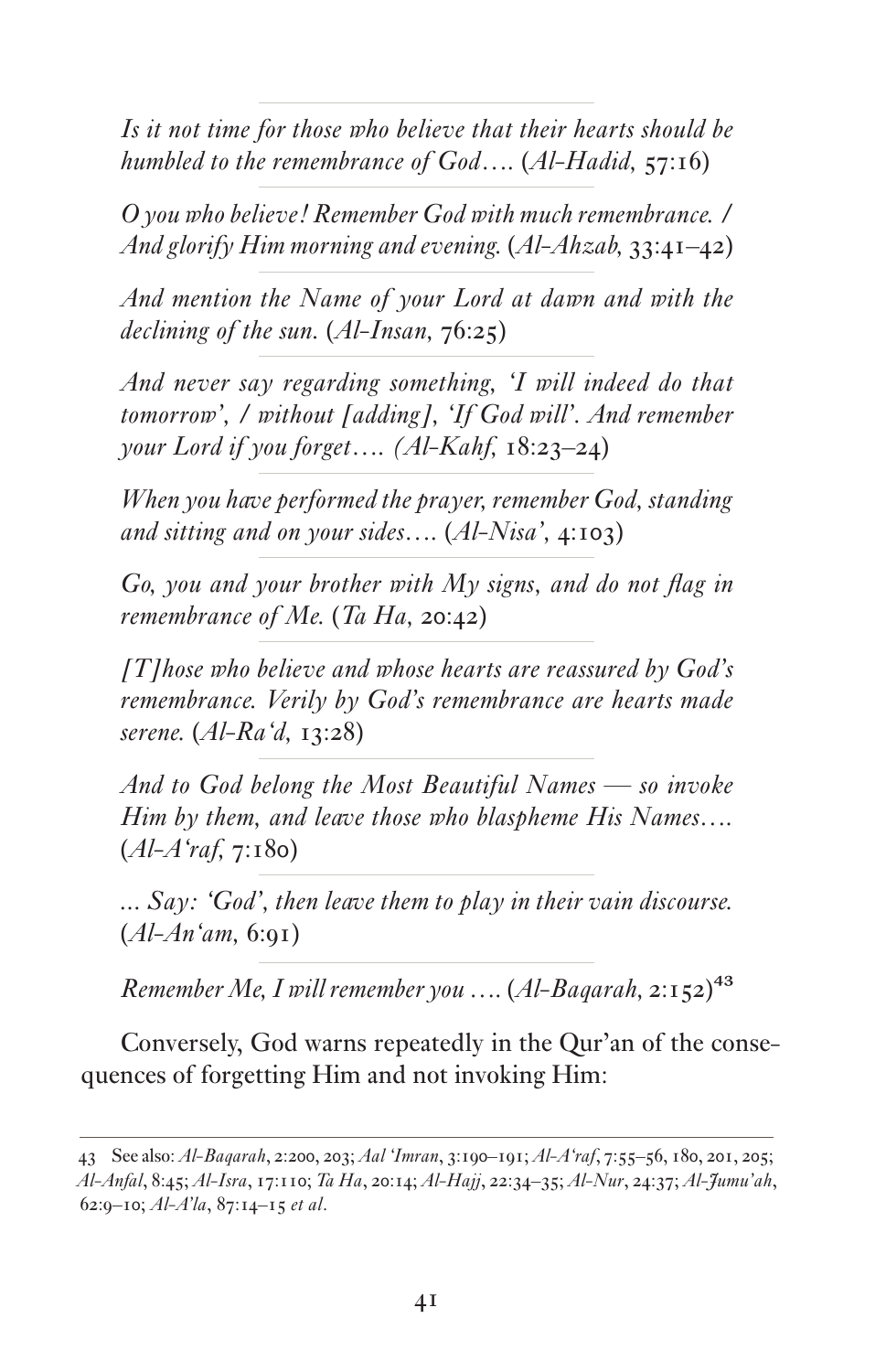*But whoever disregards My remembrance, his shall be a straitened life. And on the Day of Resurrection We shall bring him to the assembly, blind.* (*Ta Ha,* 20:124)

*And whoever withdraws from the Remembrance of the Compassionate One, We assign for him a devil (qarin) and he becomes his companion.*  $(AI-Zukhruf, 43:36)^{44}$ 

Thus the Prophet  $\mathbb{R}$  said, in summary:

*"Shall I not tell you the best of your acts, and purest in the sight of your Lord, and the most exalted in your ranks—and better for you than spending gold and silver; and better for you than encountering your enemies and smiting their necks and their smiting your necks?" They [his companions] said: 'Indeed yes'. He [*!*] said: "The remembrance of God, Most High".*45

Thus frequent—if not constant—remembrance of God is the means necessary for the spiritual transformation from *Iman* to *Ihsan*.46

46 This explains why the invocation of God is the central spiritual practice of traditional mainstream orthodox mysticism (Sufism). Thus Fakhr Al-Din Al-Razi, the great Qur'anic Commentator and Theologian (d. 1209 ce, 606 ah), writes:

'Know, O people, throughout my life I repeat the word '*Allah'*. When I die I will say '*Allah'*, when I am questioned in the grave I will say '*Allah'*, on the Day of Resurrection I will say '*Allah'*, when I take the book I will say '*Allah'*, when my good and bad deeds are weighed I will say '*Allah'*, when I reach the path I will say '*Allah'*, when I enter Paradise I will say '*Allah'*, when I see God I will say '*Allah'*, etc.' (Fakhr Al-Din Al-Razi, *Al-Tafsir Al-Kabir wa Mafatih Al-Ghayb*, Section on the *Basmallah*).

Equally, the great mystic and jurist Abu Hamid Al-Ghazali (450–505 ah; 1058–1111 ce) writes:

The [mystic] way is that you cut off your attachments completely, so that your heart no longer pays attention to: family, children, possessions, homeland, and [even] sanctity. Rather, you have to endure until your state is such that the absence and

<sup>44</sup> See also: *Al-Baqarah*, 2:114; *Al-Nisa'*, 4:142; *Al-A'raf*, 7:179–180; *Al-Kahf*, 18:28, 100–101; *Ta Ha*, 20:99–101, 124–127; *Al-Furqan*, 25:18; *Al-Zumar*, 39:22–23; *Al-Najm*, 29:30; *Al-Mujadilah*, 58:19; *Al-Munafiqun*, 63:9-10; *Al-Jinn*, 72:17; *Al-Ma'un*, 107:4-6, et al. 45 *Sunan Al-Tirmidhi*, *Kitab Al-Da'wat*, vol. 5, p.495, no.3377 (Dar Ihya Al-Turath Al-'Arabi, Beirut); Ibn Hajr, Fath Al-Bari, vol. 6, p.5; Imam Malik bin Anas; *Al-Muwatta*, *Kitab Al-Nida Lil-Salat, Bab ma ja'a + Dhikr Allah Tabaraka wa Ta'ala*; vol. 1, p.211, no.492 (Al-Turath Al-Arabi, Egypt; ed.: Mohammad Fuad Abd Al-Baqi).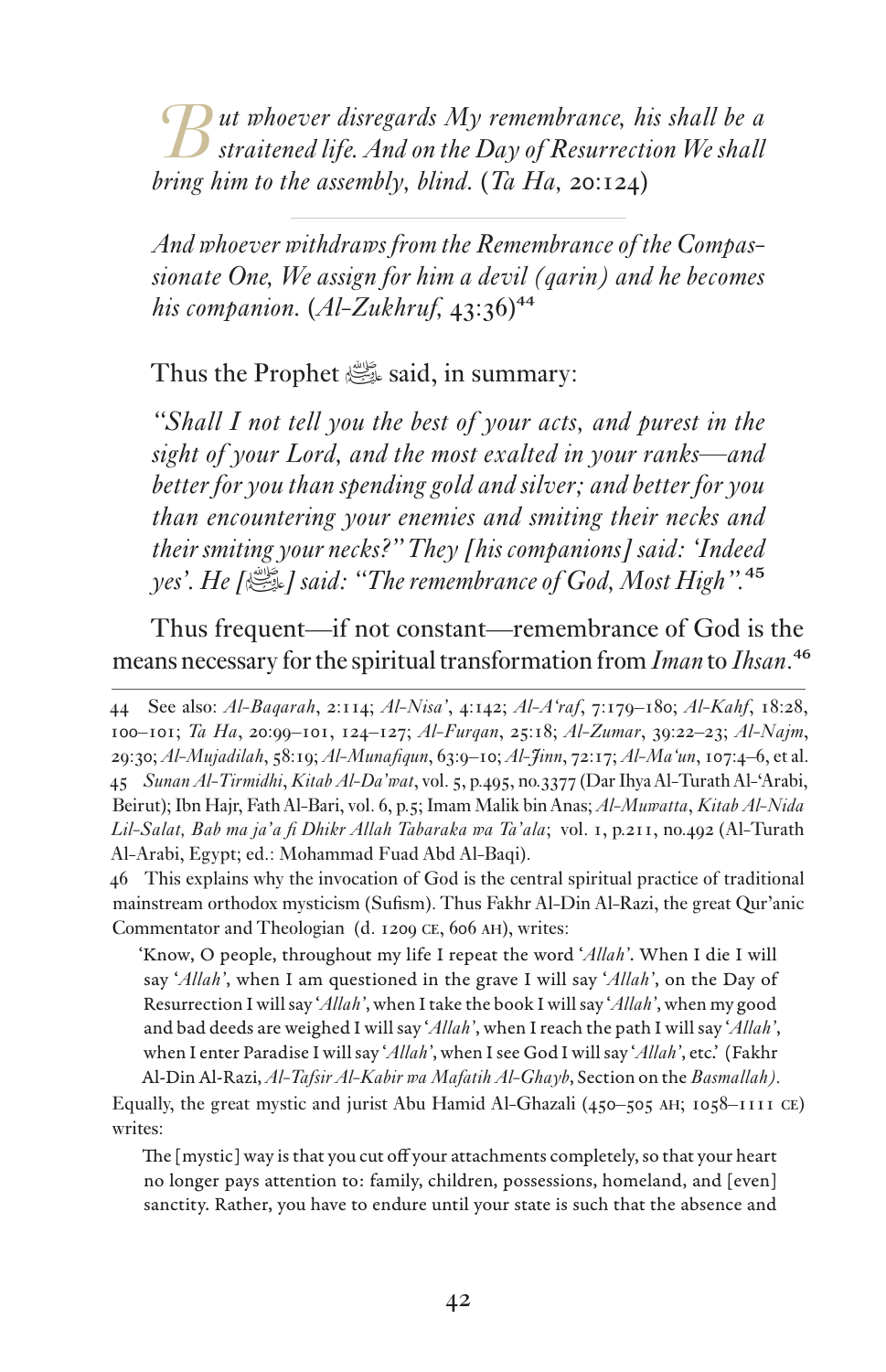There are perhaps three reasons why this is so: (1) remembrance is the easiest of all rites and indeed all acts—all that it requires is consciousness and will—and therefore it can be practised at all times and in all circumstances; (2) remembrance is the most basic and direct of all rites since it involves thought and therefore the soul itself; and (3) remembrance does not involve an ordinary object of thought or an ordinary word (like 'tree' or 'mountain'), but rather God Himself as the Object of thought<sup>47</sup> through a word or a sacred

This is at the beginning of the matter: you persist in remembering God Most High with your tongue, such that you do not stop saying: "*Allah*", "*Allah*" with presence of heart and full consciousness until you reach a state in which, if you were to stop moving your tongue, you would find it as if still invoking the word ['*Allah*'], because it has grown so accustomed to it. Still you endure patiently doing that, until the role of your tongue is gone but your soul and heart continue invoking without your tongue moving. Then you persist until nothing remains in your heart except the meaning of the word ['*Allah*'], and your mind does not think of the letters or form of the word ['*Allah*']—only purely the meaning, present in your heart, necessarily and at all times.

You can choose things only up to this point. After this you have no control, except in continuing to repel distracting thoughts. Then you lose your power of choice, and nothing remains for you except to wait and see what happens to you by way of 'spiritual openings' ['*futuh*'], like what happens to the saints (and which are actually only a mere part of what happens to the Prophets). It may be something like a passing lightning bolt that does not last; then it comes back. But it may delay, yet if it comes back then it may stay, and stabilize [in you]. If it stays, it may stay for a long time, or perhaps just a short period. Or it may happen in succession. And there may be different varieties. The stations of the saints are countless, in accordance with their different natures and virtues. That is the method of Sufism; it has been summarized as complete purification on your behalf, along with serenity and clarity; and then preparedness and waiting, only. (Abu Hamid Al-Ghazali, *Mizan al-'Amal*, ed. Dr. Sulayman Dunya, Dar Al-Ma'rifa, Egypt, 1964, p.222–223 [trans. Ghazi bin Muhammad].)

47 If a person were to merely repeat to themselves a word like 'goodness' constantly for long periods of time, there would no doubt be some psychological effects through 'autosuggestion' or a kind of 'self-hypnosis'—some modern cults do precisely this—but this would never produce *Ihsan* or true virtue in a soul because the word 'goodness' in English is not

the presence of these things are equal to you. Then you isolate yourself in a private corner [somewhere] and limit your acts of worship to the obligatory prayers and to the established supererogatory prayers (*rawatib*), and you sit, empty of heart, concentrating your attention, preparing to draw near to God Most High, through your remembrance of Him.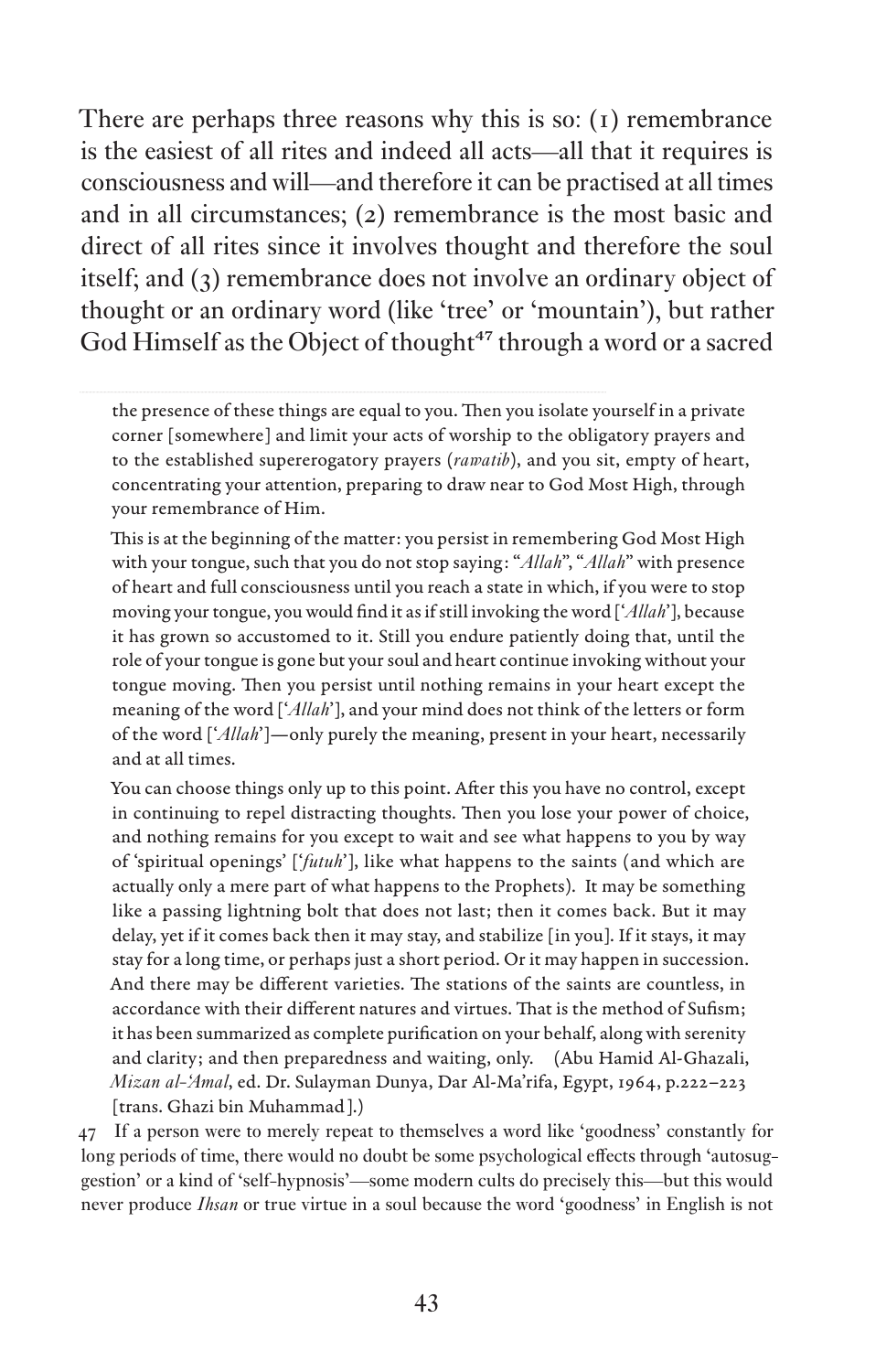formula that He Himself has Revealed in Arabic in the Qur'an, and thereby beautified and made holy in its very form. God says:

*s* he whose breast God has opened to Islam, so that he follows<br>a light from his Lord [like he who disbelieves]? So woe to *s he whose breast God has opened to Islam, so that he follows those whose hearts have been hardened against the remembrance of God. Such are in manifest error. / God has revealed the most beautiful of discourses, a Book, consistent with itself (yet) repeating — whereat quiver the skins of those who fear their Lord; then their skins and their hearts soften to the remembrance of God. That is God's guidance, by which He guides whomever He wishes; and whomever God leads astray, for him there is no guide.* (*Al-Zumar,* 39:22–23)

Thus the invocation of God's Name in Arabic— ! \$% & (*Allah*)—is " # a sacrament in itself. This explains why only constant invocation of a sacred formula from the Qur'an containing God's Name is able to penetrate 'the skin' of human beings into the hearts, and eventually their inner hearts (*af 'ida*) and cores (*albab*).

(d) Summary of the purposes and functions of the rites of *ISLAM*, *IMAN* and *IHSAN* Summarizing the purposes and functions of the rites of *Islam*, *Iman* and *Ihsan*, we may say the following:

#### *Islam*:

- 1. The Two Testimonies of Faith (*Shahadatayn*) are an act of both the will and the intelligence, and involve the (subtle) 'breast' (*sadr*).
- 2. The Five Canonical Daily Prayers (*Salat*) serve to 'attach' the soul (and many of its faculties including the faculty of speech, the imagination, the memory, and the faculty of learning and of imitation—these being particularly engaged by the Qur'an) 'to' God. The body, too, is

Revelation and therefore does not act as a vehicle of Divine grace and objective holiness. Moreover, *Ihsan* requires *Iman a priori*, which is to say that even the invocation of a Divine Name without the presence of faith in the first place would not be effective, just as faith without Islam is not effective.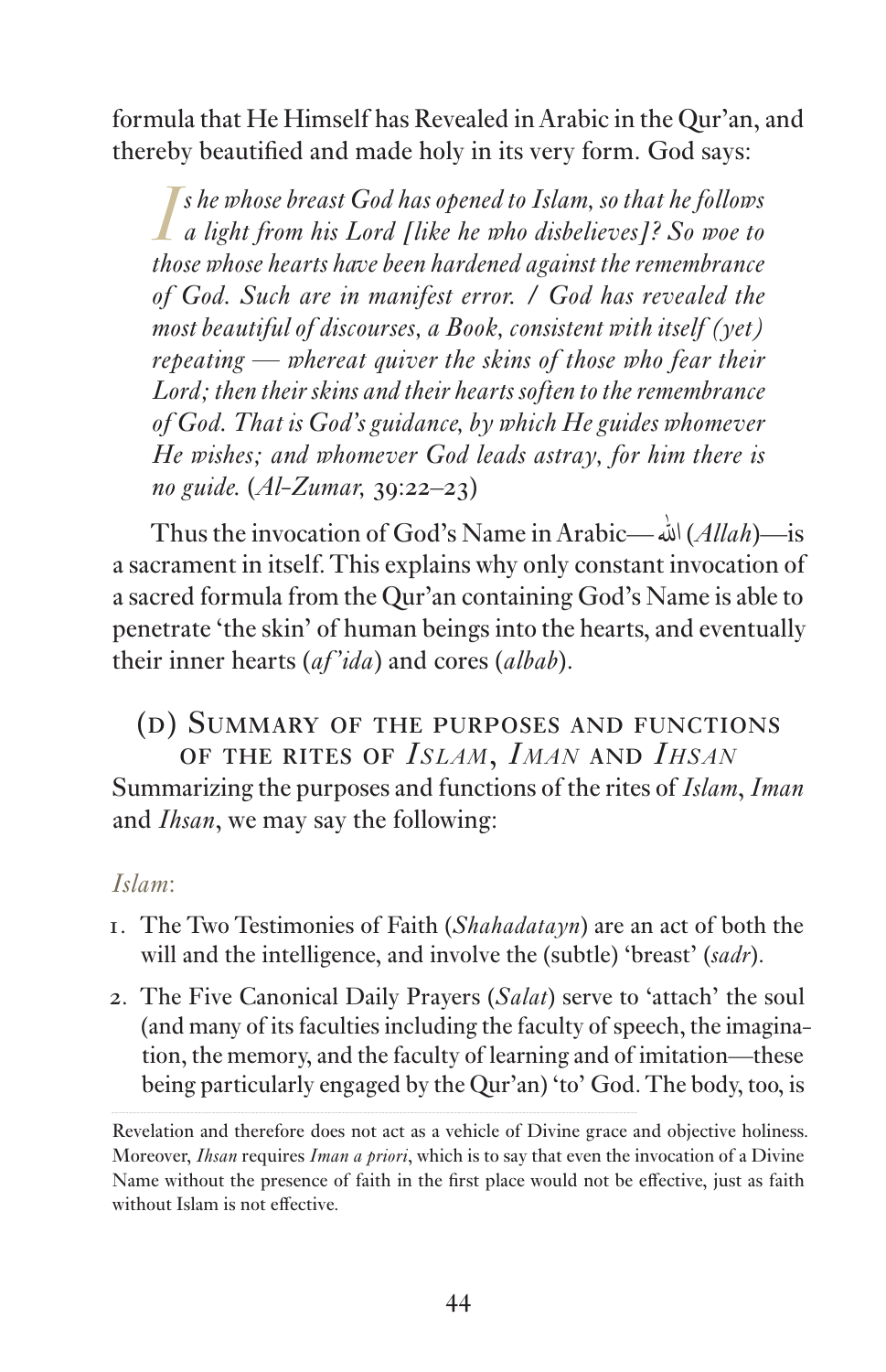involved in this (since the prayer involves specific bodily movement). Another indivisible part of prayers are ablutions, which serve to 'reattach' the body and its limbs towards God and detach a person from his (or her) ego and previous sins, thereby also necessarily involving the conscience ('*al-nafs al-lawwamah'*).

- 3. Giving Tithe (*Zakat*) serves to detach people from the world and is an act of sentiment.
- 4. Fasting (*Siyam*) the Holy Month of *Ramadan* annually serves to detach people from their bodies and their egos.
- 5. The Pilgrimage (*Hajj*) is the return to one's own true heart, and in doing this a person also finds his (or her) own 'soul at peace'.

#### *Iman*:

Faith (*Iman*) is an act of the (subtle) heart (*qalb*), but it also—to a certain extent—engages the intelligence, the memory and intuition. Faith necessarily involves performing good deeds and abstaining from bad ones.

#### *Ihsan*:

*Ihsan* is not only the highest virtue, but a state comprising all the virtues. It involves the inner hearts (*fu'ad*, pl. *af 'ida*) and cores (*lubb*, pl. *albab*) of human beings. It requires frequent, if not constant, remembrance of God.

※ ※ ※

A clear pattern emerges from the above: the rites and duties of *Islam*, *Iman* and *Ihsan* are not haphazard or random. They are not unrelated to each other. They are specifically designed and revealed by God to suit human beings as such in order to systematically involve every single one of human beings' constituent parts and faculties—in an exactly complementary and holistic way—in first acknowledging God, and then in attaching themselves completely to Him, and by the same token detaching the soul from the world, the body and the ego.

To be precise (and recapitulating our list of human constitu-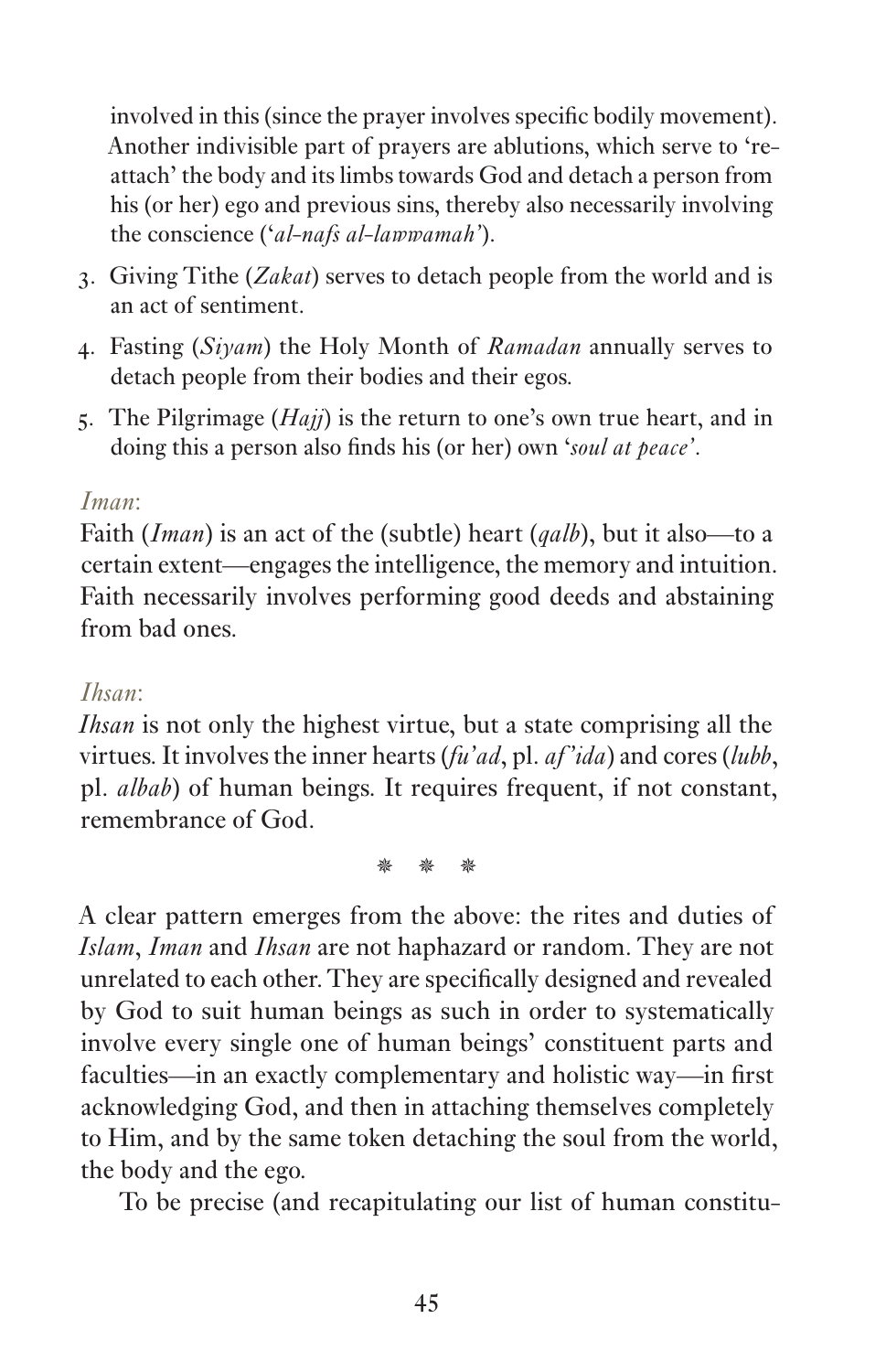ent parts and faculties from earlier): *the body* and its *five senses* worship God through the movements of prayer, and are purified through ablution and fasting; *the soul* worships God through prayer, becomes detached from the world through the tithe, and from the ego and the body through fasting; *the ego* is purified through ablution and fasting; *the conscience* worships God through and in the ablution; *the soul at peace* worships God through pilgrimage; *sentiment and feelings* worship God through the tithe; *the will*, *the intellect* and *the breast* worship God through *Islam* and the double testimony of faith; *the faculty of speech*, *the faculty of learning and of imitation*, *the imagination* and *the memory* worship God through prayer and through the Qur'an; *the heart* worships God through *Iman* and through pilgrimage; and *the spirit*, *the heart's core*, *the inner heart*—and hence also *insight* and *intuition*—worship God through *Ihsan* and through constant remembrance of God, albeit none of the above preclude each other. Moreover, human beings worship God through *Iman* in *knowing* (and hence, *doing*), and through *Ihsan* in *being*.

This is the great secret of *Islam*, *Iman* and *Ihsan*, and the invisible thread that binds them all together: *Islam*, *Iman* and *Ihsan* consist inwardly, and perhaps *essentially*, of harnessing all that human beings are in their bodies, souls and spirits to worshipping and loving God as much as possible *in a perfectly complementary and internally-completing way*. In a sense, this must be so, since human beings were created to worship God. God says:

A<sup>nd warn, for warning profits believers. / I created the *jinn and humankind only that they might worship Me.*</sup> */ I do not desire from them any provision, nor do I desire that they should feed [Me]. / Lo! it is God Who is the Provider, the Lord of Strength, the Firm.* (*Al-Dhariyat,* 51:55–58)

Moreover, Islam requires all that human beings are because of the Oneness of God. The Absoluteness of the Object of worship requires the entirety of the subject that worships.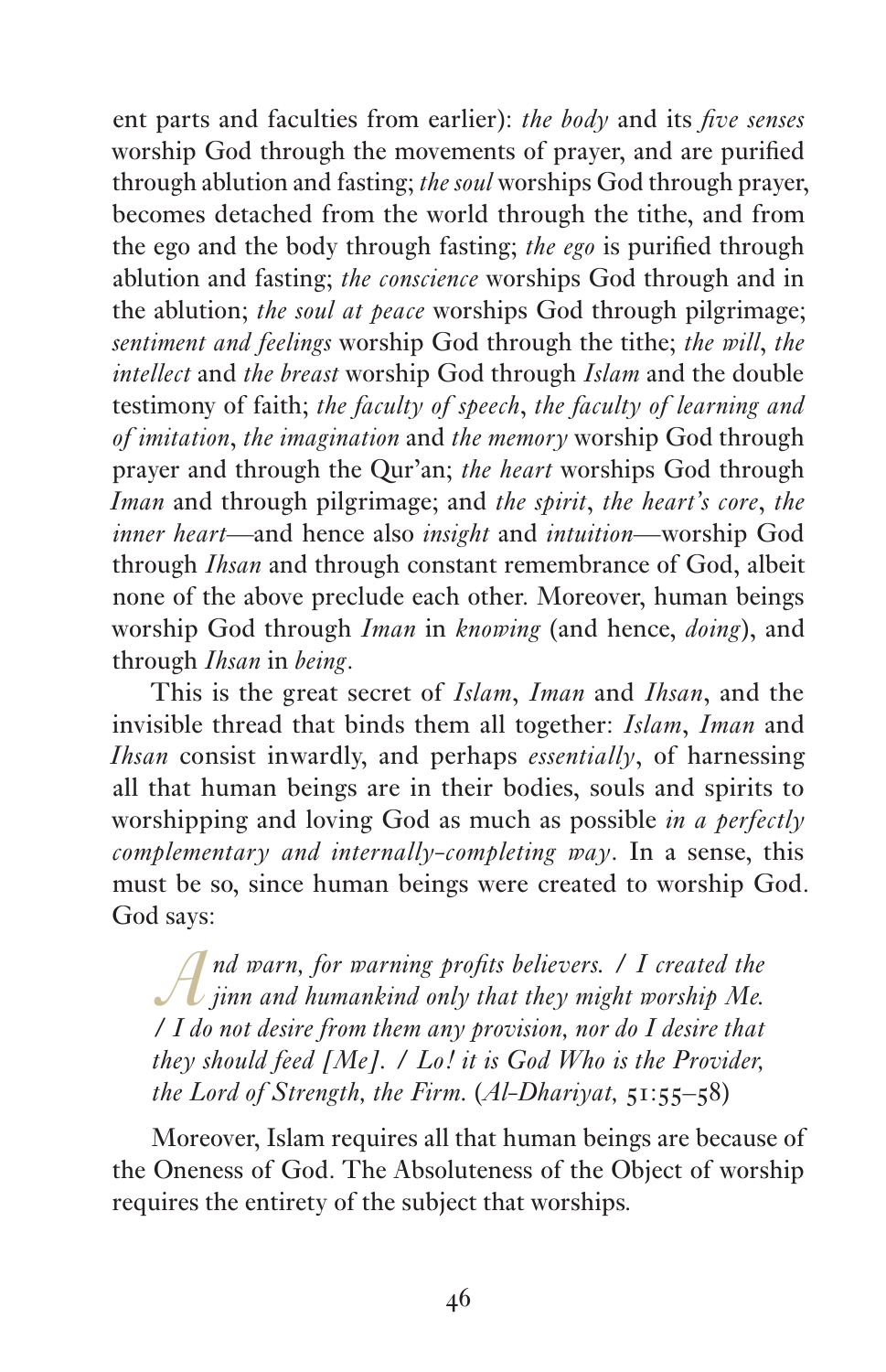#### *WHY* IS ISLAM?

As we have seen, the religion of Islam takes as its starting point human beings such as they are. Accordingly, Islam has no need of a doctrine of redemption; no need of monasticism; no need of a complex theology based upon the idea of a unique manifestation of the Divine Word; no need of a church to intercede with God for human beings and no need of a clergy; no need of a sacerdotal caste; no need of a covenant theology or of a doctrine of a chosen race; no need of a Dualistic or Trinitarian theology; no need for pantheism; no need for deism; no need for arcane philosophy; no need for fantastic mythologies; no need of unspeakable mysteries for adepts; no need for basing itself on the existential suffering of human life; no need for basing itself on an ethic of social harmony in a particular society; no need for basing itself in a particular historical time or geographic land, and no need for basing itself on a subjective individual state or an objective degree of reality—like various other religions in history and presently—and it certainly has no need to claim to worship God through icons, relics, idols, statues, miracles, sacred animals, subtle beings or angels. The religion of Islam simply bases itself on reality as it is: humankind as it is, and God as He is, and everything else follows from these two axioms.48 This is the reason Islam is what it is; it is the reason for Islam; it is the answer to '*Why* is Islam?': Islam is what it is because it responds—and corresponds—perfectly to human beings as such, so that they worship God as such, in all and with all that they are.

<sup>48</sup> 'Islam is the meeting between God as such and man as such.

God as such: that is to say God envisaged, not as He manifested Himself in a particular time, but independently of history and inasmuch as He is what He is and also as He creates and reveals by His nature.

Man as such: that is to say man envisaged, not as a fallen being needing a miracle to save him, but as man, a theomorphic being endowed with an intelligence capable of conceiving of the Absolute and with a will capable of choosing what leads to the Absolute….

To sum up: Islam confronts what is immutable in God with what is permanent in man.' (Frithjof Schuon, *Understanding Islam*, [World Wisdom Press, USA, 1994] pp.1–2).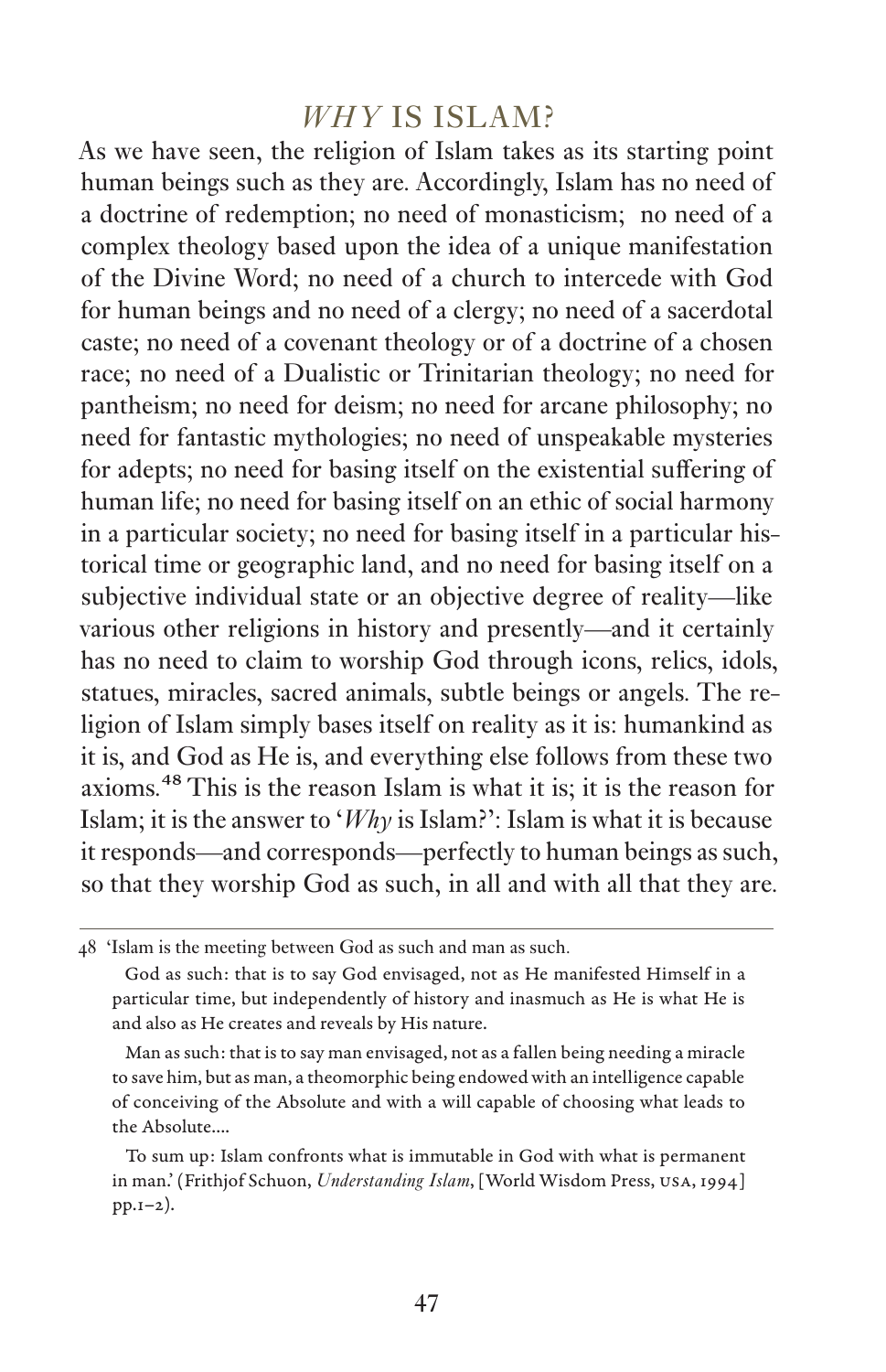Islam is as simple as a complete and true religion can be.<sup>49</sup>

This explains why Islam is the primordial religion (*al-din alhanif*), and how the Islam brought by the Prophet Muhammad ! 1400 years ago is merely a restatement of the religion of the Prophet Abraham  $\mathbb{Z}$  2800 years or so before that. God says:

N*o; Abraham in truth was not a Jew, neither a Christian, but he was a Muslim and a hanif, and he was never of the idolaters.* (*Aal-'Imran,* 3:67)

*A man from Najd with unkempt hair came to God's Messenger and we heard his loud voice but could not understand what he was saying, until he came near and then we came to know that he was asking about Islam. God's Messenger said, "You have to offer prayers perfectly five times in a day and night (twenty-four hours)." The man asked, "Is there any more (praying)?" God's Messenger replied, "No, but if you want to offer the Nawa+l prayers (you can)." God's Messenger further said to him: "You have to observe fasts during the month of Ramadan." The man asked, "Is there any more fasting?" God's Messenger replied, "No, but if you want to observe the Nawafil fasts (you can)." Then God's Messenger further said to him, "You have to pay the Zakat (obligatory charity)." The man asked, "Is there anything other than the Zakat for me to pay?" God's Messenger replied, "No, unless you want to give alms of your own." And then that man retreated saying, "By God! I will neither do less nor more than this." God's Messenger said, "If what he said is true, then he will be successful (i.e. he will be granted Paradise)".* (*Sahih Al-Bukhari, Kitab Al-Iman, Hadith* no. 44*.)*

There is also a similar account related by Abu Hurayrah:

*A Bedouin came to the Messenger of God*!*and said: "Messenger of God—direct me to a deed by which I may be entitled to enter Paradise". Upon this he (the Prophet) remarked: "You worship God and never associate anything with Him, establish the obligatory prayer, and pay the Zakat which is incumbent upon you, and observe the fast of Ramadan." He [the Bedouin] said: "By Him in Whose hand is my life, I will never add anything to it, nor will I diminish anything from it". When he [the Bedouin] turned his back, the Prophet* !*said: "He who is pleased to see a man from the dwellers of Paradise should catch a glimpse of him"*. *(Sahih Muslim, Kitab Al-Iman*, *Hadith* no. 14.)

<sup>49</sup> It is true that it could be argued that there are various aspects of the *shari'ah* and the *sunnah* that are not simple, and that some Arab cultural customs have worked their way into Islam as such, but it is necessary to bear in mind that the purpose of the *shari'ah* is to provide a social and ethical equilibrium wherein people can live their lives with dignity and practice Islam freely, and the purpose of the *sunnah* is merely to provide a model to practice Islam more completely. More essentially, it is necessary to bear in mind that Islam with no accretions is completely sufficient in itself for Salvation. This is seen in the following *hadith* related by Talha bin Ubaydullah: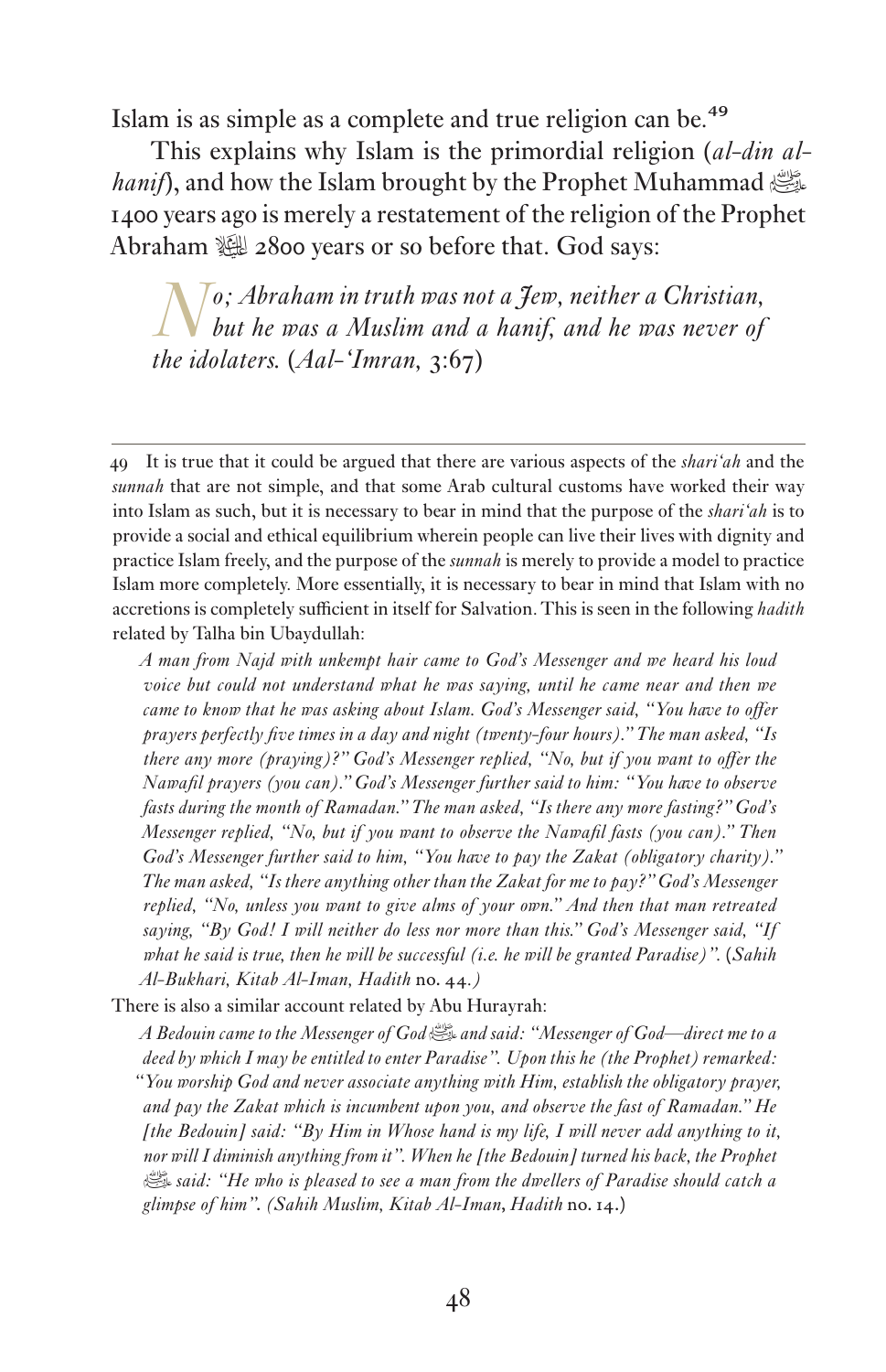*And who is fairer in religion than he who submits his purpose to God and is virtuous, and who follows the creed of Abraham as a hanif ? And God took Abraham for a close friend. (Al-Nisa, 4:125)*

This also explains why Islam is the normative—and hence 'middle'—religion, that is, by that fact, a 'witness' over humanity as such:

T*hus We have appointed you a middle nation, that you may be witnesses over mankind, and that the Messenger may be a witness over you.* (*Al-Baqarah,* 2:143)

Equally, this explains why Islam is the universal religion—that is to say, the religion of all the prophets prior to the Prophet Muhammad's السَّخِيَّةِ restatement of it. God says:

S *ay, 'We believe in God, and that which has been revealed to us, and that which has been revealed to Abraham and Ishmael, and Isaac and Jacob, and the Tribes; and in that which was given to Moses and Jesus, and the prophets, from their Lord; we make no division between any of them; and to Him we submit'. / Whoever desires a religion other than Islam, it shall not be accepted from him and in the Hereafter he shall be among the losers.* (*Aal-'Imran,* 3:84–85)

And also:

G*od bears witness that there is no god, except Him, and the angels, and those of knowledge; upholding justice; there is no god except Him, the Mighty, the Wise. / Lo!, the religion with God is submission [to the One God]….. (Aal-'Imran,*   $3:18-19$ 

Being Primordial, Normative and Universal, Islam is necessarily perfect in itself. God says: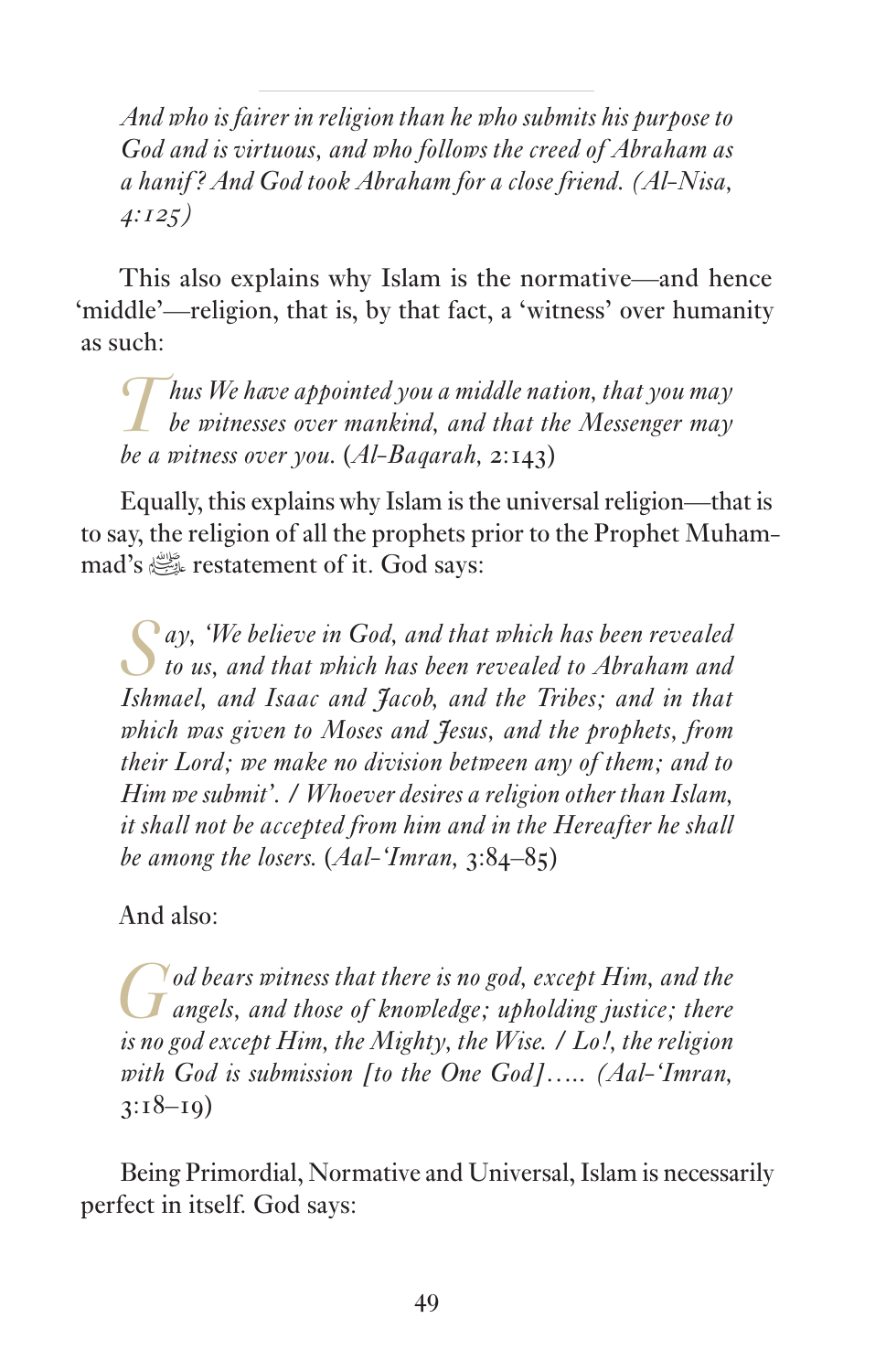T*oday I have perfected your religion for you, and I have completed My favour upon you, and I have approved Islam for you as religion….* (*Al-Ma'idah,* 5:3)

#### **CONCLUSION**

A proper understanding of what human beings are in their depths, and what religion as such is and aims to do, shows incontrovertibly that Islam is an internally-perfect and perfectly simple Divine 'roadmap' to show human beings the straight path to Paradise. When human beings know themselves, they know what the religion of Islam is; when human beings understand themselves, they understand why the religion of Islam is. Thus the Opening Chapter (*Al-Fatihah*) of the Qur'an—and the beginning of every prayer in Islam—is:

ن الرَّحِيــمِ ١ # A ) & M بِسْــمِرِاللَّهِ الرَّحْــمَږ # A ) # M لِـــينَ ۞ M í رَبّ الْعَالِمَ Y i ) # .<br>نَـــُـدُ لِلَّهِ رَء # % P j<br>F i ) & ن الرَّحِيمِ ١ # A ) & M إرتخم # A ) & ڪالِكِ يَوْمِرالدِّينِ ۞ M L # 1 ) & P j @A اًك<sup>َ نُسْتَعِــينُ ۞</sup> M M # ا يا<br>چ rs ةٍ-<br>أطالَسْتَقِيــمَ ۞ أَلْفَ نَعْبُدُ وَإِ M P M Y # ا پا<br>ء rs :<br>إطالكُ í Y ) ) نا الصِّــرَا ) M l اهڊ P يُمِــــــز وَلاَ الضــَـــالِّينَ ۞ M .<br>1 @A ) ) & P  $\mathbf{A}$ يُهِمْ غَـكِزِ الْمَغْضُوبِ عَلَي<sub>ْ</sub> j P M í Y ) & P P í نْحَمْتَ عَكَلَا j P M .<br>لَمْيِنَ أَنْ & M L M |<br>|<br>| صِـرَاطَ الَّه # @A ) )

*In the Name of God, the Infinitely Good, the Ever-Merciful. / Praise be to God, the Lord of the worlds. / The Infinitely Good, the Ever-Merciful. / Master of the Day of Judgement. / It is You we adore, and it is from You we seek help. / Guide us upon the straight path. / The Path of those on whom is Your Grace, not of those on whom there is wrath, nor of those who go astray.*  (*Al-Fatihah,* 1:1–7)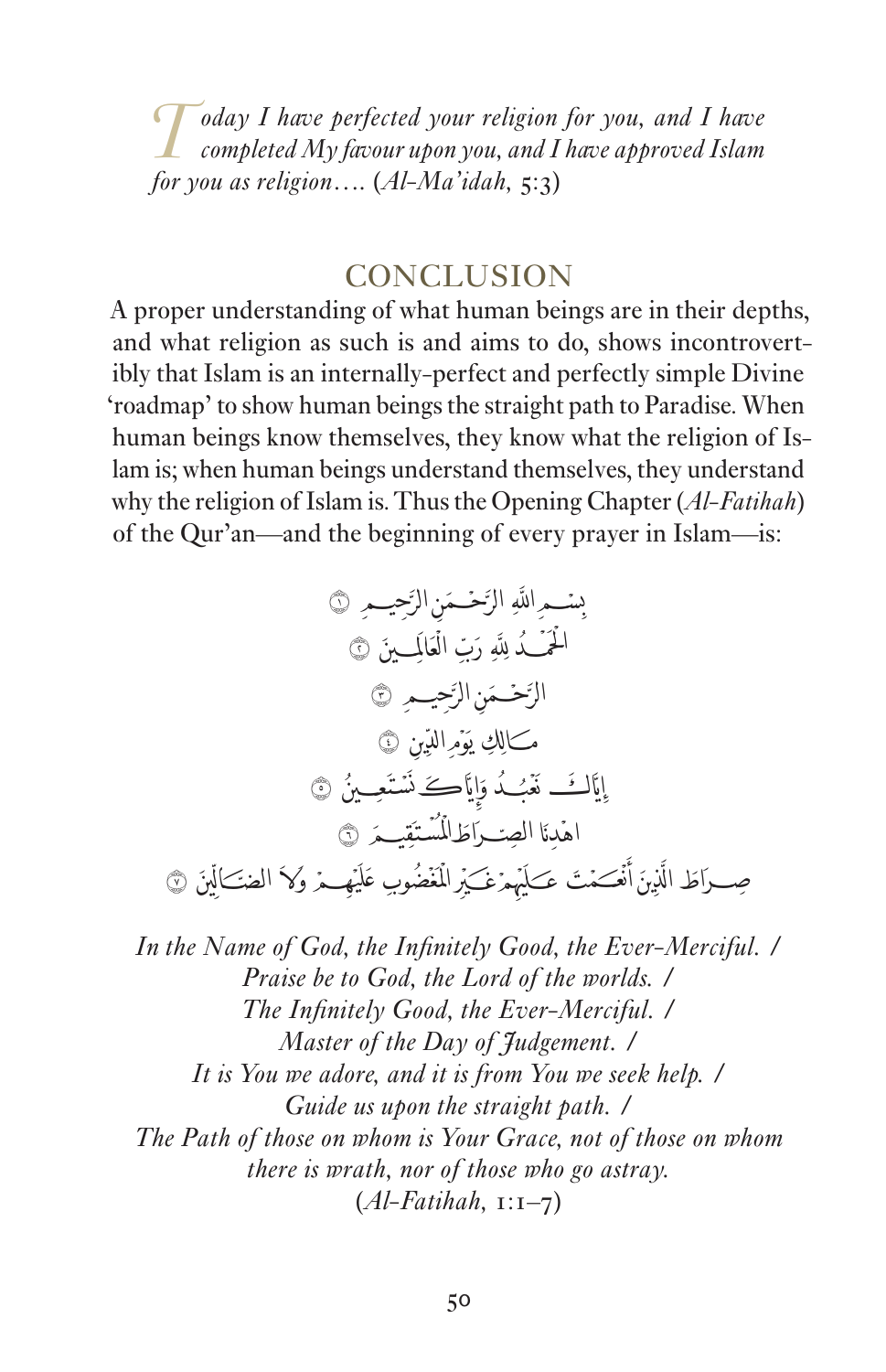## APPENDIX: THE DIVERSITY OF ISLAM

Thirty years or so after the death of the Prophet Muhammad ! in 632 ce, Muslims became politically divided over the Caliphate (the supreme political leadership) of Islam. Gradually, these differences became ideologically so deep that Muslims coalesced into two large 'branches' (*Sunnis* and *Shi'as*) of the religion and one small one (the *Kharwarij*).

These three branches then developed their own schools of juridical methodology (*Madhhabs*) and consequently of Islamic holy law (*Shari'ah*): the *Sunnis* developed four major *Madhhabs* (*Hanafi*, *Maliki*, *Shafi'i* and *Hanbali*, *dating back to around 800 CE; the Shi'a* developed two major *Madhhabs* (the *Ja'faris*—the so-called 'Twelvers', named for the number of their 'infallible Imams'; and the *Zeidis*—the so-called 'Fivers', likewise named for the number of their imams); the *Thahiri Madhhab* developed in Muslim Andalusia (there are no *Thahiris* as such alive today but scholars still consider the methodology of this *Madhhab* as valid), and the *Ibadhis* developed their own *Madhhab*. These together comprise the so-called 'eight *Madhhabs*' of Islam.

Within the eight *Madhhabs* of Islam, which are Juridical schools and not necessarily doctrinal ones ('aqidah), there are different schools of thought. Most *Sunnis* of the four *Madhahib*—with the notable exception of the *Salafis* / *Wahabis* (who are *Hanbali* of origin but have their own distinct formulation of *Sunni 'aqidah*)—follow the *Ash'ari-Maturidi* (despite slight differences, the two are essentially one tradition) theology and *'aqidah*. Mention must then be made of the *Sufis* (perhaps a quarter of *Sunnis* are associated with Sufism in one form or another—legitimate Sufism being typified by the writings of Imam Abu Hamid Al-Ghazali) and the students of *'Irfan*. These are not followers of new legal schools—quite the contrary, the *Sufis* are *Sunni*, and the students of *'Irfan* are *Shi'a* but rather mystics within those legal schools. Within Shi'ism there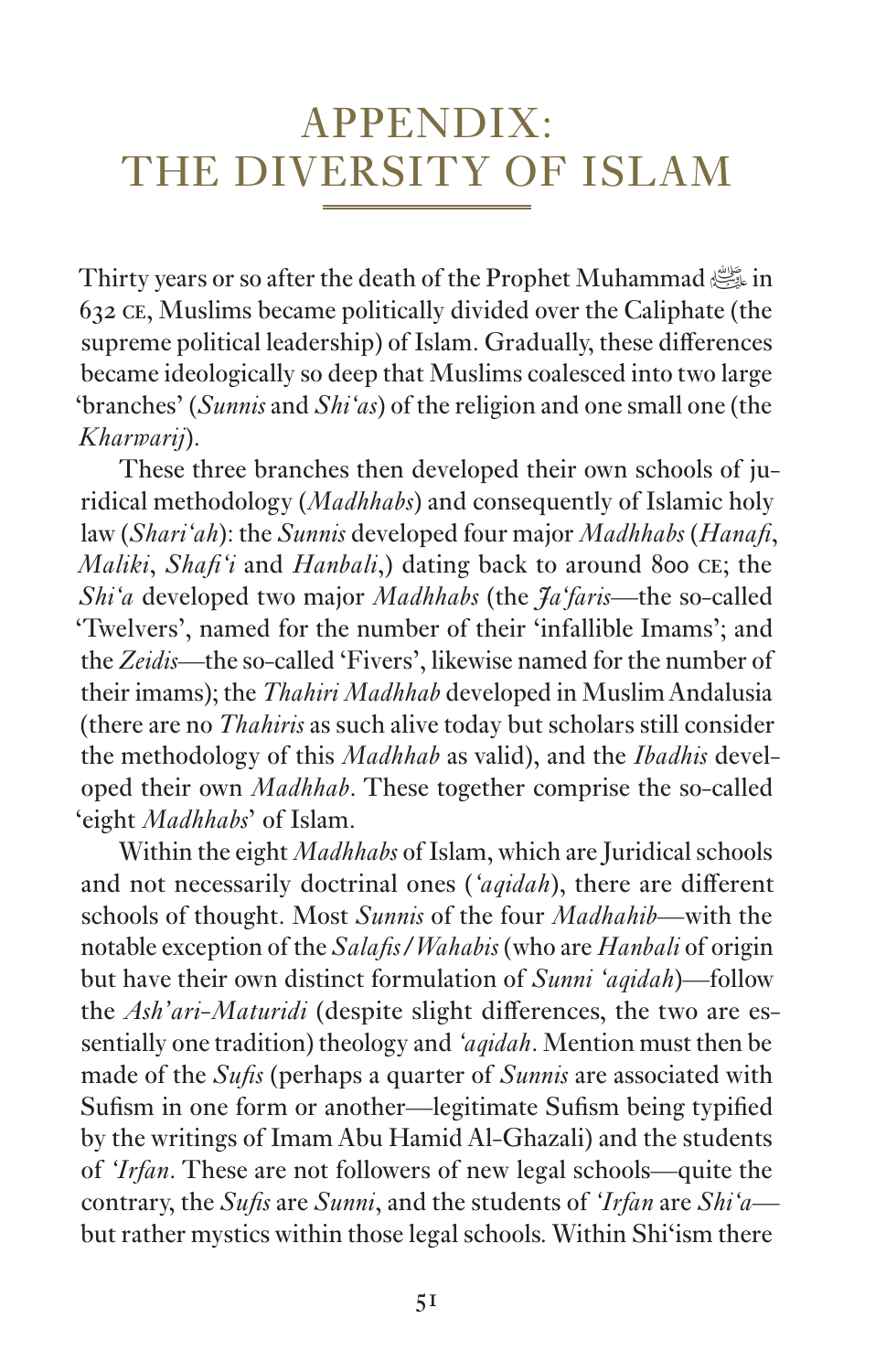are also the minority *Ismailis* (the 'Seveners'—so-named because of the number of their 'infallible Imams'). These have two branches: (a) the *Dawudi Buhara* who follow the *figh* of Qadi Nu'man and thus are basically *Shafi'i* with some *Ia'fari fiah* under the aegis of their leader, the Sultan of the Buhara, and (b) the *Nizaris* who follow their 'living Imam', the Agha Khan.

Today (2012 CE), the *Sunnis* comprise around 90 per cent of all Muslims, the *Shi'a* around 9 per cent, and the radical *Khawarij* no longer exist, and have been replaced by the *Ibadhis* who comprise less than 1 per cent of all Muslims. The *Ibadhis* survive only in Oman and the Southern Sahara; the *Ja'fari Shi'a* are concentrated in Iran and Iraq (with some minorities into the Persian Gulf, Syria and Lebanon, Pakistan, India and Afghanistan); the *Zeidi Shi'a* are concentrated in the Yemen, and the *Sunnis* are everywhere else.

Finally, as regards 'philosophical outlooks' it might be said that these are basically of three different kinds: (1) 'traditionalists' who respect the *Madhhabs* as described above (over 90% of all Muslims could be described as such); (2) 'fundamentalists' who challenge the 1380 years of received Islamic tradition and practice in the name of 'going back to' (what they believe to be) the age of the Prophet  $\mathbb{R}^n$  (perhaps 5% of all Muslims could be described as such), and (3) modernists who basically believe in compromising or remaking Islamic tradition to suit modern conditions (these comprise less than 3% of all Muslims, mostly Westernized, wealthier and with secular academic educations).

Nevertheless, all of these different kinds of Muslims, in so far as they identify themselves as Muslims—that is to say, perhaps 1.65 billion people in 2012 CE, some  $23\%$  of the population of the world of over 7 billion people—all agree on the Five Pillars of Islam, and the six articles of Faith of *Iman* as the common essence of their religion.

(See: Ghazi bin Muhammad, *Kitab Ijma' Al-Muslimin 'ala Ihtiram Madhahib al-Din*, (3rd ed., 2006, RABIIT), Preface by H.E. Grand Prof. Dr. Muhammad Sayyid Tantawi (whole book). See also: www.AmmanMessage.com.)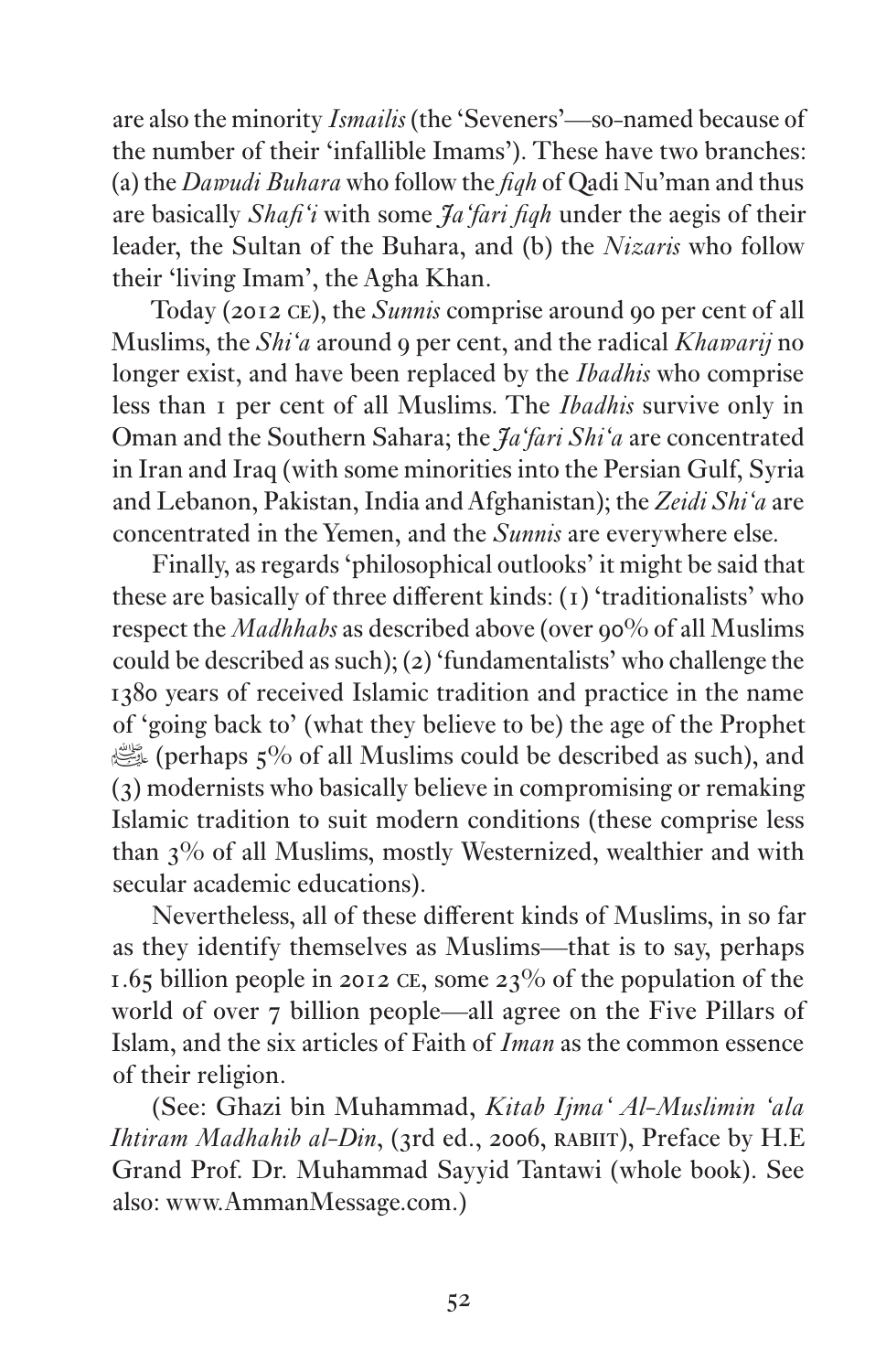## ABOUT THE AUTHOR:

H.R.H. Prince Ghazi bin Muhammad bin Talal (born in Amman on the 15th of October 1966) is the nephew of the late King Al-Hussein bin Talal of Jordan. He received his BA from Princeton University in 1988 *Summa cum laude*; his first PhD from Cambridge University, U.K., in 1993, and his second PhD from Al-Azhar University in Cairo 2010.

Prince Ghazi has held many official positions in Jordan including: Cultural Secretary to H.M. King Hussein; Advisor for Tribal Affairs to H.M. King Hussein; Personal Envoy of and Special Advisor to H.M. King Abdullah II, and Chief Advisor for Religious and Cultural Affairs to H.M. King Abdullah II.

In 1996 Prince Ghazi founded the Al-Balqa Applied University, and in 2008 he founded the World Islamic Sciences and Education University. In 1997 he founded the National Park of the Site of the Baptism of Jesus Christ  $\mathbb{Z}$ , and in 2000 he established the Great Tafsir Project (www.Altafsir.com), the largest online project for exegesis of the Holy Qur'an. He was the author of 'Three Articles of the Amman Message' in 2005; the author of the historic open letter 'A Common Word Between Us and You' in 2007, and the author of the World Interfaith Harmony Week United Nations General Assembly Resolution in October 2010. In 2012 he established the Al-Ghazali Integral Professorial Chair in Al-Aqsa Mosque and Al-Quds University, and the Al-Razi Integral Professorial Chair in the King Hussein Mosque and Jordan University. Prince Ghazi is also Chairman of the Board of Trustees of The Royal Aal al-Bayt Institute for Islamic Thought.

Prince Ghazi is the author of a number of books and articles—including the widely-acclaimed work *Love in the Holy Qur'an*—as well as the recipient of a number of awards and decorations including the Eugen Biser Prize (2008) and the St. Augustine Award for Interfaith Dialogue (2012).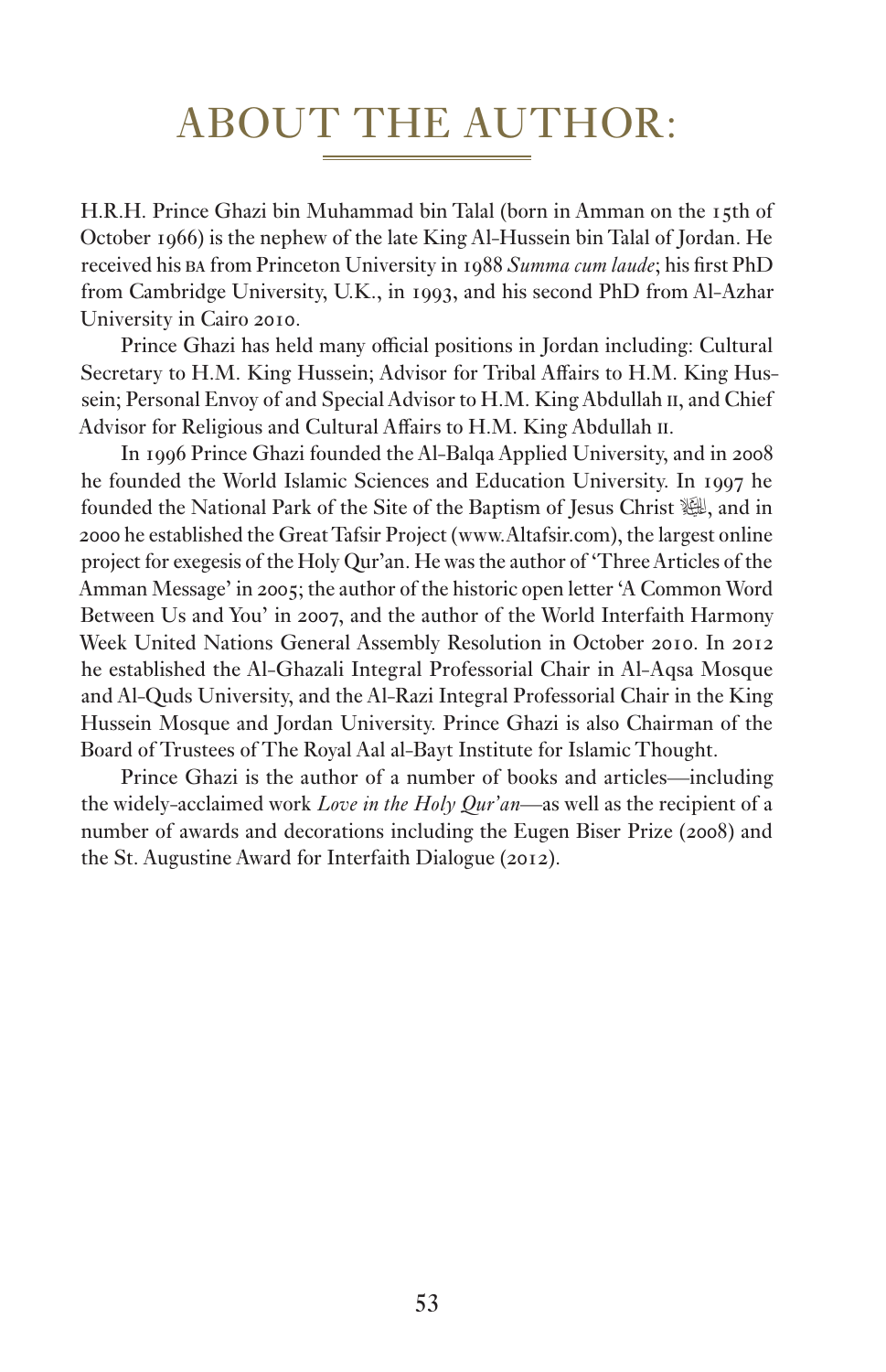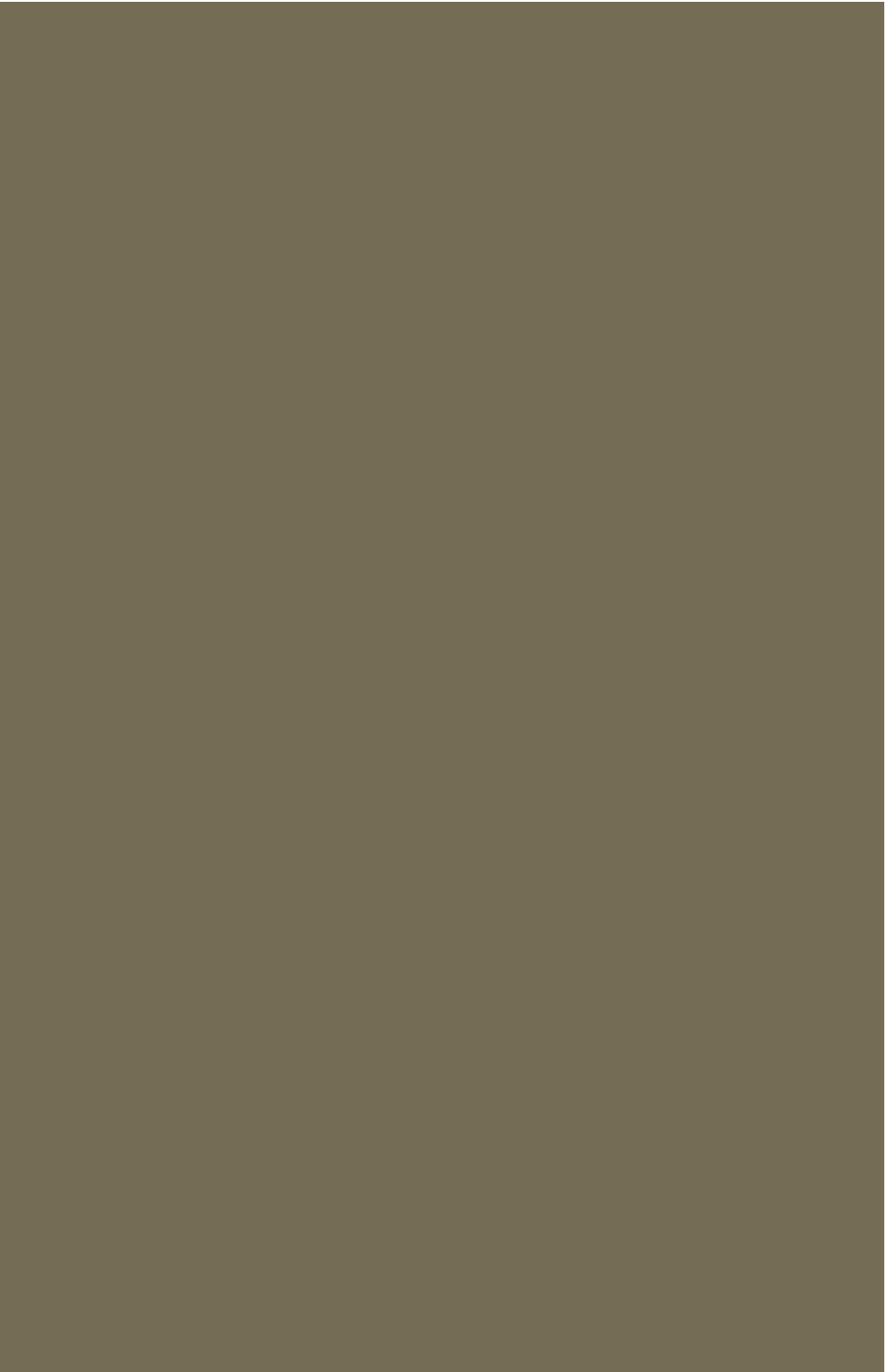'A beautiful and deeply Qur'anic-centered explanation of What is Islam and Why? I hope it gets wide readership.' -Hamza Yusuf Hanson







MABDA . English Monograph Series . Book No. 21